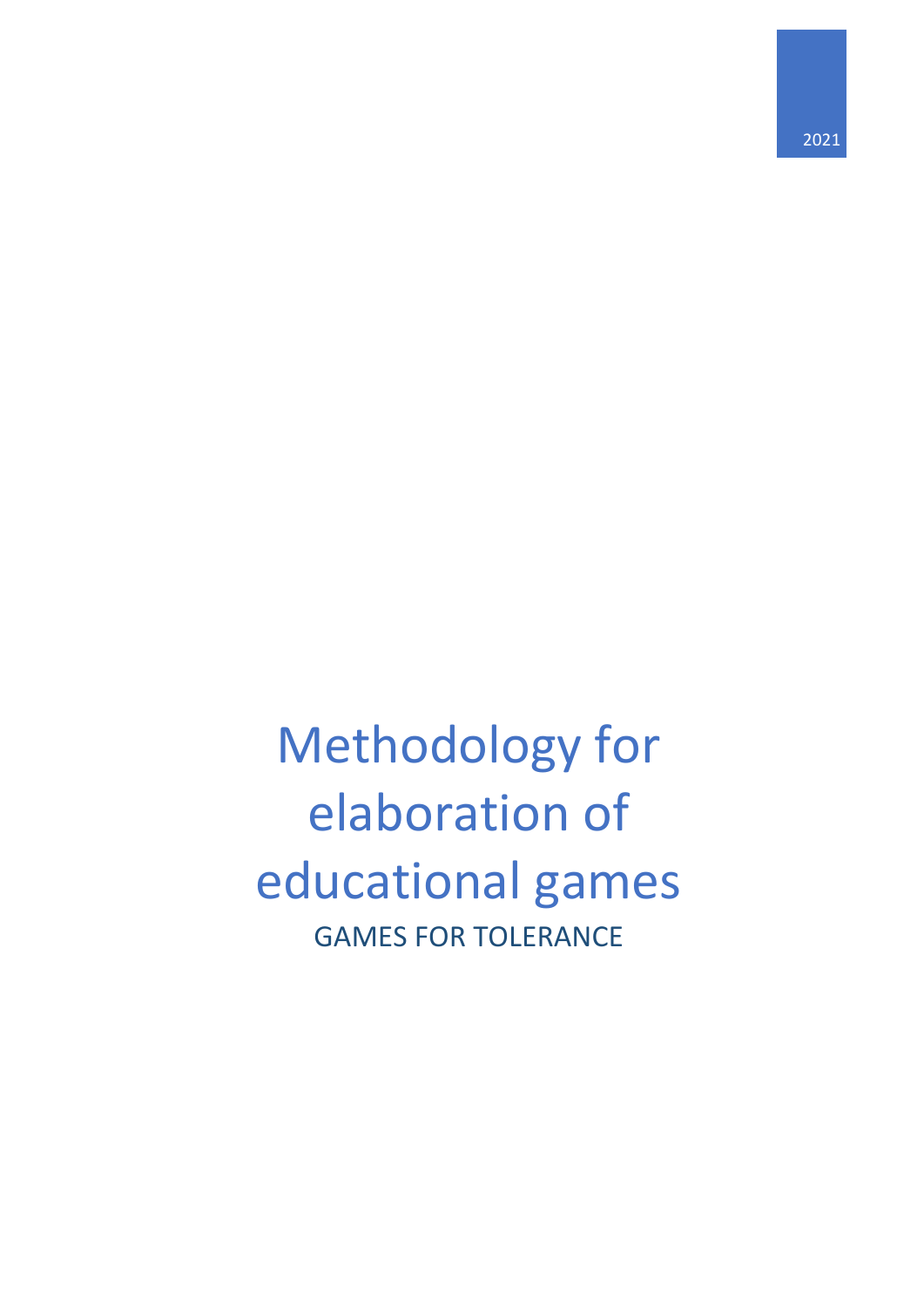

# Table of content

|     | 1.1   |  |                                                                             |  |
|-----|-------|--|-----------------------------------------------------------------------------|--|
| 1.2 |       |  |                                                                             |  |
|     |       |  |                                                                             |  |
| 2.1 |       |  |                                                                             |  |
|     | 2.1.1 |  |                                                                             |  |
|     | 2.1.2 |  |                                                                             |  |
| 2.2 |       |  |                                                                             |  |
| 2.3 |       |  |                                                                             |  |
|     | 2.3.1 |  |                                                                             |  |
|     | 2.3.2 |  |                                                                             |  |
|     | 2.4   |  |                                                                             |  |
|     | 2.4.1 |  |                                                                             |  |
|     | 2.4.2 |  |                                                                             |  |
|     | 2.4.3 |  | Other activities to support bullying Prevention while working with group 13 |  |
|     | 2.4.4 |  |                                                                             |  |
|     | 2.4.5 |  |                                                                             |  |
|     | 2.4.6 |  |                                                                             |  |
| 3   |       |  |                                                                             |  |
| 3.1 |       |  |                                                                             |  |
|     | 3.2   |  |                                                                             |  |
|     | 3.2.1 |  |                                                                             |  |
|     | 3.2.2 |  |                                                                             |  |
| 3.3 |       |  |                                                                             |  |
|     | 3.3.1 |  |                                                                             |  |
|     | 3.3.2 |  |                                                                             |  |
| 3.4 |       |  |                                                                             |  |

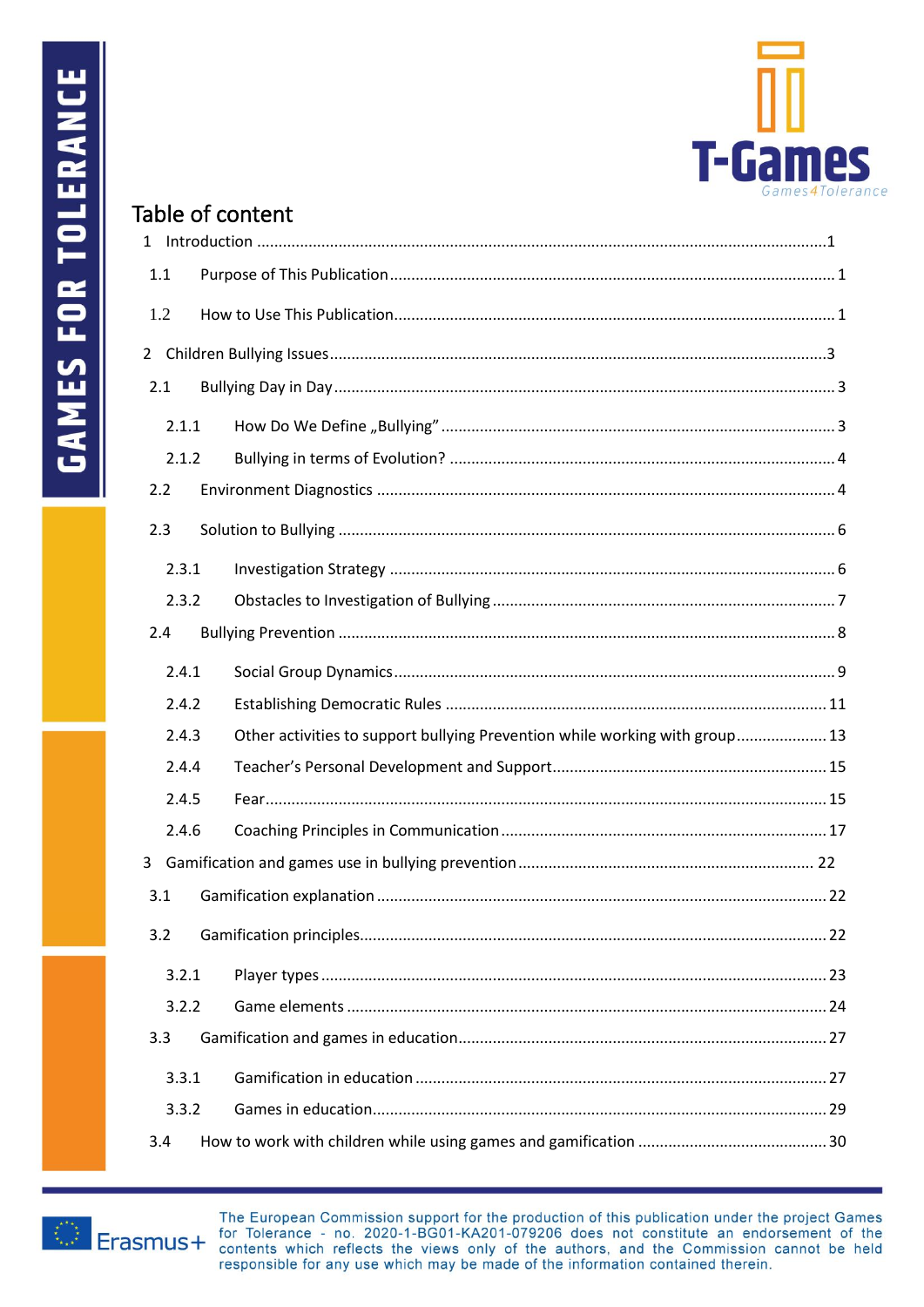

| 4.1            |                                                                                    |  |
|----------------|------------------------------------------------------------------------------------|--|
| 4.1.1          | Examples of Aims That We Want to Achieve in Game That We Will Be Creating:  33     |  |
| 4.2            |                                                                                    |  |
| 4.2.1          |                                                                                    |  |
| 4.2.2          |                                                                                    |  |
| 4.2.3          |                                                                                    |  |
| 4.2.4          |                                                                                    |  |
| 4.2.5          |                                                                                    |  |
| 4.2.6          | Game Setting - Necessary Materials, Preparation, Game Environment  37              |  |
| 4.2.7          |                                                                                    |  |
| 4.3            |                                                                                    |  |
| 4.3.1          | Introductory Brainstorming, Selection of Story Environment and Basic Game Logic 39 |  |
| 4.3.2          |                                                                                    |  |
| 4.3.3          |                                                                                    |  |
| 4.3.4          |                                                                                    |  |
| 4.3.5          |                                                                                    |  |
| 4.3.6          |                                                                                    |  |
| 4.4            |                                                                                    |  |
| 4.4.1          |                                                                                    |  |
| 4.4.2          |                                                                                    |  |
| 5 <sup>1</sup> |                                                                                    |  |
| 5.1            |                                                                                    |  |
| 5.1.1          |                                                                                    |  |
| 5.1.2          |                                                                                    |  |
| 5.1.3          |                                                                                    |  |
| 5.1.4          |                                                                                    |  |
| 5.1.5          |                                                                                    |  |
| 5.1.6          |                                                                                    |  |
|                |                                                                                    |  |

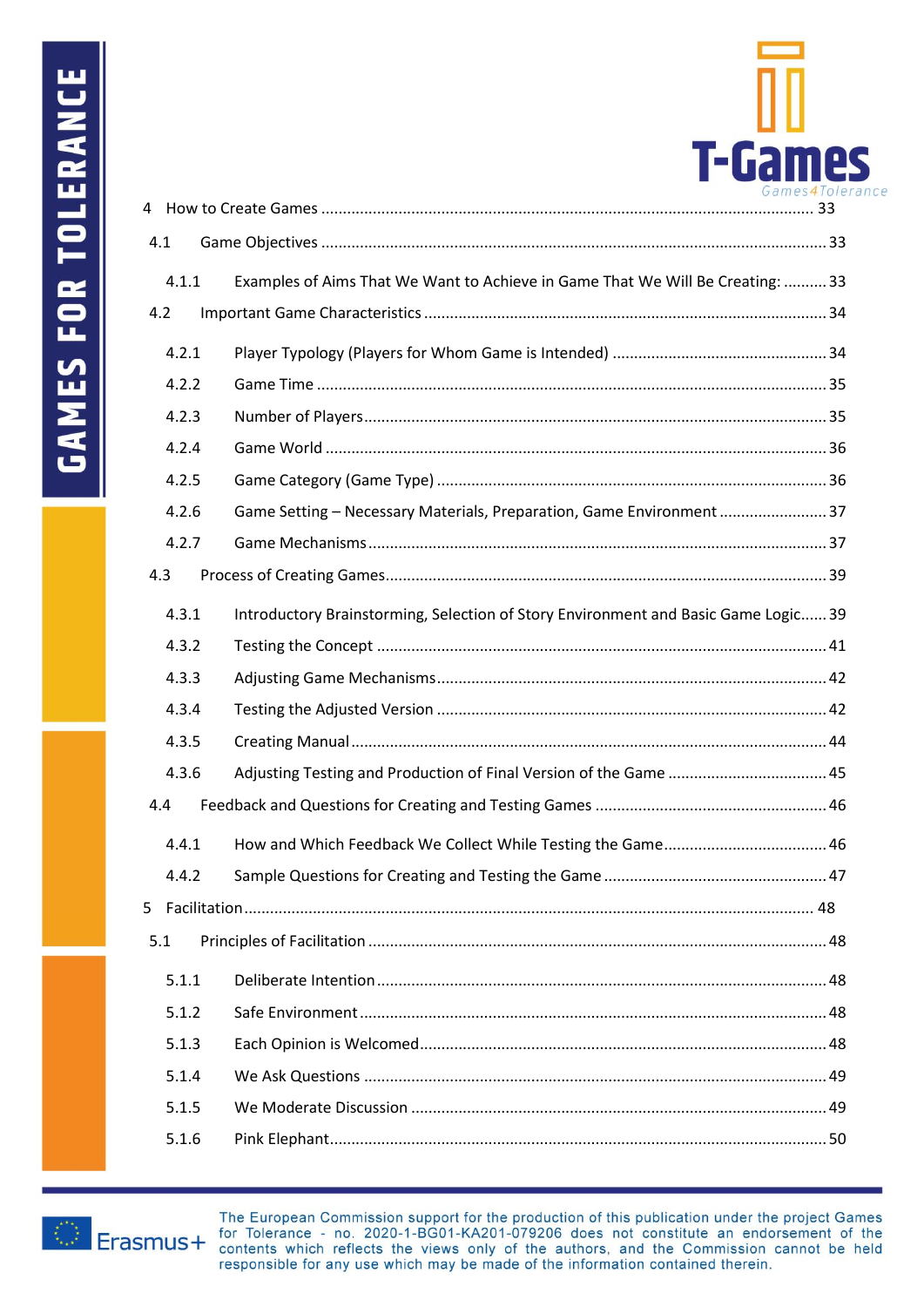

| 5.2   |        |  |  |  |  |  |
|-------|--------|--|--|--|--|--|
| 5.3   |        |  |  |  |  |  |
| 5.3.1 |        |  |  |  |  |  |
| 5.3.2 |        |  |  |  |  |  |
| 5.3.3 |        |  |  |  |  |  |
| 5.3.4 |        |  |  |  |  |  |
| 5.3.5 |        |  |  |  |  |  |
| 5.3.6 |        |  |  |  |  |  |
| 5.3.7 |        |  |  |  |  |  |
| 5.3.8 |        |  |  |  |  |  |
| 5.3.9 |        |  |  |  |  |  |
|       | 5.3.10 |  |  |  |  |  |
|       | 5.3.11 |  |  |  |  |  |
|       | 5.3.12 |  |  |  |  |  |
|       | 5.3.13 |  |  |  |  |  |
|       | 5.3.14 |  |  |  |  |  |
|       | 5.3.15 |  |  |  |  |  |
| 6     |        |  |  |  |  |  |
| 6.1   |        |  |  |  |  |  |
| 6.2   |        |  |  |  |  |  |
| 6.3   |        |  |  |  |  |  |
| 6.4   |        |  |  |  |  |  |

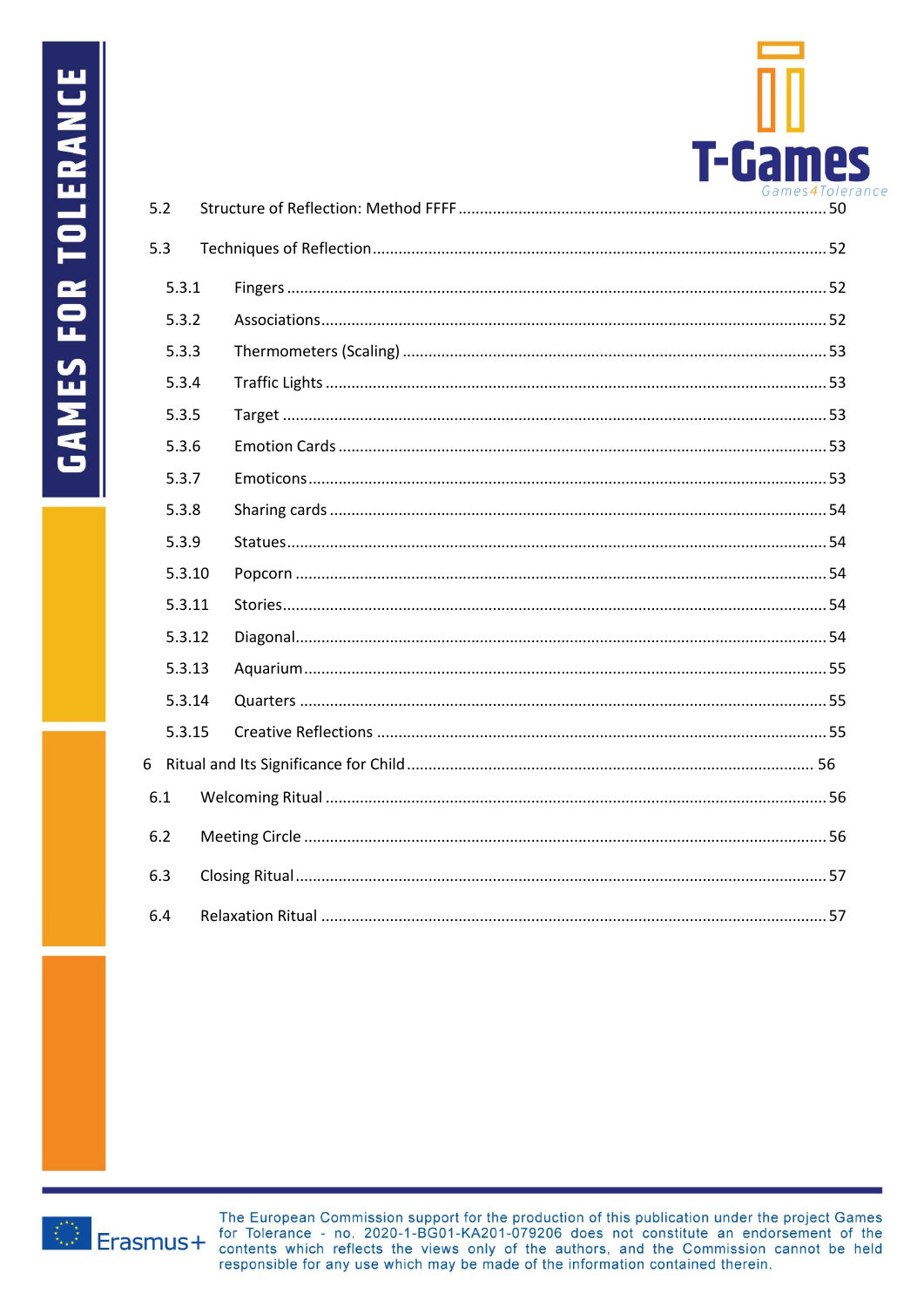

# <span id="page-4-0"></span>1 Introduction

# <span id="page-4-1"></span>1.1 Purpose of This Publication

This publication serves as a systematic guide for kindergarten teachers and elementary school teachers who want to actively devote themselves to bullying prevention during their practice. For that reason, they want to utilize, besides other things, game design and gamification. To meaningfully combine both these topics, we initially offer a brief insight into bullying issues that often come to forefront when discussing preschool and school education. We follow up with the use of gamification and game design in education. Regarding practical level, we introduce instructions on how to create your own games and activities supporting bullying prevention. Bullying is not only a problem of an individual – it is always a problem of a whole group which is negatively affected by bullying during its social development. Therefore, we primarily focus on activities and work with a group.

# <span id="page-4-2"></span>1.2 How to Use This Publication

This handbook deals with several main topics: children bullying issues (described briefly), gamification and its use in education and creating own games for teachers as a part of bullying prevention activities. The topic of gamification and games in education is interestingly accompanied by a chapter about Rituals and Its Significance for Children in connection with bullying prevention. Gamified activities and games may actually become a part of regular rituals that contribute to the balance of children's relations in a class and open communication in a children's group. Following using a game in a group, we add a chapter called *Game and Game Activities Facilitation* as we consider it to be a significant part of bullying prevention methodology.

The first chapter is devoted to bullying, its definition, stages, but also to the role of bullying within the evolution of society. We naturally continue with an environment diagnosis, steps taken during solving the bullying, so-called first aid and finally the topic crucial for us – prevention and actual possibilities of its use in practice.

In the second chapter, we treat gamification and games as tools that can be used for bullying prevention. We explain bullying's principles and we describe important game elements. In addition, we concentrate on gamification and games in education, how to involve children in such activities and how to work with them.

The third chapter follows with, for example, the integration of gamification into the daily schedule of kindergartens and elementary schools and how it affects rituals and their importance for children. We consider the role of rituals during work with difficult topics, such as bullying and their contribution while using them during teaching in kindergartens or elementary schools.

The fourth chapter engages in the possibilities of reflection after game activities, so that the potential of game activities is used well for educational and developmental objectives. We examine the principles of facilitation, the recommended structure of reflection with the use of Method FFFF and also the techniques of reflection.



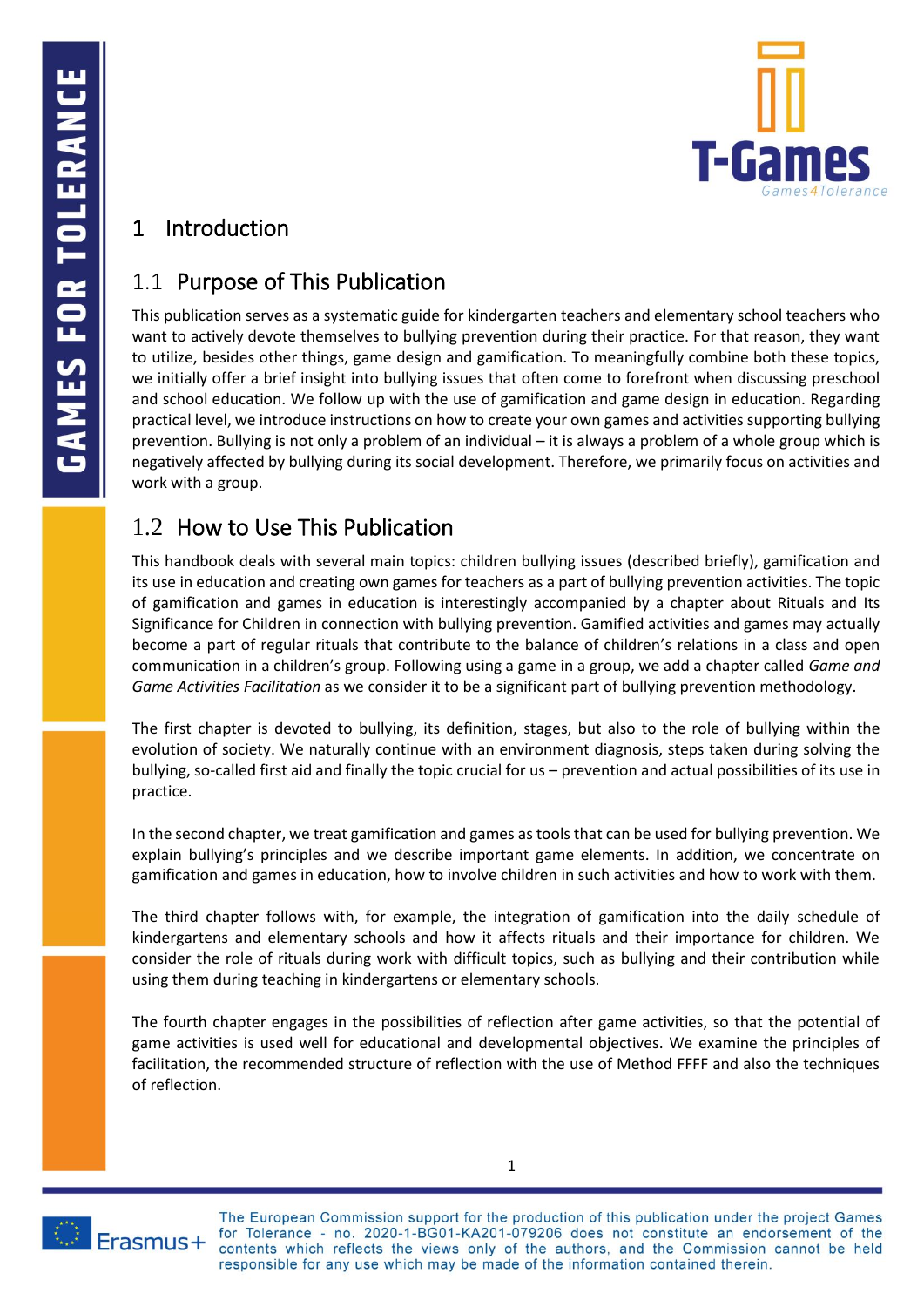

The fifth chapter focuses on the creation of own games. We will guide you through the process of creating games – from objectives through game characteristics to testing and getting the feedback – with the use of manuals and model examples.

In addition to methodical and theoretical parts contained in this handbook, you can expect specific *Tips* for practice, for example links and inspirational videos. Moreover, you will learn about various interesting facts and additional information in category *Do you know that…* and also in section *Contemplation*. This section contains questions that you should ask yourself before an implementation of practical activities or for formulating your approach to some difficult topics. Alternatively, this chapter serves for a reflection of a specific chapter.

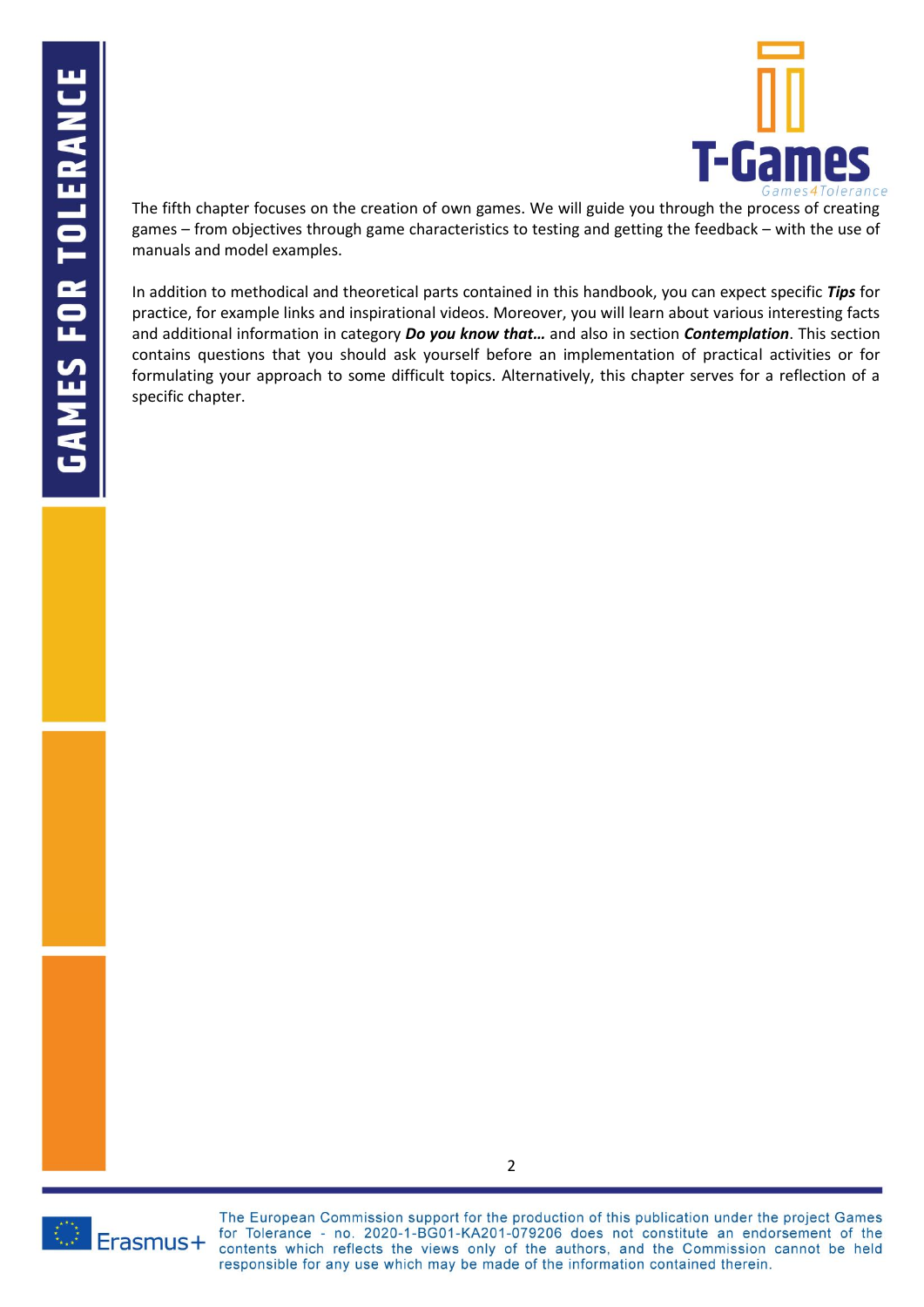

# <span id="page-6-0"></span>2 Children Bullying Issues

# <span id="page-6-1"></span>2.1 Bullying Day in Day

# <span id="page-6-2"></span> $2.1.1$  How Do We Define "Bullying"

The word "bullying" comes from a French word "chicane" meaning "mischievous bothering, abuse, torment, stalking, bureaucratic insisting on the letter of regulations, for example towards subordinates or citizens. Office workers bully those citizens and require them to use new and new certificates and stamps, they let them pointlessly wait, etc."

In this sense, the word "bullying" is being applied in connection with abusing the power and bothering in bureaucratic systems. Those who bully are, for example, state officials or policemen.

Nowadays, the word "bullying" is used more frequently as a synonym for psycho-traumatization in a group. It stands for a repeated abuse, enslavement, humiliation or suppression of an individual or a group by another individual or another group by means of aggression or manipulation.

In figurative sense, this word is used to denote any suppression of weaker subjects by stronger subjects. Bullying can take a physical as well as a mental form and it appears in all groups – both age and social groups.

Kolář, 2011 explains that bullying happens when one or more students intentionally and usually repeatedly abuse and enslave their male and female classmates by using aggression and manipulation.

Kolář describes bullying from three practical viewpoints as he considers them important:

- 1. One from-the-outside viewpoint Perceives bullying as diseased behaviour.
- 2. Two from-the-inside viewpoints Bullying is never only a matter of an individual or only between a person who bullies and a person being bullied. It does not take place in vacuum, but in the context of relations of a specific group. It is a consequence of a serious failure of relations in a group.

Contemplation:

- What comes to your mind when you hear the collocation: "equal relation with students"?
- How do you establish relations with your students?
- What helps you to familiarize with your students better?
- In which situations can you establish relations with your students?

Nowadays, even more we face cyber-bullying issues – bullying by means of electronic media (the Internet, mobile phones). A specific feature of cyber-bullying is its anonymity. Anonymity encourages people to attack more aggressively. It is not limited to one specific setting and time (e.g. a school, a playground), but



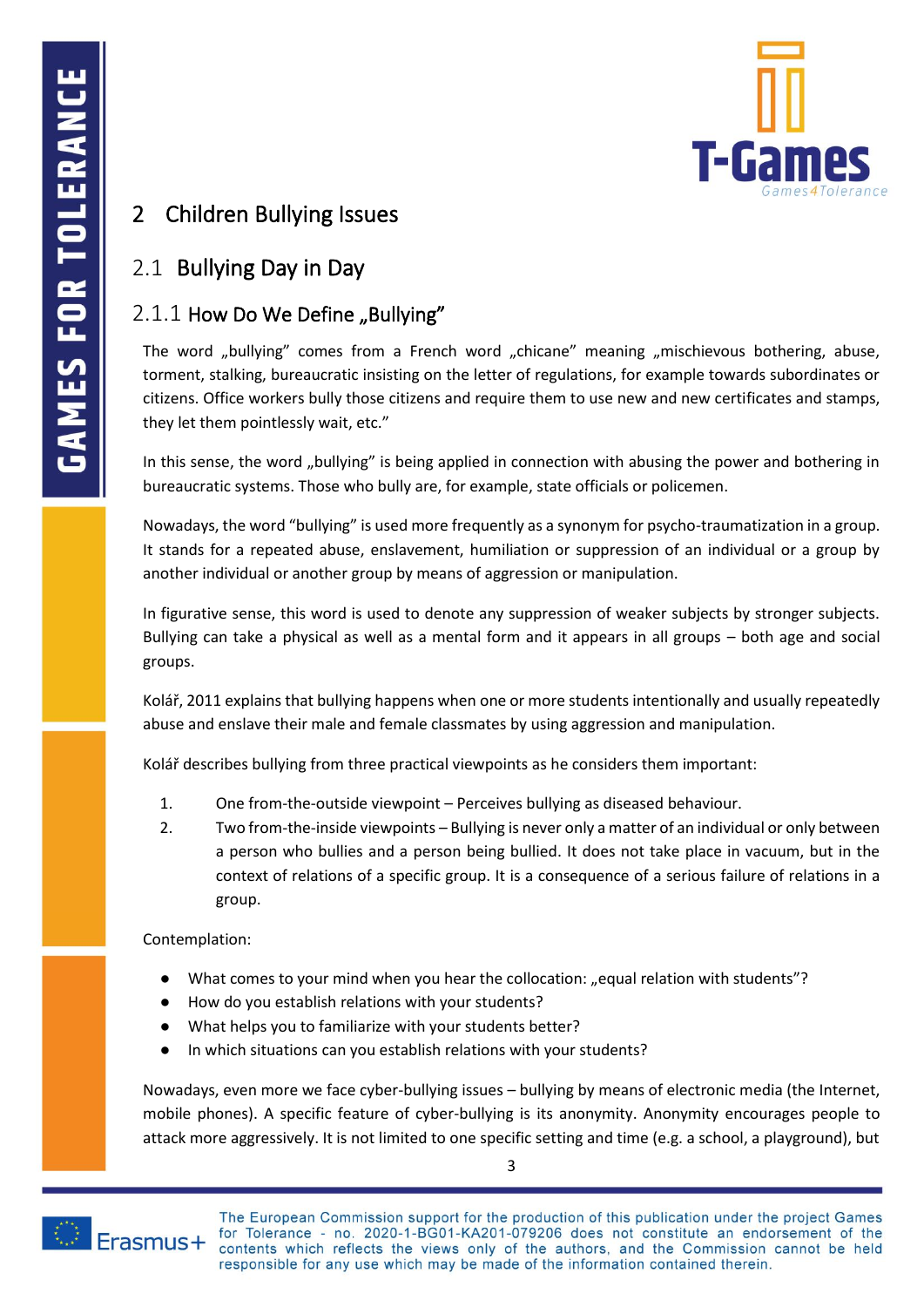

it can take place anytime and anywhere. The audience (e.g. onlooking and silent classmates) helps to spread such a kind of bullying, as the intensity of an attack may be increased by sending harmful posts through them. Besides, it is not easy to identify the person being bullied because signs and impacts are mostly psychological and they may not show any outward symptoms.

# <span id="page-7-0"></span>2.1.2 Bullying in terms of Evolution?

A human being is a social creature who creates hierarchical structures naturally. We do so just because we need to cooperate. We need to hunt, collect food, set priorities, all of that together, simply to survive. Hierarchies are based on the assumption that there is a person at the top (we call them "alpha males/females"), and there are some people at the lowest end of such a structure. Evolution naturally dictates us to get to such a place of a social ladder because at this place we will have the best preconditions for reproduction / survival of our genes. There are multiple ways of how we can climb the ladder to the highest level of hierarchy. And one of them is also bullying.

People bully others mostly because they climb up the power ladder over less assertive individuals (over eager/self-confident individuals whose self-confidence does not need to be lower at the beginning). And power is heady – that is why the more the person being bullied yields, the more powerful we feel and we want more.

Did you know, that:

Many times, a **bully** comes from an environment where aggression is a means of action. The person is frequently led to bullying by their own feeling of inferiority, a lack of self-confidence and uncertainty. The bully is often very inconsiderate to the person being bullied and they consider the person being bullied to be inferior.

An individual who is different from the others often becomes **the person being bullied**. A spectrum of differences is huge. In most cases, there are bullied individuals who are handicapped in terms of appearance, socially or physically, people who are anxious, shy or who differ from the others in race, nationality, religion or behaviour. And similarly, a new member of a group may become the person being bullied (a new student, a co-worker).

# <span id="page-7-1"></span>2.2 Environment Diagnostics

How are we supposed to find out that something is wrong in our class and that we should act? The first signs that something is going on might be a change of behaviour of a child or their surroundings. It should lead us to actively focus on that. While diagnosing a class environment in which we suspect bullying to be present/prevalent, we may be guided by direct and indirect indicators:



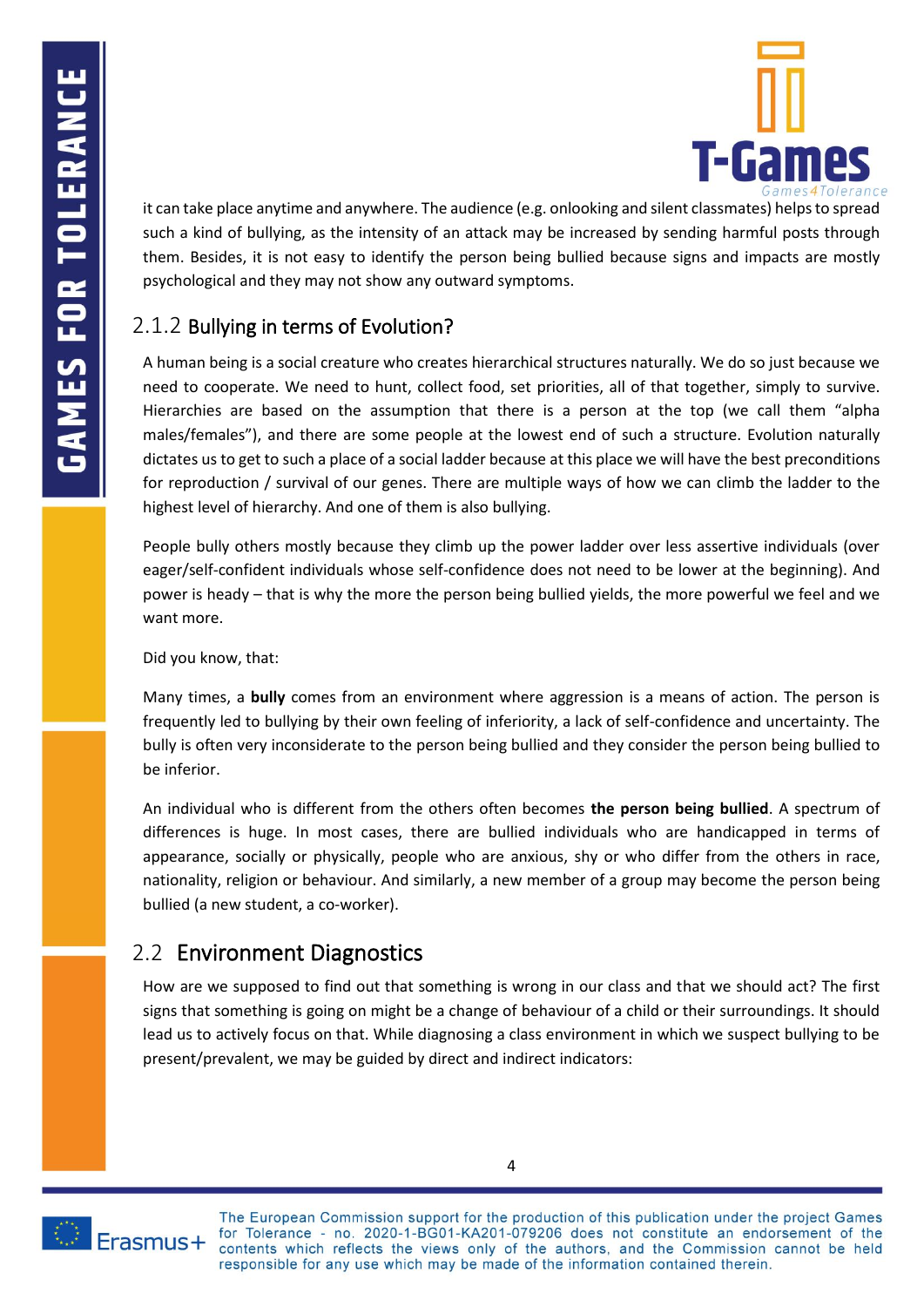

| <b>DIRECT INDICATORS</b>                      | <b>INDIRECT INDICATORS</b>                    |
|-----------------------------------------------|-----------------------------------------------|
| - intentional humiliation                     | - fear to go to school in the morning         |
| -- rude joking and ridiculing                 | -- repeated headache or stomach-ache          |
| - insults                                     | - deterioration of school results             |
| - constant criticizing and questioning        | - loss of interest in education               |
| -- damaging and stealing of personal property | - deteriorating concentration                 |
| - damaging clothing                           | - staying in close proximity of teachers      |
| - mockery                                     | - fearful behaviour                           |
| - contempt                                    | - late returns from school                    |
| - suppression of freedom                      | - returns with damaged clothing               |
| - beating, kicking, other physical attacks    | - a child returns from school starving        |
| - subordinating to domineering orders         | - bruises without any convincing explanation  |
| - putting the blame on others                 | - a repeated loss of money or personal things |
|                                               | - a child asks for money for various reasons  |
|                                               | - bad sleep, nightmares                       |
|                                               | - sad mood                                    |
|                                               | - apathy, sometimes aggression                |

Tools for revealing and diagnosis of bullying:

- **Observation** If you want to reveal bullying, first of all you need to look more around yourself and pay more attention to what is happening in a class, during the breaks and the behaviour of individual students.
- **Conversation** So-called "listening" is a method which is on the borderline between observing and conversation. Teachers and other educational workers should listen to students and be fully at their disposal when solving their personal problems.
- **Questionnaire**  In order to learn about the existence of bullying at school, we need to encourage bullies as well as other students to report, without any hesitation, the cases of bullying at school to teachers and other educational workers. It would make our work much

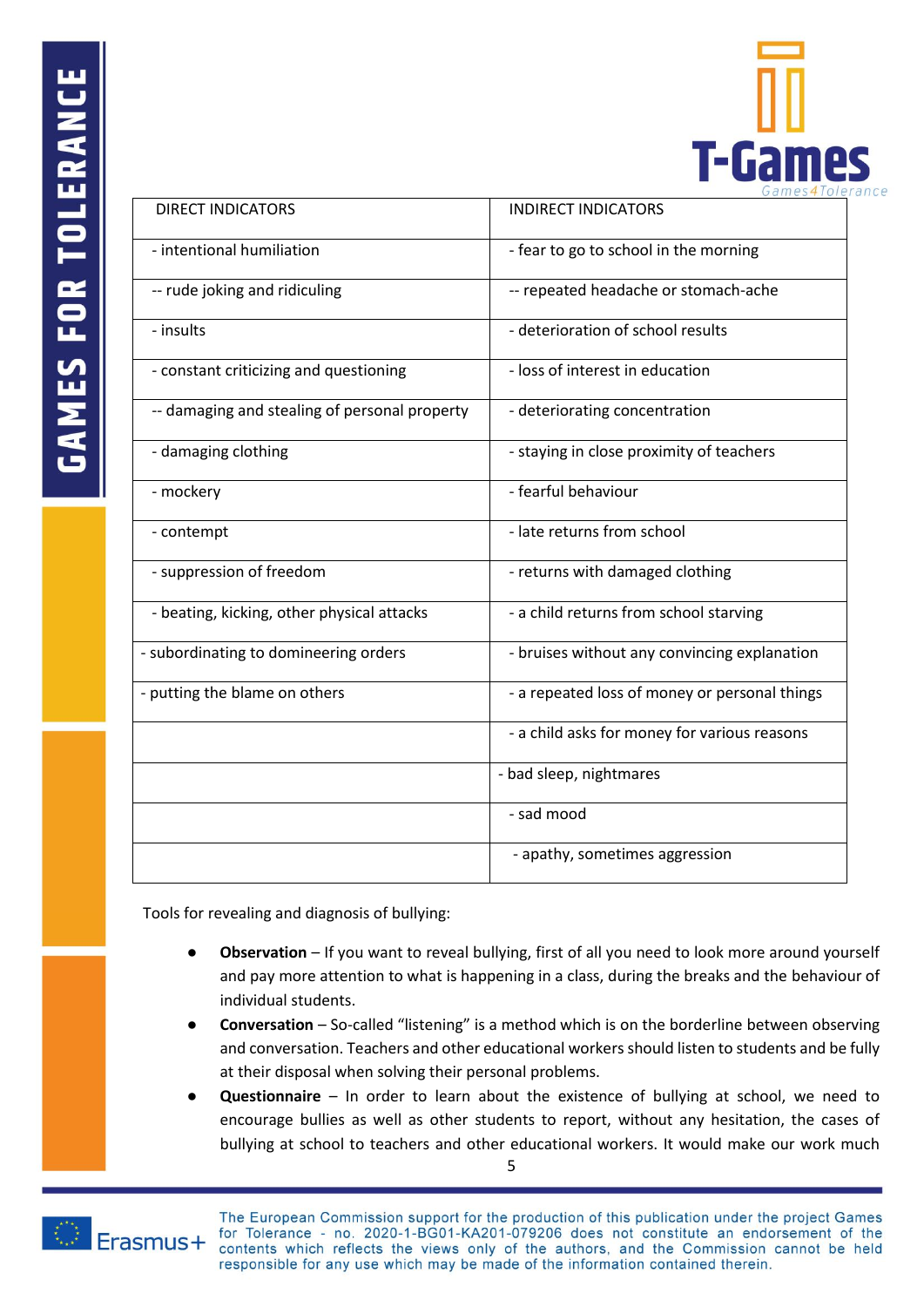

easier. We use questionnaires in order to reflect alarming events, sights and also a as a sociometric survey.

The most commonly used techniques of sociometric survey, which may help us to analyze the situation (Bendl, 2003):

- **"Guess who"** technique Revealing a person suitable for the given description (e.g. they have organizational skills, they try to get on well with everybody).
- **Time estimate** technique A group member states the time that they want or do not want to spend with others in specified situations.
- **Preferential record** technique Every group member evaluates the others on the basis of points. The goal is to find out if they would be able to cooperate.
- **Sociometric test** For diagnostics of emotional relations, i.e. mutual sympathy and antipathy of group members.

# <span id="page-9-0"></span>2.3 Solution to Bullying

Bullying should be investigated by a trained school worker or an external expert invited by school. A school acts as an investigation coordinator – it should inform parents and call them in for cooperation on solving the problem. At the same time, it is necessary to ensure the communication between students, teachers, school management and parents in order to successfully handle the situation. The school may also turn to external institutions for help, such as pedagogical-psychological counselling centres, special pedagogical centres, centres of educational care, non-profit organizations, social-legal protection of children authority, crisis centres, health-care facilities, police, etc.

### <span id="page-9-1"></span>2.3.1 Investigation Strategy

If we start to investigate bullying, we should adhere to some basic rules in order to ensure the success of the action:

- We should protect our information sources.
- We should not tell which information we have and which we do not have.
- We should always question witnesses, the person being bullied and the accused person separately.
- We should write down all the testimonies.

We can also follow so-called "first aid strategy" (Kolář in: Bendl, 2003). This strategy consists of five investigation steps that are universal, which means that we can use them in all the cases.

1. Conversation with informants and the person being bullied: we put together an outward picture of bullying. If we first talk to an informant, talking to the person being bullied must immediately follow.

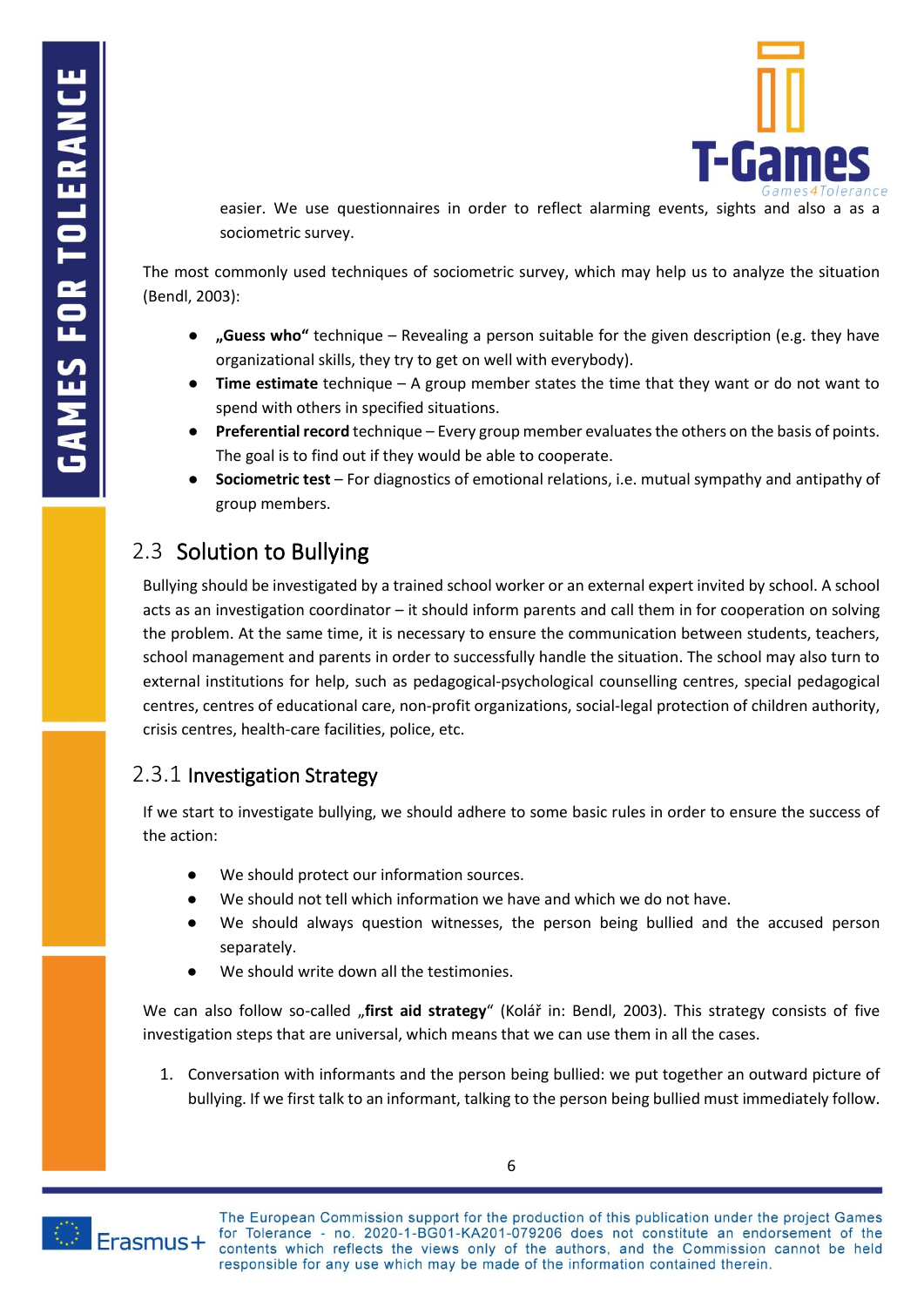

- 2. Finding the right witnesses: we pick group members who are willing to testify. This step is the most problematic one concerning making errors.
- 3. Individual or confrontational conversations with witnesses (do never confront the person being bullied and the person who bullies): All you need to do is talking with individual students. Investigating witnesses and the person who bullies together is a frequent mistake.
- 4. Ensure the protection of the person being bullied: the order of the fourth year is not firmly fixed. Sometimes it is clear at the very beginning that a the person being bullied is in danger and you need to protect them. At the initial stages, exceptional security measures are usually not necessary. However, you always need to ensure so-called "functional safety measure". You cannot leave the person being bullied to their fate.
- 5. A conversation with the person who bullies, alternatively a confrontation among them: it is always the last step of investigation. Until we do have evidence or an outward picture of bullying, there is no point in talking to the person who bullies. We do not expect them to reveal the truth, while talking to them. The crucial importance of the conversation lies in paralyzing their aggression against their close ones. In most cases, you can use a principle called "pushing to the wall", for example in a form of threatening with exclusion, reporting to the police, etc.

A **second option** of the investigation of advanced bullying are internal and global strategies. The second type requires using highly specialized and psychologically harder methods. False testimonies and false witnesses are usual. In this case, you need to creatively use the methods of criminalistic interrogation as well as special diagnostic methods concentrating on students' relations and attitudes and on proving the truth of their testimonies.

# <span id="page-10-0"></span>2.3.2 Obstacles to Investigation of Bullying

Despite our effort to solve the problem of bullying, we will encounter different obstacles on various levels – students, school management, teachers, parents, institutions.

Bendl (2003) introduces six groups of factors that complicate the solution of bullying.

● Chaotic situation

It is difficult to recognize who is the person who bullies and who is the person being bullied, not to mention a special group of children who are at the same time the person who bullies and the person being bullied of bullying. In addition, there is a problem related to the children's age. The younger the children are, the less we are sure of their behaviour and if we can call it bullying.

● Headmasters and school management

School management and its lack of interest/denial of existence of bullying and the headmasters' behaviour to teachers.



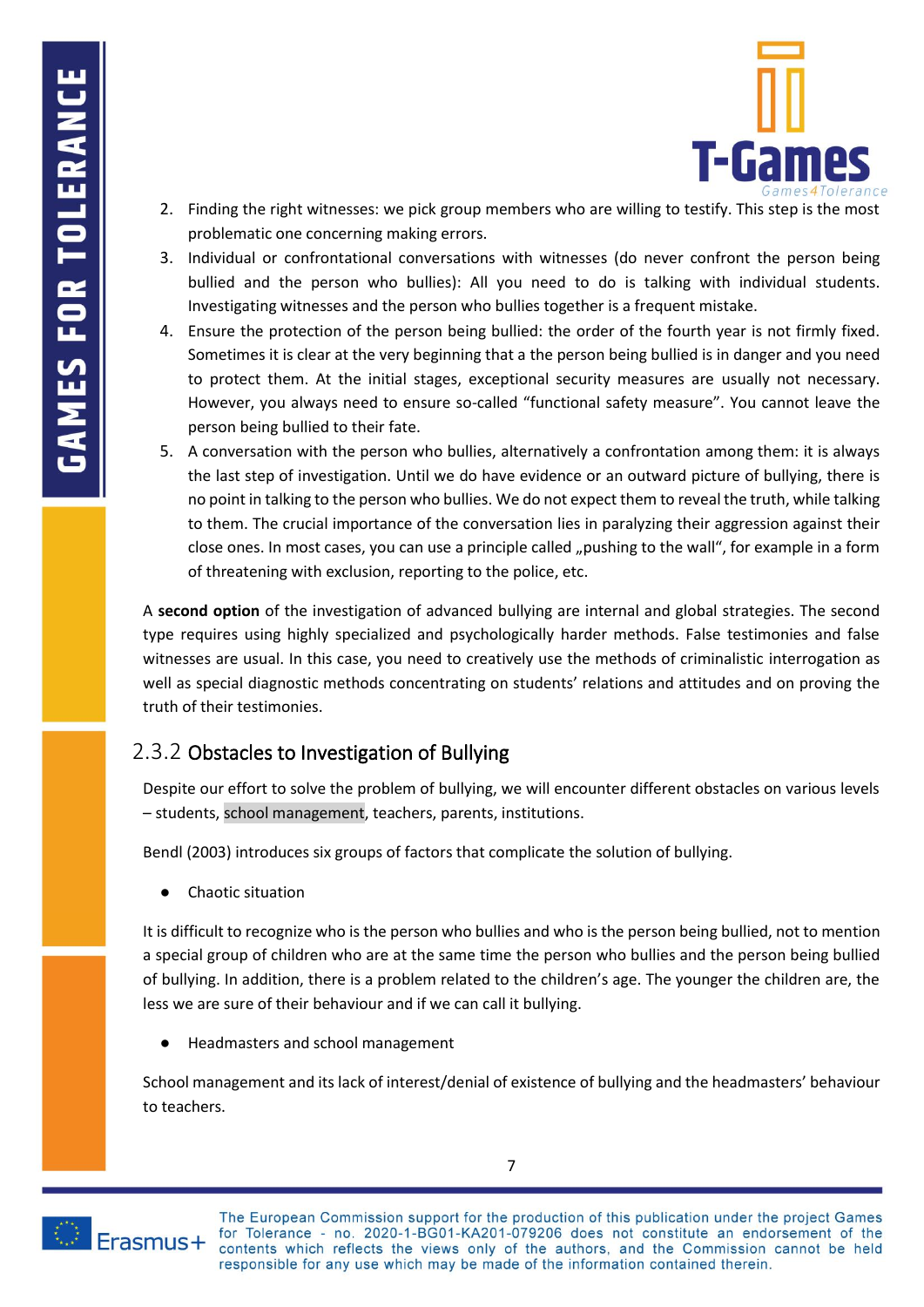

Insufficient disciplinary school authorities

The person who bullies know that they will not be punished for their behaviour. The school either does not have enough authorities to punish them or hardly anybody has a courage to try to solve it.

- **Teachers** 
	- The lack of interest of teachers in admitting the existence of bullying in their class (school).
	- Intervention against bullying only in selected and exceptional cases.
	- A fear of teachers to take appropriate action against bullying due to concerns about conflicts with students.
	- Bullying that suits some of the teachers.
- **Students** 
	- A fear of the person being bullied to report that they are being bullied.
	- The difficulty of the person being bullied to confess that somebody dislikes them.
	- False friendships.
	- A fear of students who are not the being bullied themselves to defend the person being bullied.
	- An unfavourable evaluation of the person being bullied by their classmates.
	- Students' hierarchy (dominant children stand at the top of the hierarchy; the torment of the whole group concentrates downwards against a particular child).
	- A dependency between the person who bullies and a the person being bullied.
	- Bullying that suits some of the students.
- **Parents**

There are parents who prevent bullying at school from happening by bringing their children up to violence, so that their children are able to prove to be successful in a group. Parents sometimes do not admit that their child may be the person who bullies. Parents of some the person being bullied who complicate the investigation because there are afraid that it could make the situation of their child even worse.

# <span id="page-11-0"></span>2.4 Bullying Prevention

We divide bullying into primary, secondary and tertiary. A primary prevention aims to prevent various dangers – it is a timely protection before a risk itself emerges. A secondary prevention aims at people who have predispositions to a possible risk in the given field, or in case when bullying already happened and it is necessary to take measures leading to rectification (timely diagnostics, an investigation of bullying, pedagogical measures, educational work with the person who bullies). A tertiary prevention tries to prevent even a bigger risk in case a person comes into contact with risk in terms of the given issues.

In this chapter, we will focus on the primary prevention concentrating on teachers and their work with a group. In the next chapter, we will continue with the use of gamification principles during activities supporting bullying prevention.

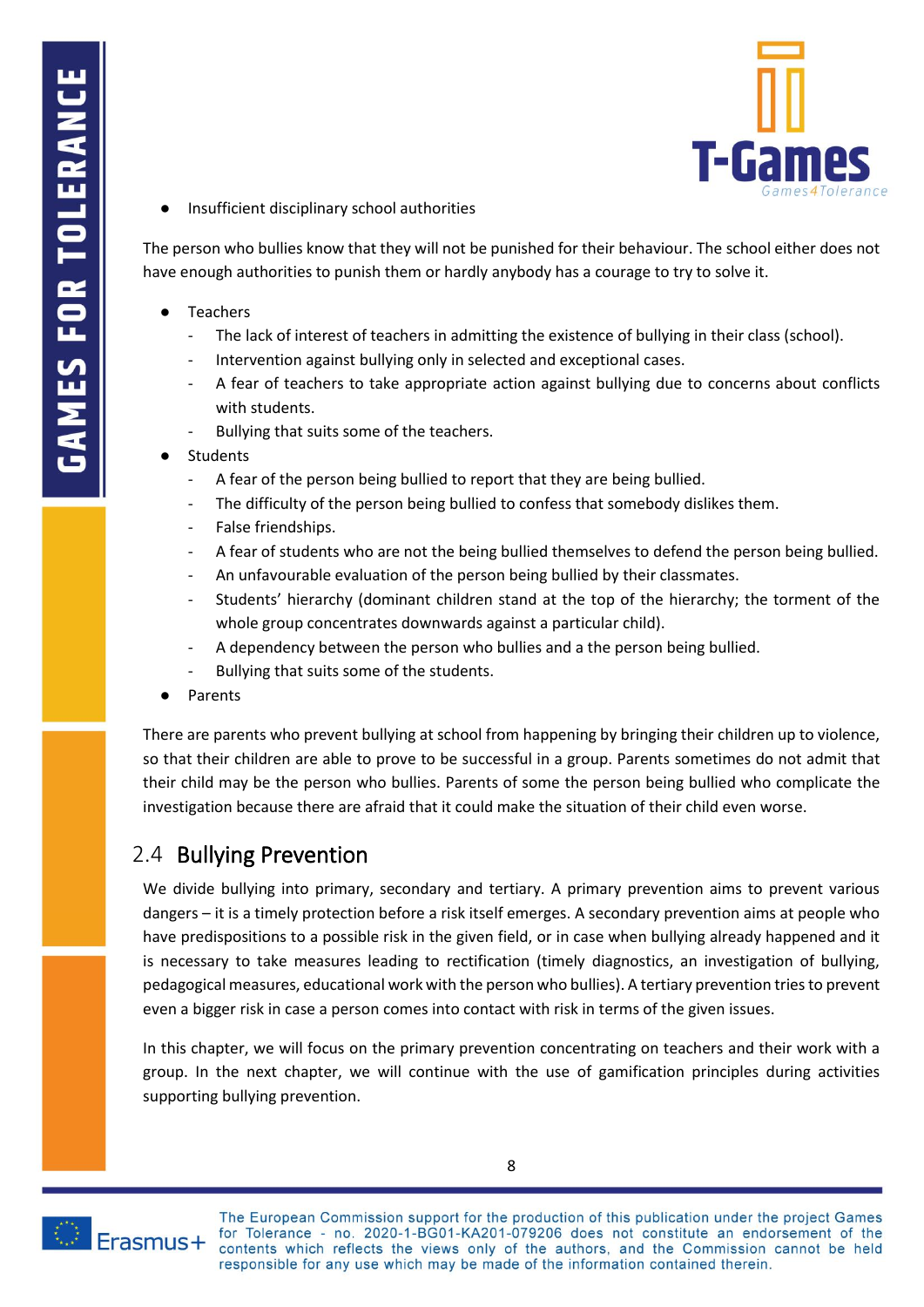

We should apply the **primary prevention** automatically in terms of all the groups in which bullying has not happened yet. This type of prevention is based on the upbringing of harmonious personality of a child; children, parents and the public awareness of bullying; and preventive activities at schools. The effective means of primary prevention are natural parts of a community (e.g. whole-school meetings, school parliament, class autonomies). The best protection against bullying is building open, friendly and safe relations between association or community members.

# <span id="page-12-0"></span>2.4.1 Social Group Dynamics

If we want to know what is happening in a class, we need to understand the basic principles of how **social groups** work. These principles can help us to familiarize ourselves with the situation, anticipate some problems and react in time.

Groups represent the most socially-developed forms of collectivity. Relations and their function in social groups are closely connected with an evolutionary journey of our ancestors across the epochs of our evolution. The life in a group is an everyday necessity for us. We meet our friends, visit various clubs or schools and, of course, we have employment. Some kind of group dynamics exists in every social group. This group dynamics is naturally always dependent on social interactions and environment and it is created by two or more persons who play mutually complementing and conditioning roles. It is important to realize that even the roles of a bullied person and an the person who bullies meet this condition.

#### Position in a social group

"A possibility of existence of a group and its ability to function depends on an integration and organization of individual persons. An individual person affects other members through their values and norms. Likewise, the group is affected by the quality of actual mutual interactions between people and socioeconomic conditions, i.e. a constant mutual interaction between a group, its environment and other systems (as the group is a part of those systems)." (Belz, Siegrist, 2001, p. 43)

It is evident that in every social group, there are established relations that define the individual's position and status in a group. A subconscious and conscious adherence to **hierarchy** is absolutely essential for maintaining the group. If a potential the person who bullies discerns a weakness of the person being bullied, they strive to strengthen their position on the hierarchical ladder at the expense of the person being bullied.

According to Reichel (2003), basically every formal as well as informal authority is defined by four elements stated below.

- **Position** situates an individual into a specific place in a specific social space.
- **Role** expresses the expectations of social surroundings, expecting that the individual will behave in a way that corresponds to their position.
- **Status** an individual's set of opportunities, rights and privileges in a group.
- **Prestige** a socially-awarded appreciation.

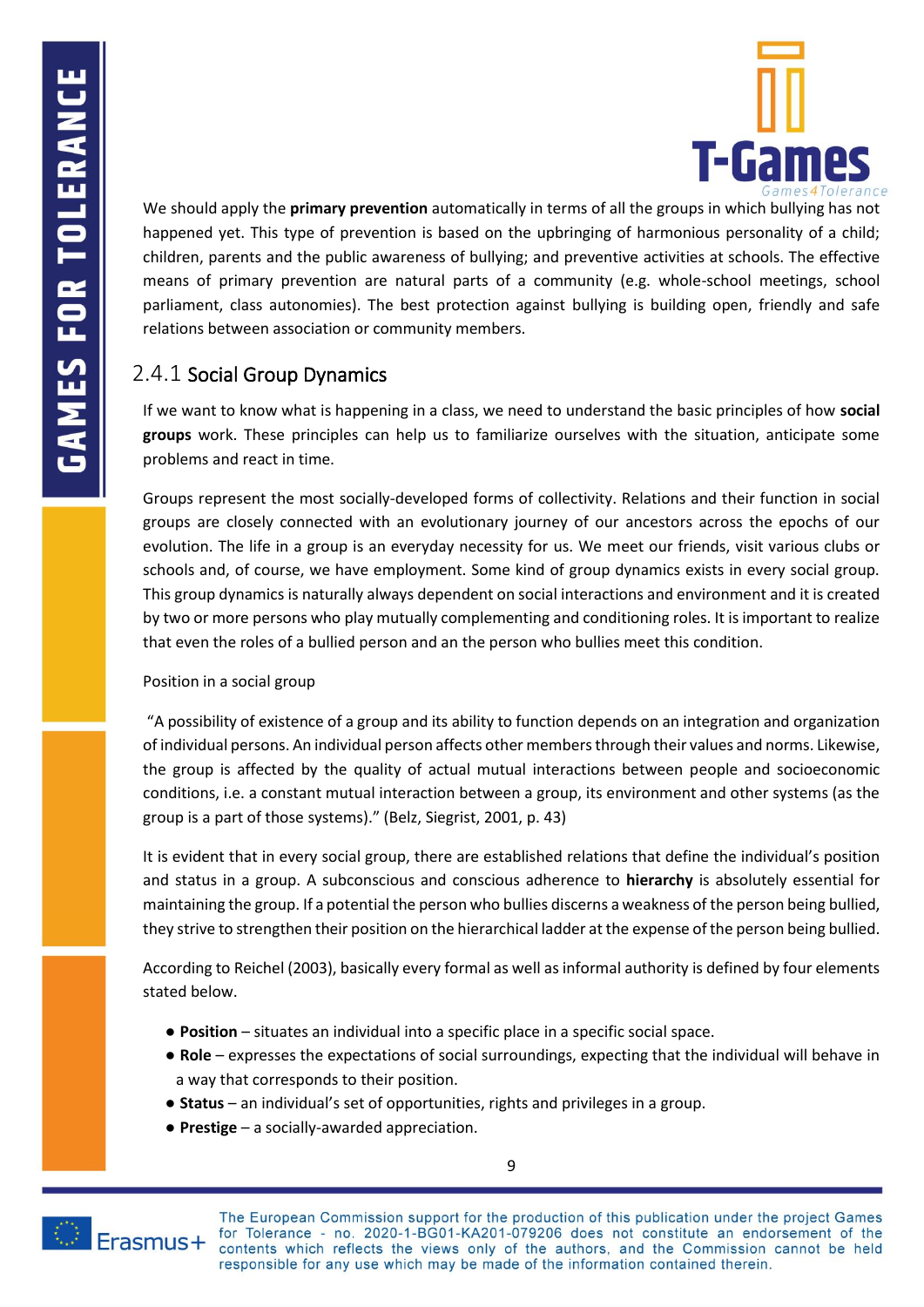

A potential the person who bullies strives to slowly undermine some or all the elements that specify the position of a the person being bullied in terms of group dynamics. If the person who bullies is successful in making the person being bullied falter, they find the weakness of the person being bullied and use it.

Contemplation:

- What did you realize about the evolutionary function of bullying?
- In your opinion, what is the purpose of bullying for the person who bullies?

Stages of group development

If we want a group (a class) to be ready and able to function effectively, the group needs to go through several stages of development. These stages may negatively affect group's functioning in many areas. Although this cannot be avoided, we can work with them.

According to Bedrnová (2008), we distinguish these stages of group development:

**Orientational** – Group or class members are insecure and worried about their position. The testing of an adequacy of social behaviour is in progress. This happens when students meet each other for the first time or when a prominent student leaves; a student who represented an informal authority in a class. Or when a new student / teacher becomes a part of a class collective.

**Confrontational** – It is the time of mutual "getting to know" each other, testing and examining. Searching own place in a power structure. The group is taking form. Small types of rebellion arise.

**Creating rules** – Members feel that they found their roles in a team. Therefore, a team cohesion develops. Respecting the social norms assumes the importance. A spontaneous consciousness – "we" – emerges right in this stage.

**Performance-related** – Substantial contradictions related to power and authority have already been solved. A collective responsibility is being created. There is a focus on future tasks. Relaxation and group members' activity are typical in this stage.

**Sustainment** – Strengthening all the positive characteristics of teamwork.

Contemplation:

- How can you utilize the knowledge of a model of developmental phases of a group to reveal bullying?
- In your opinion, in which developmental phase of a group appear the first signs of bullying?
- How can you solve a situation in which bullying appears during a confrontational stage?

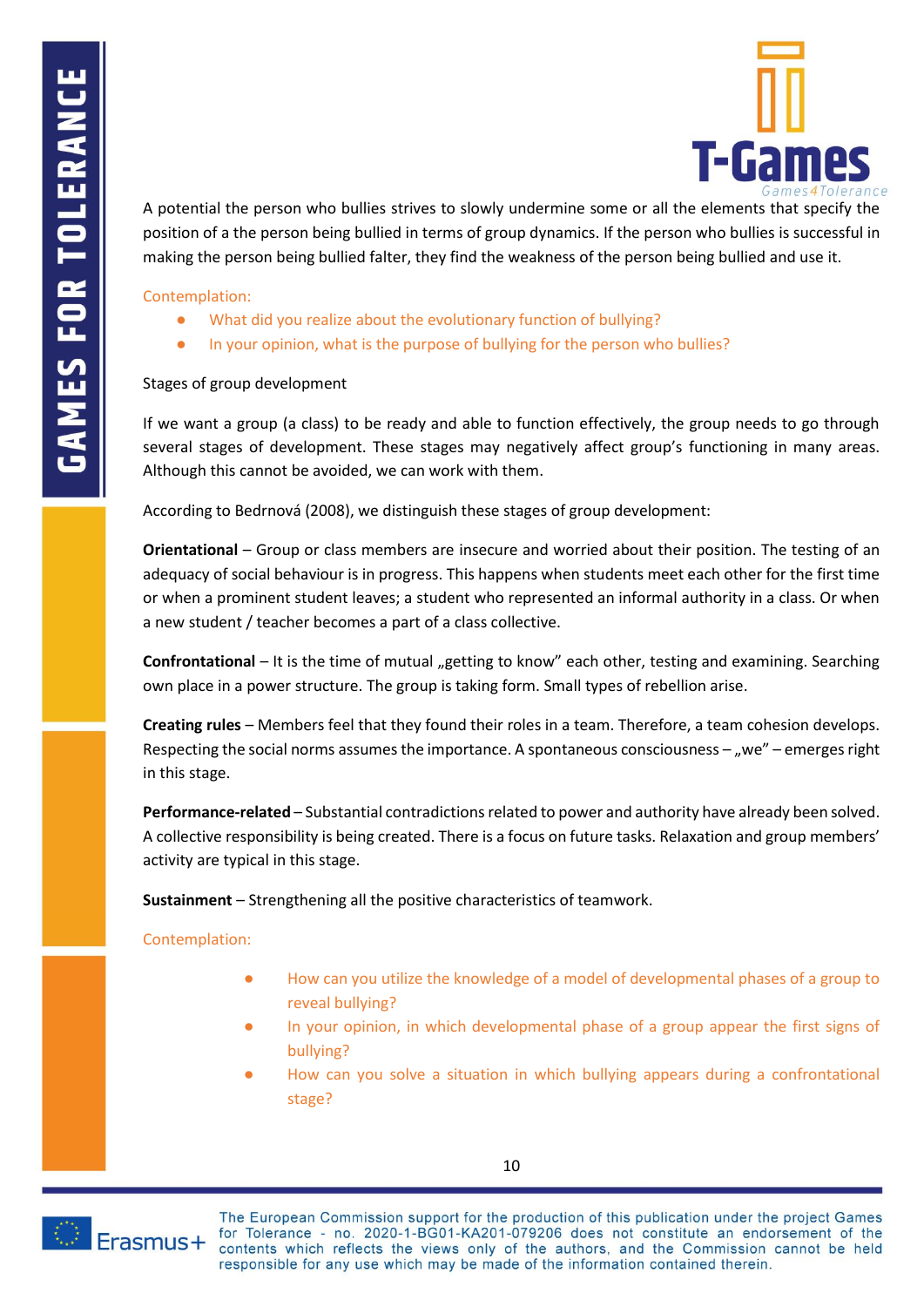

A connection between a person who bullies and a person being bullied is important because both of them mutually need each other. Their behaviour becomes stronger mutually. Actually, the irony is that there may appear dependency between them.

Did you know that:

Dependency on relations is caused by a human strategy to hide own fear and at the same time take advantage of the fear of others.

Therefore, the whole mainspring of bullying is a fear both on the side of a person who bullies (who wants to hide it) and on the side of a person being bullied.

### <span id="page-14-0"></span>2.4.2 Establishing Democratic Rules

A life in a social group and relations with its members provide an individual with various securities. Establishing the rules leads to the orientation of the group in the right direction. The group is subconsciously aware of the fact that group membership is conditioned by a necessity of adaptation and suppression of individual interests. The group itself can eliminate the shows of aggression against its members. The rules set up a strict code. Of course it does not mean that these rules will be one-sided (dictated by a school, a headmaster or teachers).

**Tip:** Take a look at the link to Lindy Cliatt's TED:

[http://www.ted.com/talks/linda\\_cliatt\\_wayman\\_how\\_to\\_fix\\_a\\_broken\\_school\\_lead\\_fearlessly\\_love\\_har](http://www.ted.com/talks/linda_cliatt_wayman_how_to_fix_a_broken_school_lead_fearlessly_love_hard?language=cs) [d?language=cs](http://www.ted.com/talks/linda_cliatt_wayman_how_to_fix_a_broken_school_lead_fearlessly_love_hard?language=cs)

Success attained by the establishment of rules in a class is based on the teachers' identification of the current stage of bullying. The best way is to set up the rules before bullying even begins. Nevertheless, although we are in a stage 1 or 2, the probability of success is high. It applies that a feeling "we" arises in a group due to COMMON, APPROVED and DESIRED rules. *Another important signs are, for instance, a common aim, group norms, creating group roles and structures."* (Jandourek, 2003, p. 82)

#### Contemplation:

- How big is the importance of setting up the rules in a class for you?
- What actually do you want to achieve?
- How much are you determined to solve it? (1 not at all 10 it is important for me)
- What do you think will be necessary to do for setting up democratic rules?
- What rules should be established in a class?
- Who could help you with a preparation for setting up the rules in a class?
- Who could be present as a social support during setting up the rules in a class?



11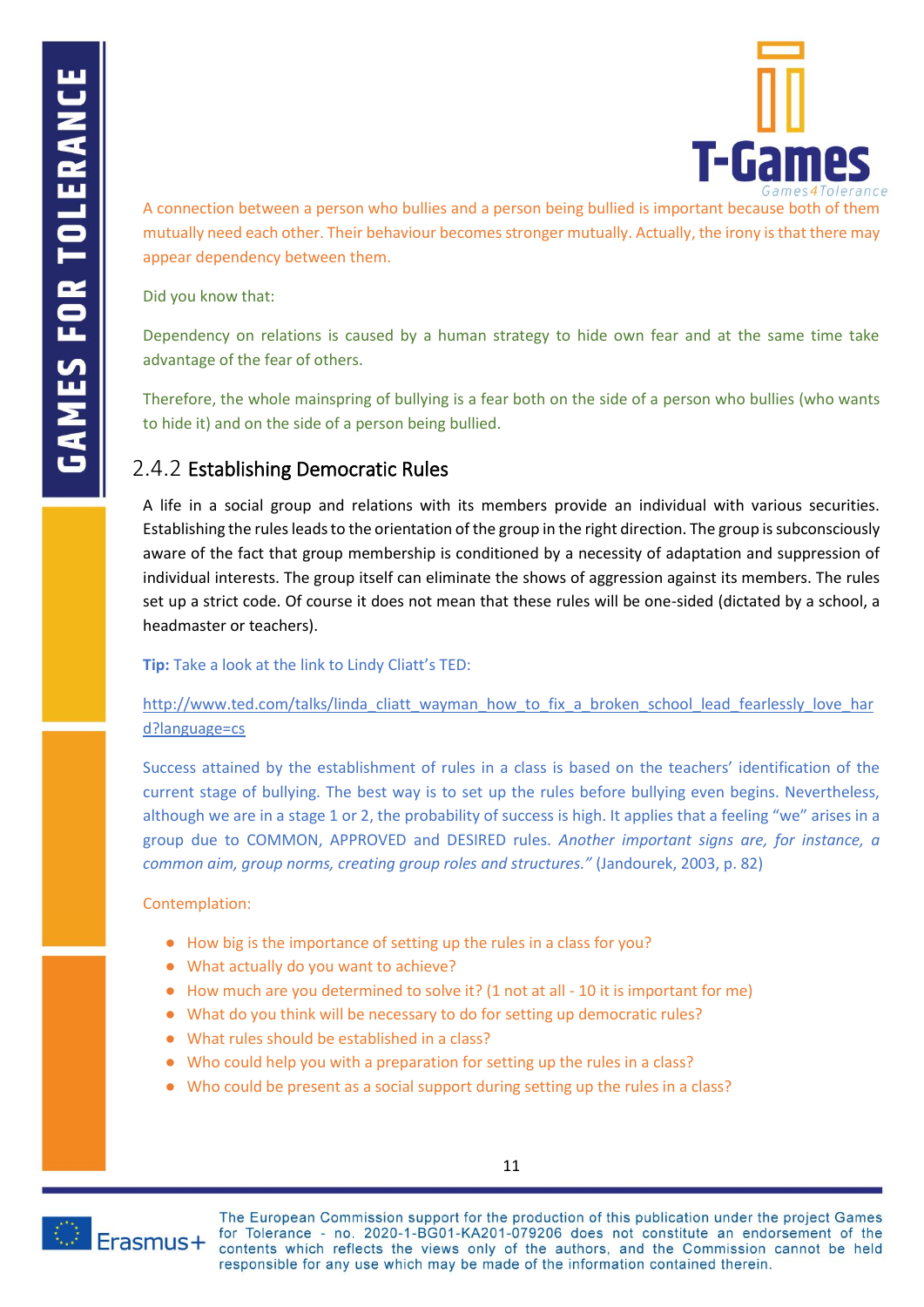

Together with our students, we will create intelligible values and rules for their class. They will identify themselves with them and you both can follow them together. The essence of the issue is to set up the rules in a way that they will be agreed on by everybody or at least by a majority.

**Notice!** The extent of teachers' interference in setting up the rules is important. It is essential to clarify the rules which you want to be working well in a classroom (e.g. timely arrival to the classroom, the active participation of students during the lessons, openness, directness, truthfulness, discipline, the validity of things that we agree on in a group).

At the same time, a crucial information is the fact that many rules come right from children. Thus, let the children create the things that they really consider to be important. In this situation, a teacher is the one who determines the framework of a whole situation: a structure, time, a method and a real sense of security.

Provide children with confidence in creating their own system, concentrating on how we will behave mutually to each other and what the children want to achieve together. And do not forget that you are a part of a class and thus your rules have to be respected.

Applicable steps are:

**Why?** – Explain to children why you will perform some things differently till now. What impacts of your actions will be on a class and individuals. Depending on students' maturity, we can involve them in a story that will enthuse them and that is related to them.

**Explaining the terms** – We can follow up with the story and let children search for individual terms in books or on the Internet – terms that relate to the story of building the team (what is a team, values, goals, collaboration, support, synergy, cooperation/collaboration, a team spirit...).

**Creation** – Let students divide into 3 -5 groups. The task of each group will be to create a list of values/rules that should be observed in a class. Or they can work out the requirements stating how others should behave towards them.

**Discussion** – Let the groups discuss things among themselves. They should choose the values that they care about. A teacher only moderates the discussion and does not intervene. On the other hand, the teacher asks further questions (preferably coaches): "What will be the impact of this value on you? Where will this value lead us?", "What else will happen if you will intend to observe these values?" etc.

**Review** – After the selection of common values, the teacher should review and summarize what the students have created.

**Approval** – Do all the students really wish to observe these values? It is important to get the final approval of a whole class. Nobody in a class would disagree if the guidance is good.



12

The European Commission support for the production of this publication under the project Games for Tolerance - no. 2020-1-BG01-KA201-079206 does not constitute an endorsement of the **Erasmus** + for Tolerance - no. 2020-1-BG01-KA201-079206 does not constitute an endorsement of the contents which reflects the views only of the authors, and the Commission cannot be held responsible for any use which may responsible for any use which may be made of the information contained therein.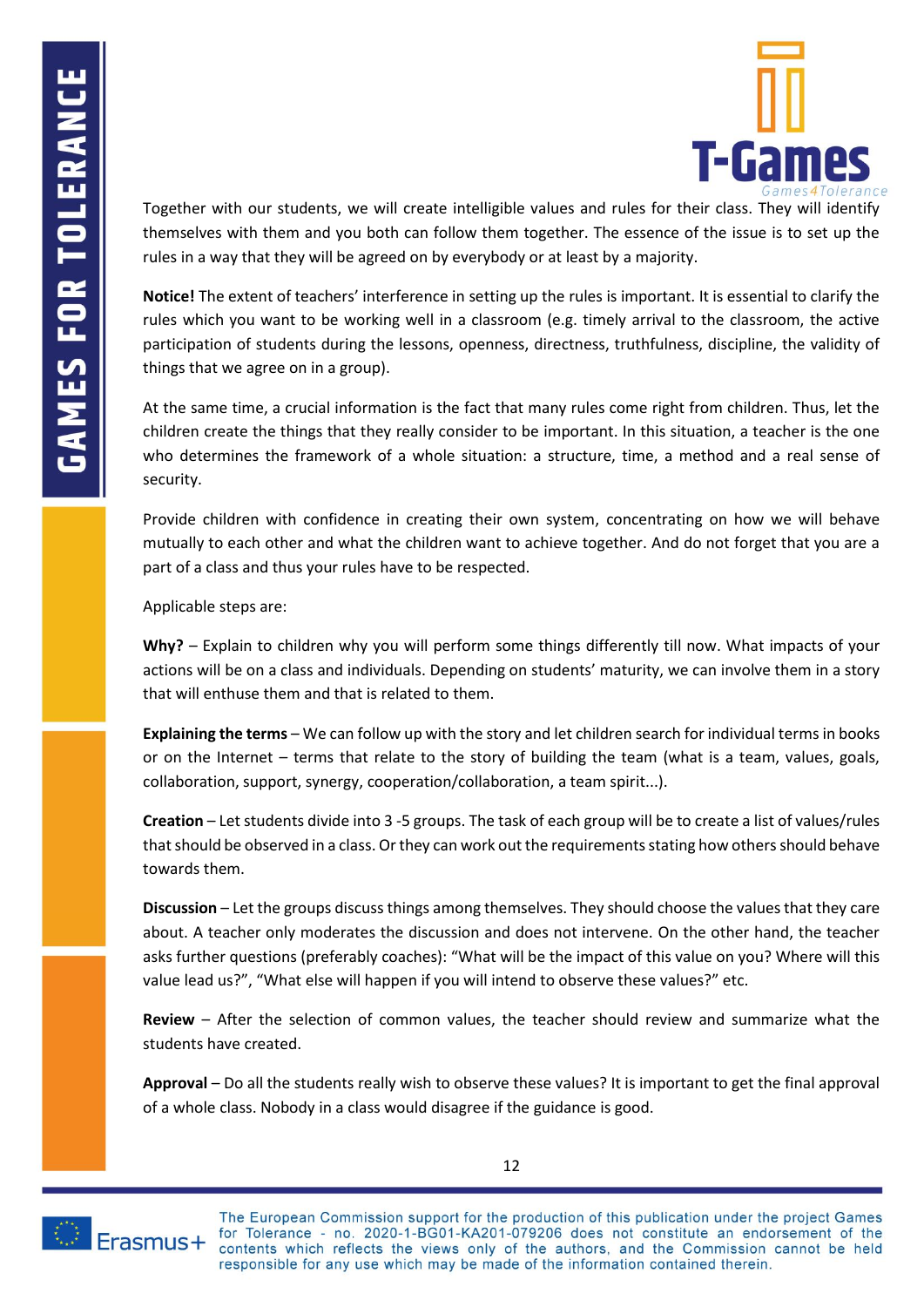

**Objectives** – Only after the stage of setting up common values is possible to open an objective that the class wants to achieve. Only if it is necessary. Setting up the values itself already does wonders.

**Protection** – Do agree on specific consequences that everybody will have to accept if this team agreement is violated.

**Review** – After a certain stage of group development, it is recommended to return to values and review them again.

#### Contemplation:

- What threats can you see in setting up this kind of rules together with the class?
- What are the opportunities in setting up this kind of rules together with the class?

### <span id="page-16-0"></span>2.4.3 Other activities to support bullying Prevention while working with group

As teachers, what concretely can we do more to contribute to bullying prevention:

Interesting teaching and attractive school curriculum

- Interesting teaching content Children are involved, they devote their energy to fulfilling the objectives of common activities that parallelly lead to their socialization.
- Additional activities The attractiveness of a school is supported by activities leading to bullying prevention and solution (e.g. student autonomy, a school magazine, extra-curricular activities organized by a school).

Work with (potential) the person being bullied of bullying

- Avoiding bullying children may face bullying, for example, when they stay in a group of their friends during breaks, lunch or on way from their school to home. It is easier for children to face bullying when they are in a group or among their friends.
- Methods of fostering resistance to the shows of bullying it is important to make (potential) the person being bullied resistant to bullying (through social-psychological games, morning groups, violence education, doing sports, humour, trainings of assertiveness).
- Strengthening self-confidence it is possible to desirably make the students' self-confidence stronger, for example by giving the responsibility and status both to the person being bullied and the person who bullies. These steps may help to increase the person being bullied' self-confidence and assurance and at the same time to a certain extent limit the abusers' need to assert themselves inappropriately.

Working with the person who bullies

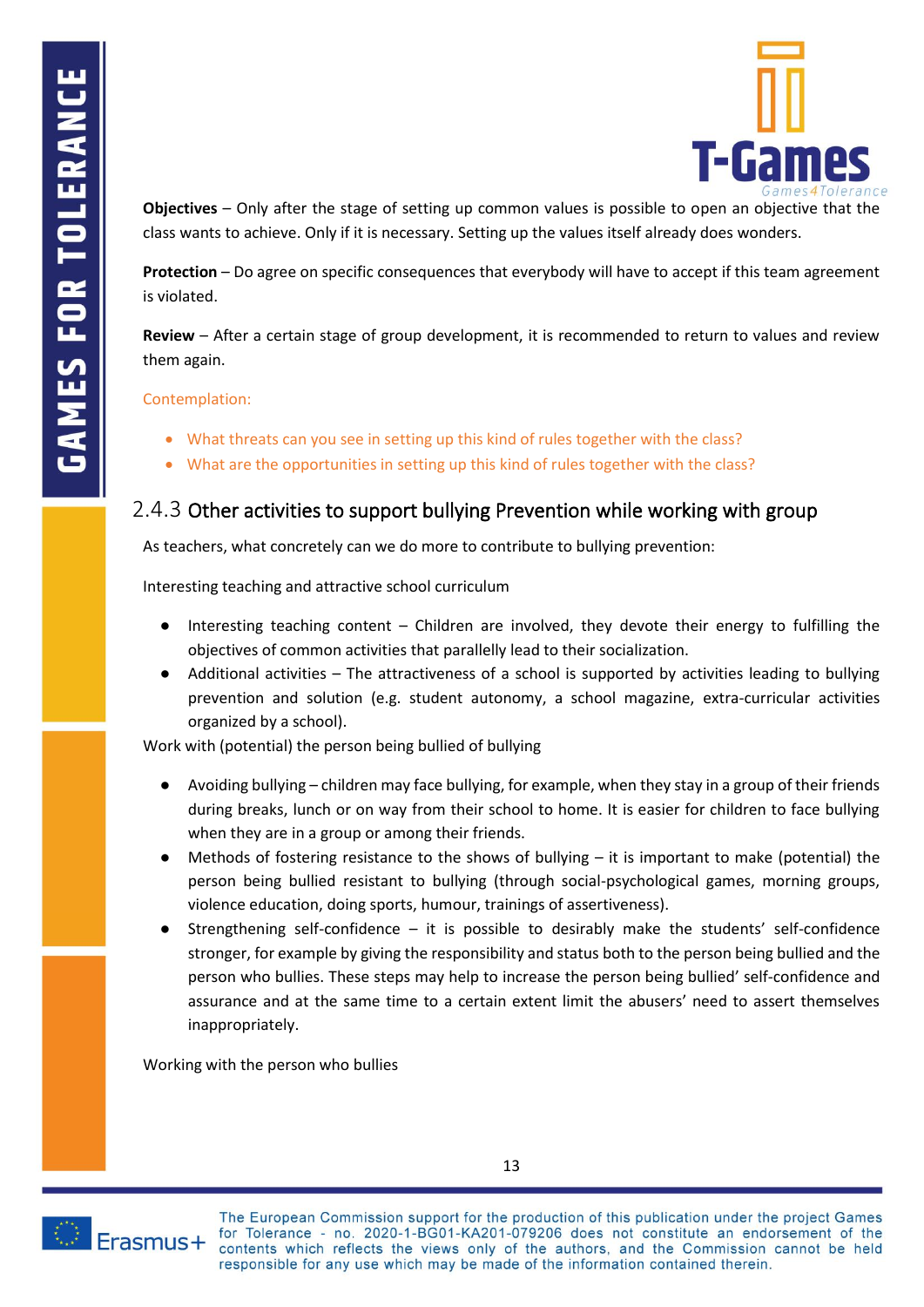

- Building the person who bullies' personal perspective that leads to striving for personal goals and discourages them from inappropriate behaviour. The perspective poses a source of sense of security, assurance and self-confidence to them.
- Getting rid of stress and aggression
	- Relaxation techniques.
	- Safe Spaces for students' fighting (a carpet or a mat where children may fight without getting punished and vent their redundant energy). Children will learn how to fight so that they do not hurt their opponents.
	- Proposal of exciting experiences You need to offer a wide range of spare-time activities to children and especially to the person who bullies. This case shows that an excitement is a strong motivational factor, which may provide them with more appropriate activities for satisfying their needs.
- Fostering empathy and identification with the role of the person being bullied.
- Behavioural approach the teacher works with the person who bullies on setting appropriate goals concerning behaviour and on a selection of relevant rewards for their fulfilment as well as relevant punishments for their violation.
- You can win the person who bullies on your side by means of a friendly agreement, an agreement about advantages for a class leader, charging with a responsible and demanding task, granting them a role of a protector of weak people, spending free time by doing sports after the lessons, talking, etc.
- Method of reconciliation the person who bullies with the person being bullied you can use this method only if the person who bullies shows motivation to change their behaviour.
- Change of scene or transferring the person who bullies (the person being bullied) to a different class (school) – a selection of a class in which a new student will be integrated plays an important role.

#### Working with all students (in a class, at school)

- Protection of children against the influences of media violence and pornography both media violence and pornography reduce the sensitivity of children and young people to culture, reduce a sense for discipline, rules, valuable interpersonal relations and the spiritual aspect of life.
- Education leaflets, information booklets, school and class discussions, subjects, such as civics, literature or history contain topics that can be used in a fight against bullying.
- Student contracts a teacher talks with children about how the teacher should behave towards the students, how students should behave towards the teacher and how students should behave towards each other.
- Personality, social and moral education across the lessons.
- Supporting cooperation between students exercises on building trust and cooperation between students, using the possibilities of organizational teaching forms, the cooperative forms of working at school, developing social skills by way of cooperative learning, project days.

Participation of students in bullying prevention and solution

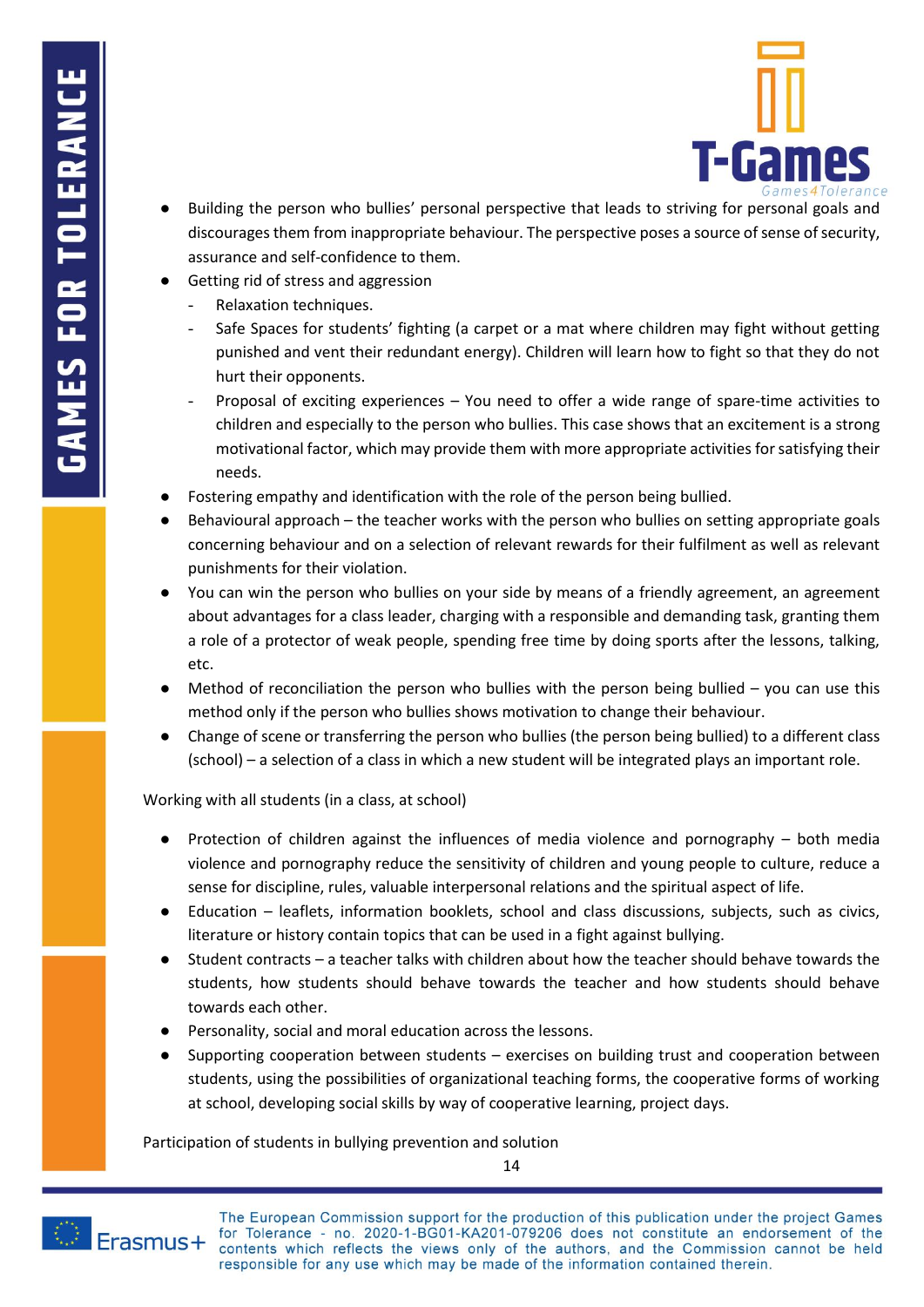

- Student autonomy gives students an opportunity of initiative and self-realization, offers freedom and at the same time teaches them responsibility for own decisions. It requires communication between the students, between the students and teachers, or other school employees. It teaches the students to use arguments, advocate their views, negotiate and reach an agreement in a democratic way.
- Peer programs focused on bullying and coping with conflicts a program for people of the same age that ensures the prevention of bad behaviour of children and young people (or curing unacceptable behaviour). This prevention is conducted by utilizing specific relations and bonds in groups of people of the same age. It relies on a fact that during childhood and adolescence, a person is usually more easily influenced by the opinions of people of their age rather than by the opinions of adults.

### <span id="page-18-0"></span>2.4.4 Teacher's Personal Development and Support

A teacher often fulfils different roles within their profession – an educator, a moderator, a manager, a mediator, etc. Teachers need to dedicate themselves to a relaxation, a mental hygiene and further personal development in order to fulfil their role very well, to be a role model for students and to manage the requirements of their profession both physically and mentally.

Regarding the teacher support while dealing with bullying and its prevention, it is primarily possible and desirable to look for support within the bounds of a school/a kindergarten. Of course, we have also mentioned the involvement of parents. However, when we take into consideration a professional aspect, it is recommended to turn to state bodies, such as ministry of education, police or psychological counselling centres, but also to non-profit organizations that carry out various projects, publish support materials and cooperate with schools and kindergartens in the area of intervention and prevention.

In the following chapters, we propose two inspirational topics that may contribute to teacher's personal development – fear and coaching principles in communication.

### <span id="page-18-1"></span>2.4.5 Fear

Let us love our fear. Let us like all the situations in which we are afraid, when we have stomach-ache or when we feel uneasy. Let us observe ourselves and search for reasons why we feel like that. Because it is fear that tells us "Run or fight!" It is the oldest biological tool, perhaps common to all more complex life forms, which tries to save our life. Therefore, we should listen to our fear, frustration, worries and physical symptoms and on their basis either fight or run. Basically, these two choices also affect our final decision – either we take action against bullying or we close our eyes to it in order not to get into problems and unpleasant situations ourselves.

Fear also plays a role in one interesting group experiment. We are not immune to too many social situations. It means that we can easily become the person being bullied or the person who bullies. These states were probably best described by Philip G. Zimbardo, American psychologist particularly known as a coordinator of Stanford Prison Experiment. Zimbardo's book (*The Lucifer Effect: Understanding How Good People Turn* 

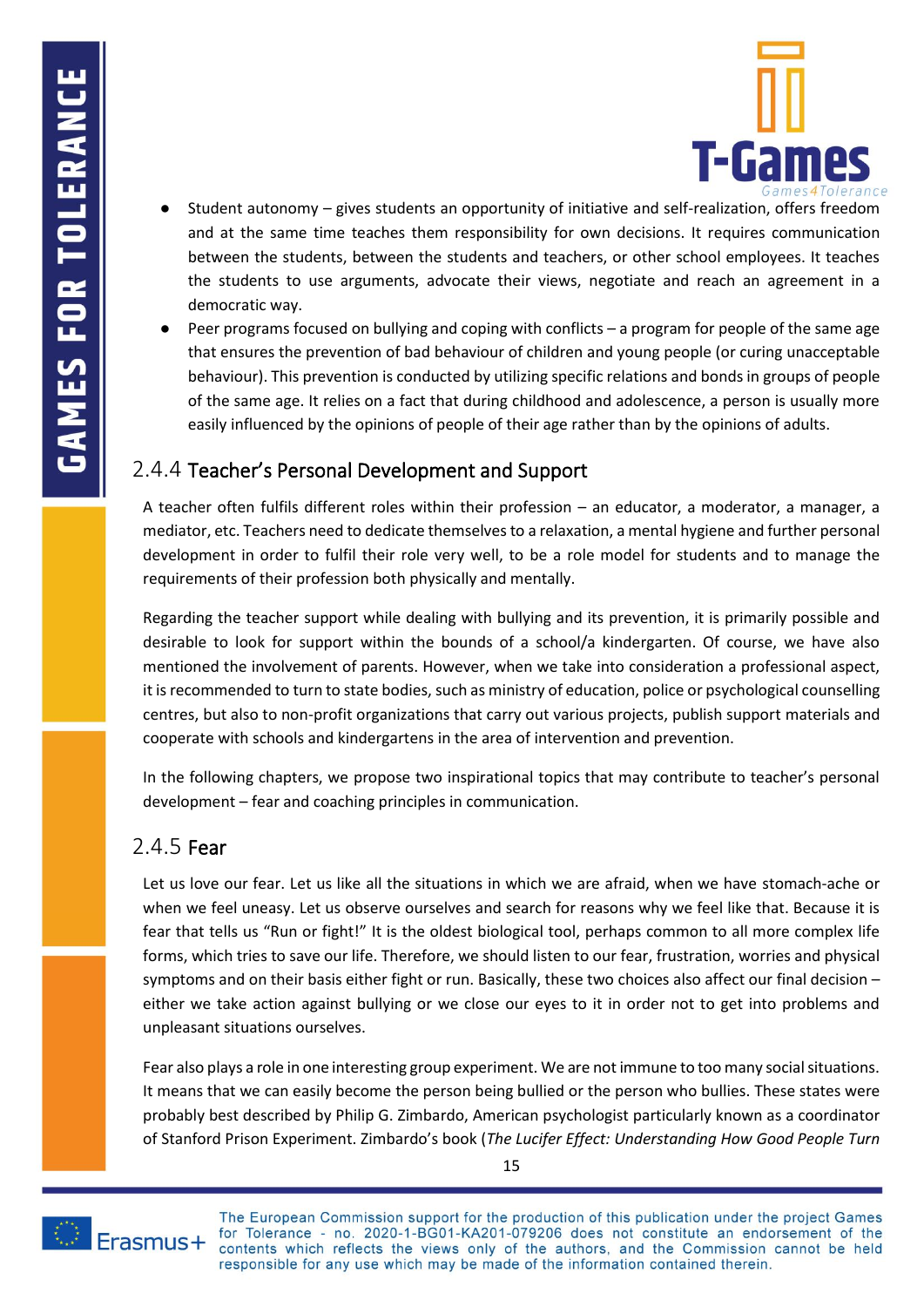

*Evil*, 2014) represents a unique opportunity for understanding the whole dynamics of this process. In this book, we find out, among other things, that only a tiny percentage of people are able to resist group pressure which manipulates us into a role of a real the person being bullied or the person who bullies. The reason is that none of us is a good or bad person. What are we like and how we will behave depends, in an overwhelming majority of cases, on the environment we live in, namely physical or social. Therefore, if we have accepted a role of the person being bullied (consciously or subconsciously), we will play it. If we have accepted a role of the person who bullies (consciously or subconsciously), we will play it as well.

Let us have a look at one interesting experiment that will help us to lift the shroud of mystery: how do we function as suggestible beings and how much we are suggestible in a group. We will use a well-known experiment of psychologist Asch, who examined the suggestibility of an individual facing a superiority of opinion:

Groups of 7-9 students were watching two pictures that were projected parallelly all the time. The students were comparing a length of vertical lines in these pictures. Except for only one participant, an experimenter was instructing the rest of the students to unanimously answer incorrectly while comparing the lengths of vertical lines. It means that an unknowing participant is the only real human guinea pig who is caught in an extremely unusual and upsetting situation: they must either contradict the opinion of others – presented convincingly and in rare agreement – and with their interpretation of reality seem weird to others, or they must distrust things that they see with their own eyes.

Unbelievable as it may seem, 36,8 % of experimental persons do support the second variation. They intentionally fall to believe an incorrect evaluation of a group, despite the fact that they knew that the group was wrong.

Perhaps the most disturbing result that we need to learn from this experiment is an evidently deep need to be in compliance with a group. Readiness to submit oneself, to cheaply sell individual freedom of judgement and related responsibility for conflict-free collectivity – these are the human weak points that help the demagogues and dictators to get the power.

During the next stages of the experiment, we found out that a presence of a partner who advocates the same opinion represents effective support against the pressure of a group viewpoint. The real essence of the experiment was clarified to experimental persons. Then, those persons narrated about their emotional reactions that included a whole range of responses, from a massive fear to utter experiences of depersonalization. Even those persons, who did not submit to group view, were almost without exception assailed by doubts about a possibility that they may be wrong after all. Others reacted excessively distrustfully and believed, for example, that the explanation given to them at the end of the experiment was actually a part of the experiment itself. One student expressed their experience as follows: "Wow, I have never experienced something like this in my life before – I will not forget this all my life!"

"How meritorious would be an invention that would give the highest number of young people lifelong immunity to all the forms of propaganda and brainwashing." Watzlawick (1998).



The European Commission support for the production of this publication under the project Games **Erasmus** + for Tolerance - no. 2020-1-BG01-KA201-079206 does not constitute an endorsement of the contents which reflects the views only of the authors, and the Commission cannot be held responsible for any use which may for Tolerance - no. 2020-1-BG01-KA201-079206 does not constitute an endorsement of the responsible for any use which may be made of the information contained therein.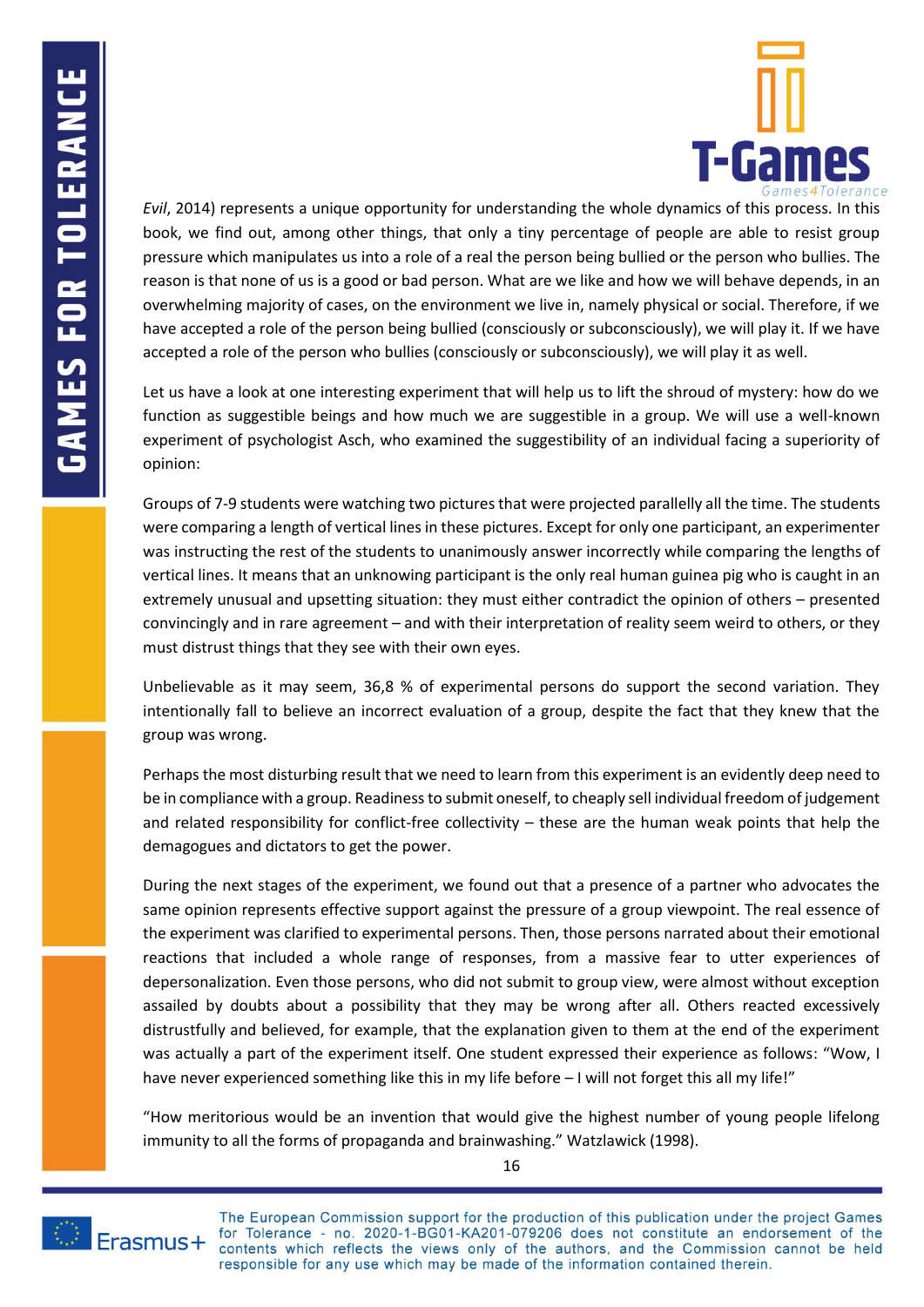

### <span id="page-20-0"></span>2.4.6 Coaching Principles in Communication

You can use coaching principles in various situations and conversations (not only) with students. The advantage of coaching is that you are not a person who knows the right solution. You are a person who only guides a "client" to find the solution by themselves. Concerning bullying preventions, coaching is a very convenient tool for leading the students to awareness and thinking. When dealing with bullying, coaching can give you support while holding conversations and inspiration how to build a safe environment for an important personal talk.

If we want to ask children sensitively, we need to ensure that they have a sense of **security** and **assurance**. If we want to be sure that a student allows us to come closer and they will pay full attention to us, first we have to ask them for permission to talk to them. We need to get their consent. Not only that consent will boost their confidence, but the student will listen to us more attentively and at the same time our status rises because we take them seriously and acknowledge them. At that moment, we both can feel secure. There is a high probability that the student will not take a stand against it.

1. I will raise their status (I will appreciate them for doing something concrete, so that they feel their importance).

2. I will outline what will be happening now.

- Jana, I would like to talk to you for the next ten minutes about the impressions that your mood leaves on me. Something is bothering you for already a long time and it makes me worried... At the end of our discussion, I would be glad if we both know how can I help you in your situation.
- Jana, can we talk about...
- Jana, I would like to talk to you about...
- I would like to talk to you more openly about your mood in recent times.
- Jana, I would like to understand your thinking in a situation when...

**Tip:** If you are lucky to obtain student's approval, your work will be easier in the future and at the same time you will most likely experience a conversation on a high level.

- 3. We will give an opportunity to choose.
	- Jana, can we talk about... can it be this way?
	- Jana, I would like to talk to you about... Can we talk more about that?
	- I would like to talk to you more openly about your mood in recent times. Can we sit down and talk about it for a while after the lessons?
	- Jana, I would like to understand your thinking in a situation when... Can we talk about it?

If a student does not want, we have to respect their choice, otherwise we will lose our face and their trust for the next time. Nevertheless, we need to hold on and regularly return to the topic and talk about it sensitively.

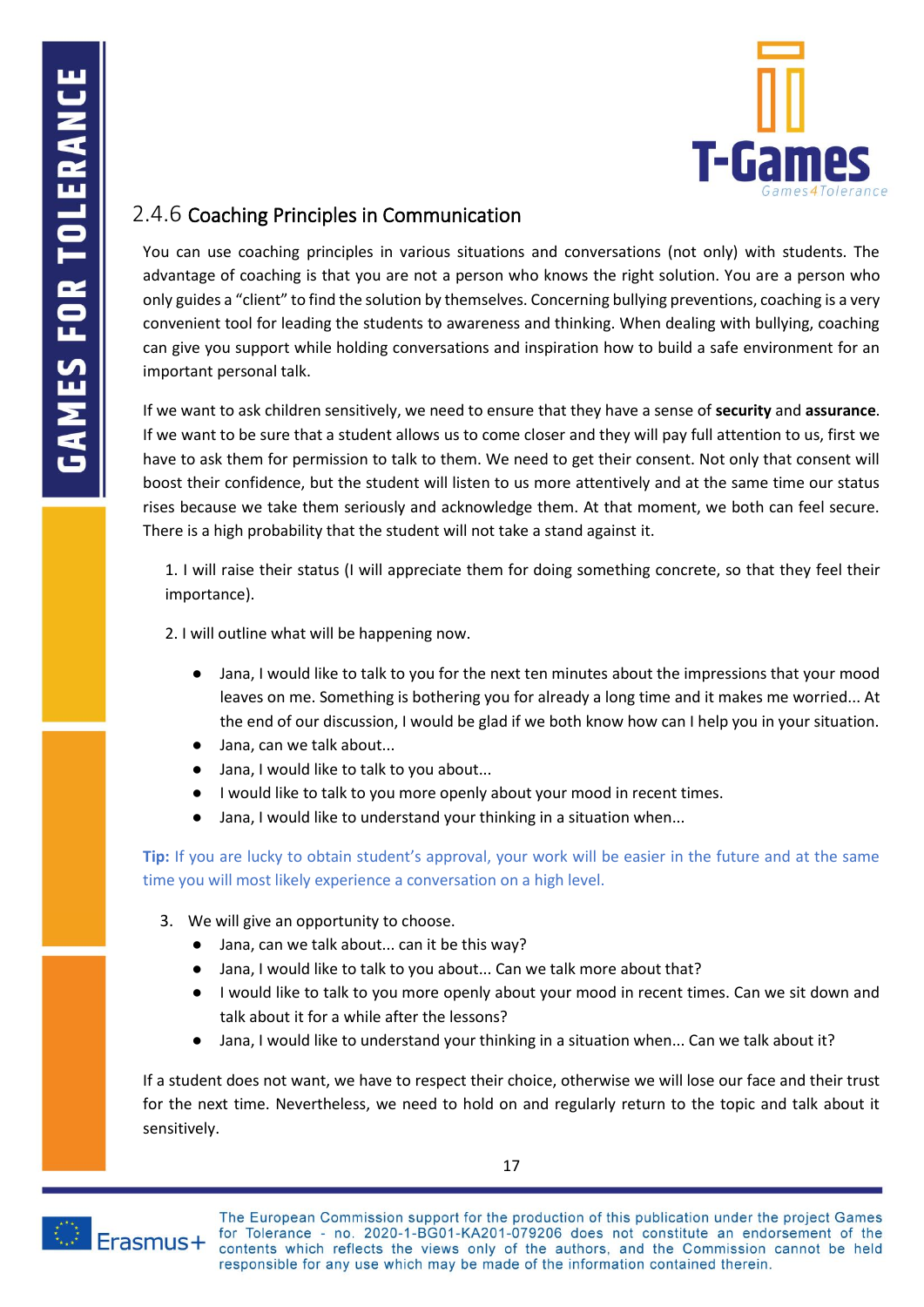

#### Contemplation:

What is the other way how you can get an approval for a conversation in case you have a suspicion that the student is being bullied?

- 3. We establish a relation. For example, we tell them that the topic of our conversation is confidential and we will keep it only between ourselves.
- 4. Presenting the situation from a student's point of view. I would like to hear how you perceive the whole situation. After that, with your permission I will tell you how I see the situation. Can we try that?
- 5. Presenting the situation from our point of view.

We all know that communication is quite complicated. During communication, we can very often get lost, we digress from it or forget about it even when we discuss simple topics. Now, imagine that you discuss a topic that is personally difficult, emotionally affected, unclear, extensive or pressing. In these moments, you need to get oriented, but not only once. You need to orient yourself on both sides, both at the beginning of a conversation and during the whole conversation itself, so that both sides know what part you are talking about and that you are talking about the same thing. Thus, depict the situations that lead you to your presumption. I only describe. I do not evaluate, push or impose.

6. I am asking.

#### Did you know that:

- PIECES OF ADVICE We all have an urgent need to give pieces of advice. It is an excellent need, but quite ineffective. If we give advice, we will fight against these three rules.
- Even though we think that we know how we would solve the situation or what solution is the best in this case, the only thing we can be sure about is our awareness of what we would do in the situation ourselves.
- We all prefer to act on the basis of what comes to our mind. In an overwhelming majority of cases, we usually ignore other people's ideas or we have reservations about them.
- The primary dilemma that we deal with is not very often the main problem. The thing that represents the main problem will probably have a deeper meaning and in fact our pieces of advice are irrelevant.

Questions – With the use of questions, we need to lead a student to Aha! effect (Eureka effect). New neuron connections may start to be appearing. When asking questions, the student learns or finds out something useful about themselves or about the situation.

It is important to direct the questions on the future and most preferably on a way of thinking itself. However, if a student falls silent, their brain probably creates something meaningful and Aha! effect may arrive soon.

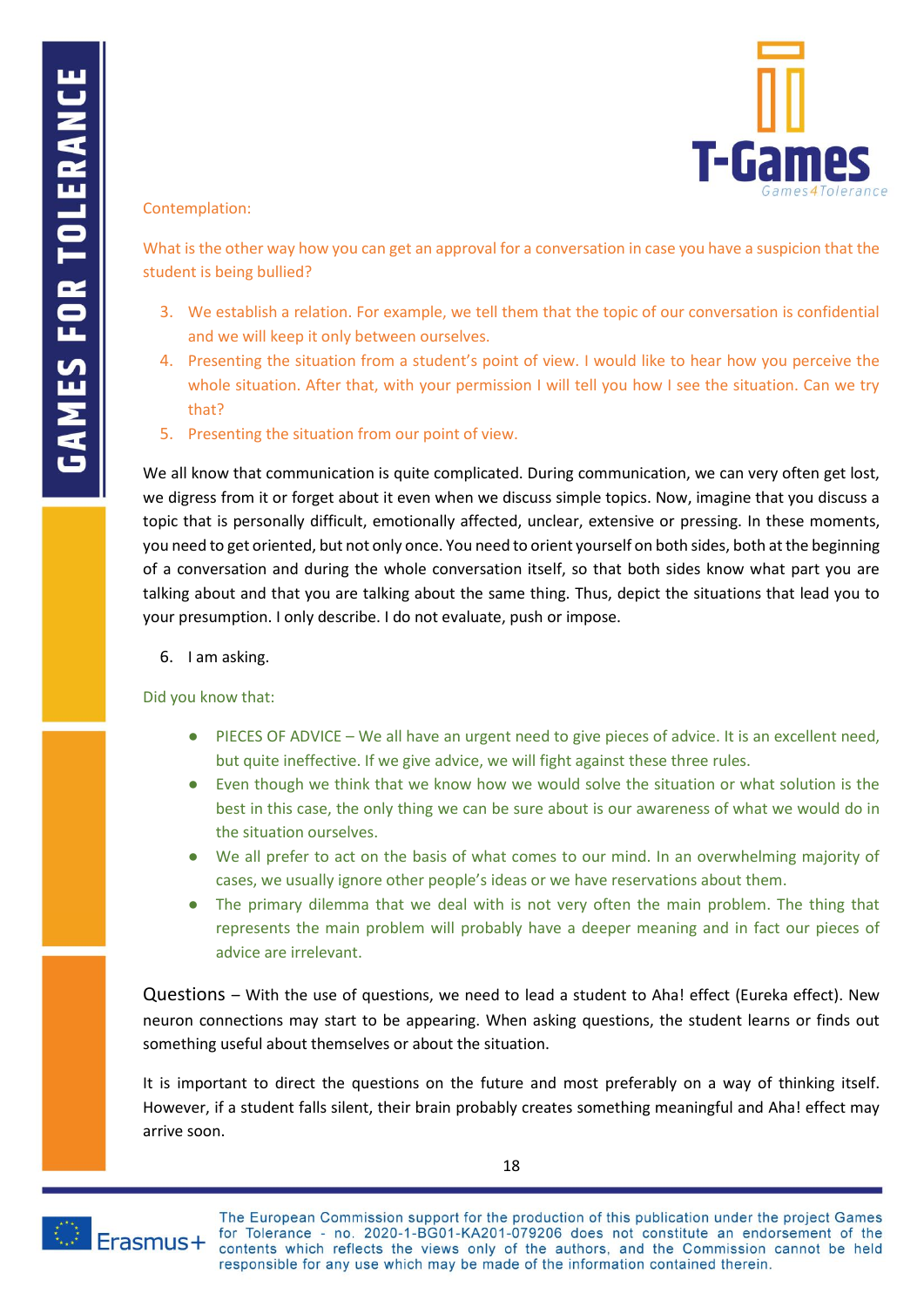

Let us have a look at how to ask questions appropriately. Let us start coaching.

We examine the current state

During coaching, we slowly get to know, step by step, what is the current state of the level of thinking. What is the student aware of concerning the situation. They will gradually start to realize the dilemma for solutions.

- How are you thinking about the situation in a class that we discuss?
- How often are you thinking about your situation?
- What is the importance of this situation for you?
- Jana, what have you recently noticed on account of...?
- What is the importance of solving this state for you? (number one = maximally important, number ten = absolutely unimportant)
- How are you affected by thinking about this situation?
- Jana, how much do you want to solve it?
- What idea appears in your mind?
- What are these questions telling you about yourself?
- What have you noticed about your thinking?

#### We examine options

These questions lead the student to start thinking about different possibilities of solving the situation. In this case, finding the right and appropriate ideas is not so much important. More important is to come up with them.

- What are the possible journeys that you can set up for?
- What opportunities come to your mind concerning solving this situation?
- What are your plans for changing this situation?
- What other ideas do you have?
- What do you want to achieve in this situation?
- What else do you want to achieve?
- Do you want to hear some of my ideas that came to my mind?
- I have one tip that could help you. Do you want to hear it?

#### Let us start the action

Questions lead to a concrete action based on the fact that Aha! effect was created, which means that the energy needed for acting has also appeared. In this case, we suggest your colleague to write down their next steps because this stage disappears fast unless it is "anchored".

Do you want to think the process over now? How to do it so that it works?

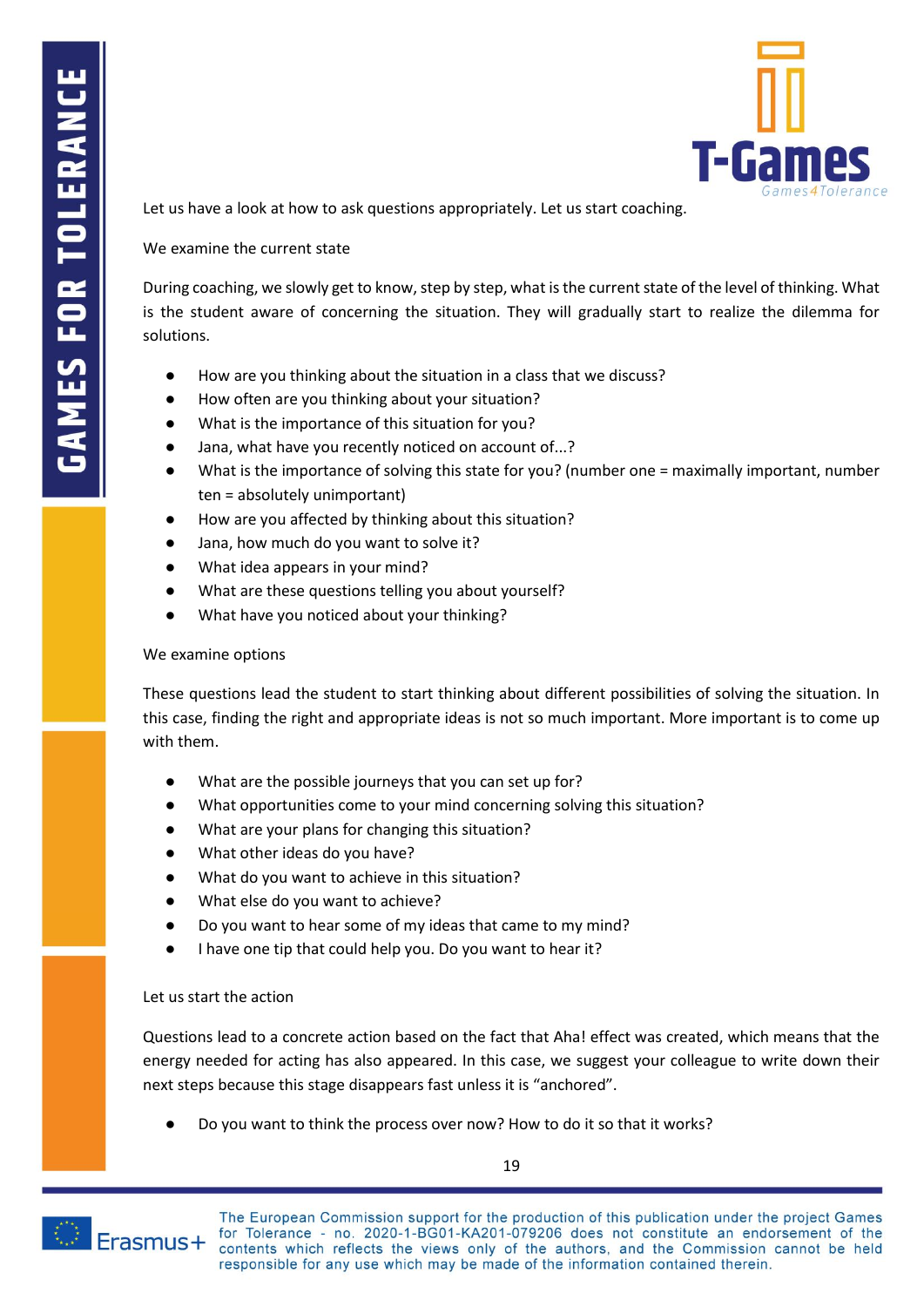

- Do you want to do something about that?
- What specifically do you want to do?
- When do you think is the time you can start doing that?
- When do you want to realize it?
- What can you do to transform this idea into a habit?

How can I help you best so that you can move on?

During the conversation, it is recommended:

#### **1. To clarify the situation.**

As we have already said, it is possible to get lost or experience misunderstanding even in the course of a conversation. That is all right. You need to realize that our "working memory" is small. Therefore, we need to make things simpler. During the conversation, you need to ask questions and summarize, paraphrase, get information (that the student tells us) clear in your mind. We recommend to make clarifications, even more often than you suppose is enough.

- Let me repeat what you have said.
- If I understand correctly...
- So, you say that...
- I feel like you said...
- I heard that...
- When you were speaking about these students, did I understand correctly that they behave to you...

#### Contemplation: In which other ways can you clarify the conversation?

#### **2. Listen to a person.**

A true listening takes a lot of energy and time. It is a real hard work. When we perform it, so-called "mirror neurons" are activated in our brain. They are activated not only when an animal or a human being performs some action, but also when this subject observes another animal or human being performing the very same action. Thus, a neuron "mirrors" another neuron's reaction or behaves as if an observer themselves performs the given action.

These neurons most likely have a direct influence on empathy. The function of empathy is to understand the second person. Due to neurons, we empathize with the second person and "read their mind". It represents our evolutional heritage.

What does it mean in practice? It means that if we do not listen to students with a real interest, we cannot understand them. And the other way around – due to their mirror neurons, the students reveal our pretended interest and distance themselves from us.



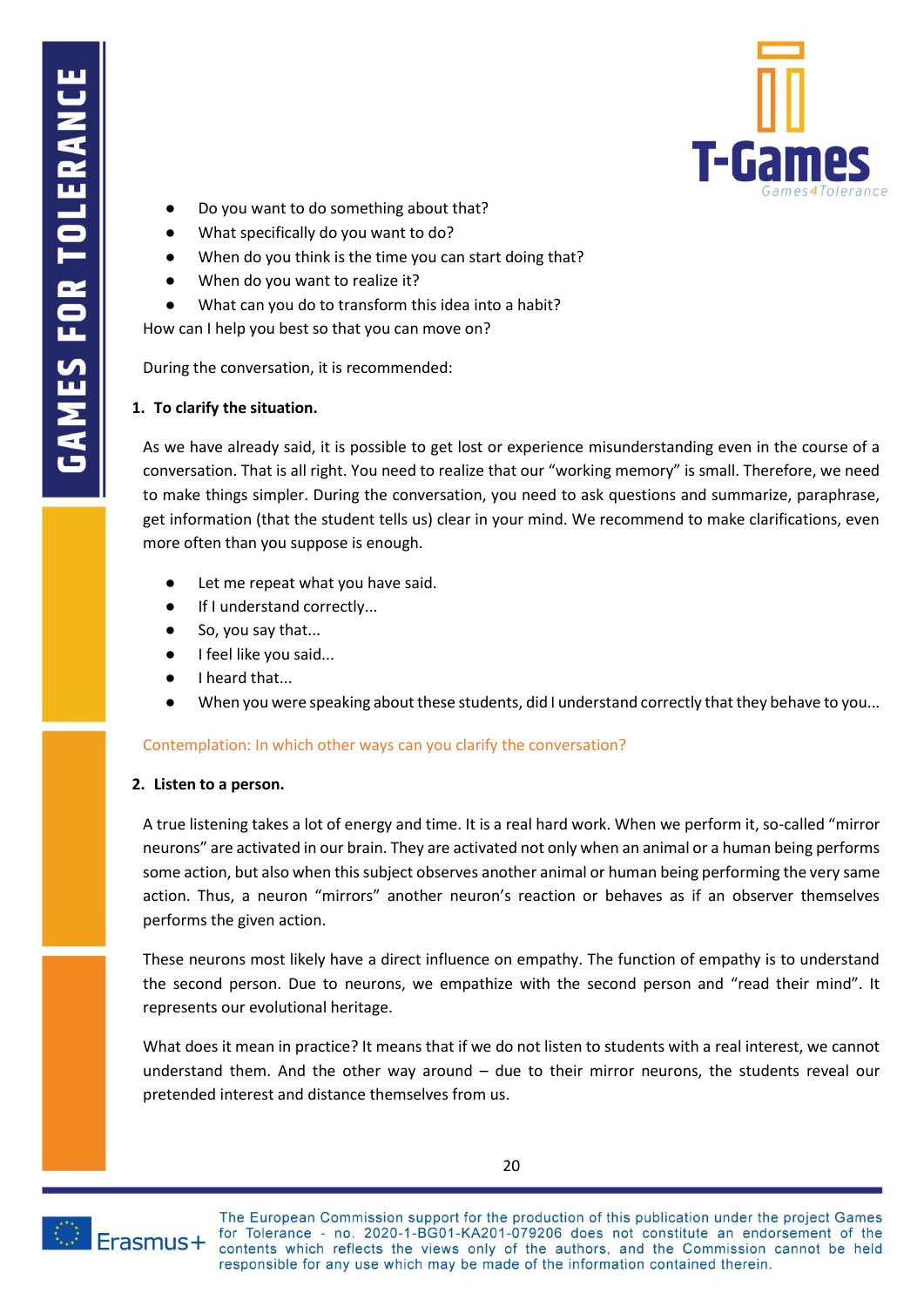

**Tip:** While listening to others, focus on the emotional context of the situation. What do students say and what they do not say? What is behind their words? What does they say, but at the same time do not hear it by themselves?

**Tip:** Try sometimes only listen to others; only hear out a situation that somebody wants to tell you about. Be present there "only" for the concerned person. Listen to their message. What do they say? Why do they say it? What is behind the message? How do they look like while saying it? What do they really want from you? And something more

– try not to answer and not to give advice. Just try to understand...

#### **3. Remain silent**

Silence is an excellent tool for coaching. Very often, we have a feeling that silence is too long and that would be better to say something just to keep the conversation flowing. However, the reverse is true. Our brain needs time to solve the situation. When we get into conversation by using our words, we literally destroy new arising thoughts that could positively affect the student.

**Tip:** Try out "embarrassed silence". When you think that you are silent for already too long and this situation is embarrassing to you, you can be sure that you are on a right way and you can continue being silent. Even if this time seems embarrassingly long to you, you can inwardly congratulate yourself because it is again the right way. You will see what the second person meanwhile though up.

#### **4. Practice fairness and politeness**

We treat a student fairly, politely and justly the whole time. (We do not hide anything, we do not bluff or make artifices in order not to get them.)

If the student confides to you, please proceed sensitively. Listen to them, show them emotional support and take everything what they say seriously.

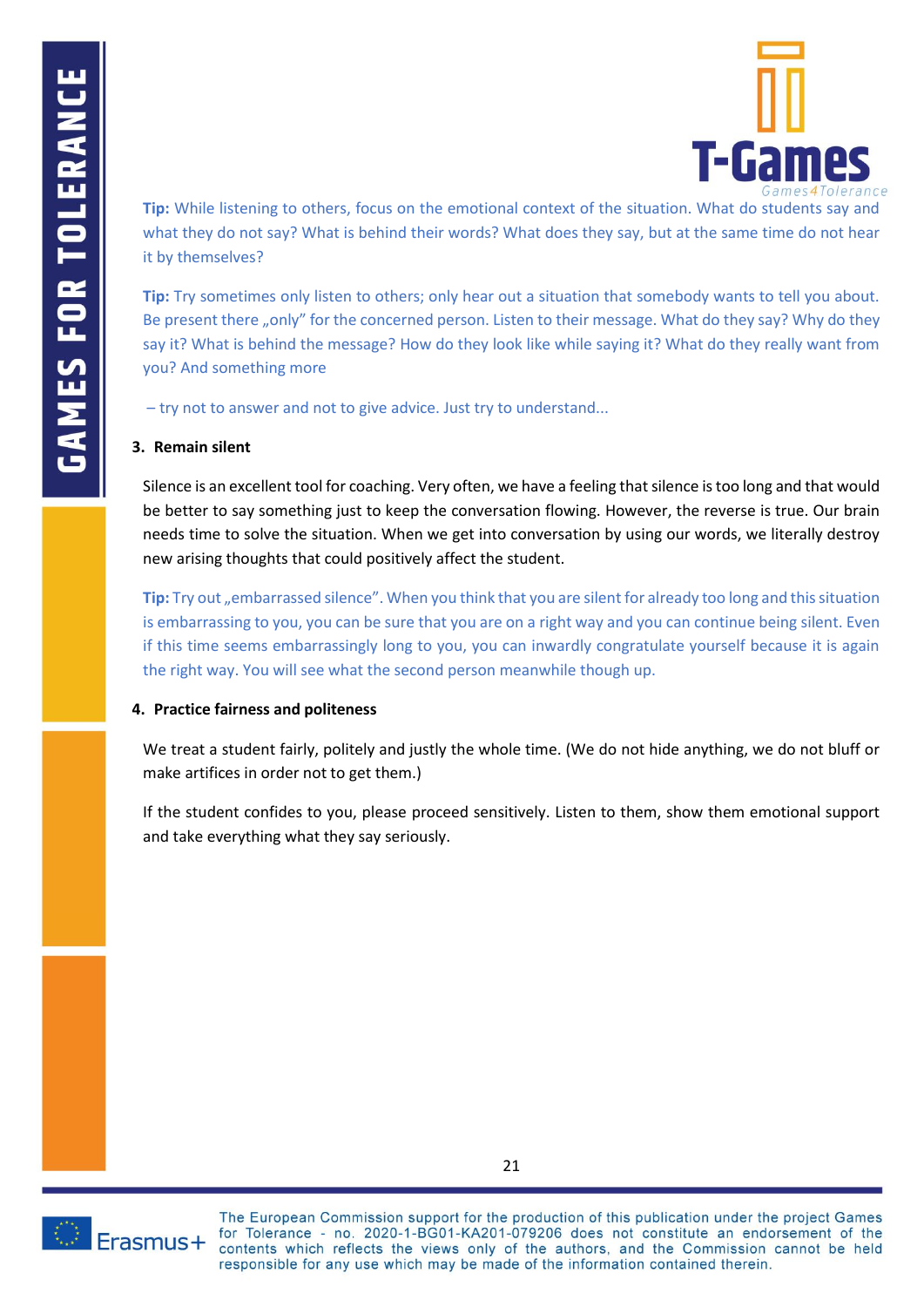

# <span id="page-25-0"></span>3 Gamification and games use in bullying prevention

Gamification is one of modern methods that are used across various fields. Besides other things, gamification is also used in education. We could say that – especially concerning education areas – gamification has deep related roots in so-called Schola Ludus by Jan Amos Komenský. Gamification, games, game approaches and results, which are behind their usage in development and education, were a source of inspiration for the creation of a thought that connects them with bullying prevention.

In this chapter, we will familiarize ourselves with key terms, principles and approaches that will help us further with creating appropriate activities for bullying prevention and working with a group.

# <span id="page-25-1"></span>3.1 Gamification explanation

The term gamification is used when game elements are applied in a non gaming environment. In the beginning, gamification was mostly used in Marketing, but nowadays it is used in many other areas, such as HR, business process, Web and mobile application, websites, and of course within education. In education, gamification is used to motivate the students or clients to participate actively in the training. It helps to raise their interest in the topic as well.

# <span id="page-25-2"></span>3.2 Gamification principles

The concept of gamification was first used by developer Nick Pelling in 2002. He referred to it as the use of game elements in non-gaming environment.

In 1896, Sperry & Hutchinson introduced a loyalty programme in which customers collected badges that could be subsequently exchanged for bonuses. We can refer to this loyalty programme as the origin of gamification in marketing. You may be surprised to know how little the method differed from today's methods – the customers put the badges in a special album and then exchanged them for discounts or specialized goods. According to the contemporary information, the people competed within their families and in their surroundings for the higher number of badges. This bonus collecting element became a huge external motivation to buy more expensive goods. It thus made them change their behaviour.

At present, gamification is applied to numerous areas. In a company environment, its application is divided into internal and external processes. The internal processes comprise education, internal communication, adaptation of new hires, etc., while the external processes include marketing, among others.

Gamification in the work environment offers a wide range of opportunities to increase awareness, productivity, and creativity or to improve effective feedback.

Lifestyle gamification is typically focused on the individuals and activities they perform – motivation to exercise, learning foreign languages, budgeting, to-do lists and much more.



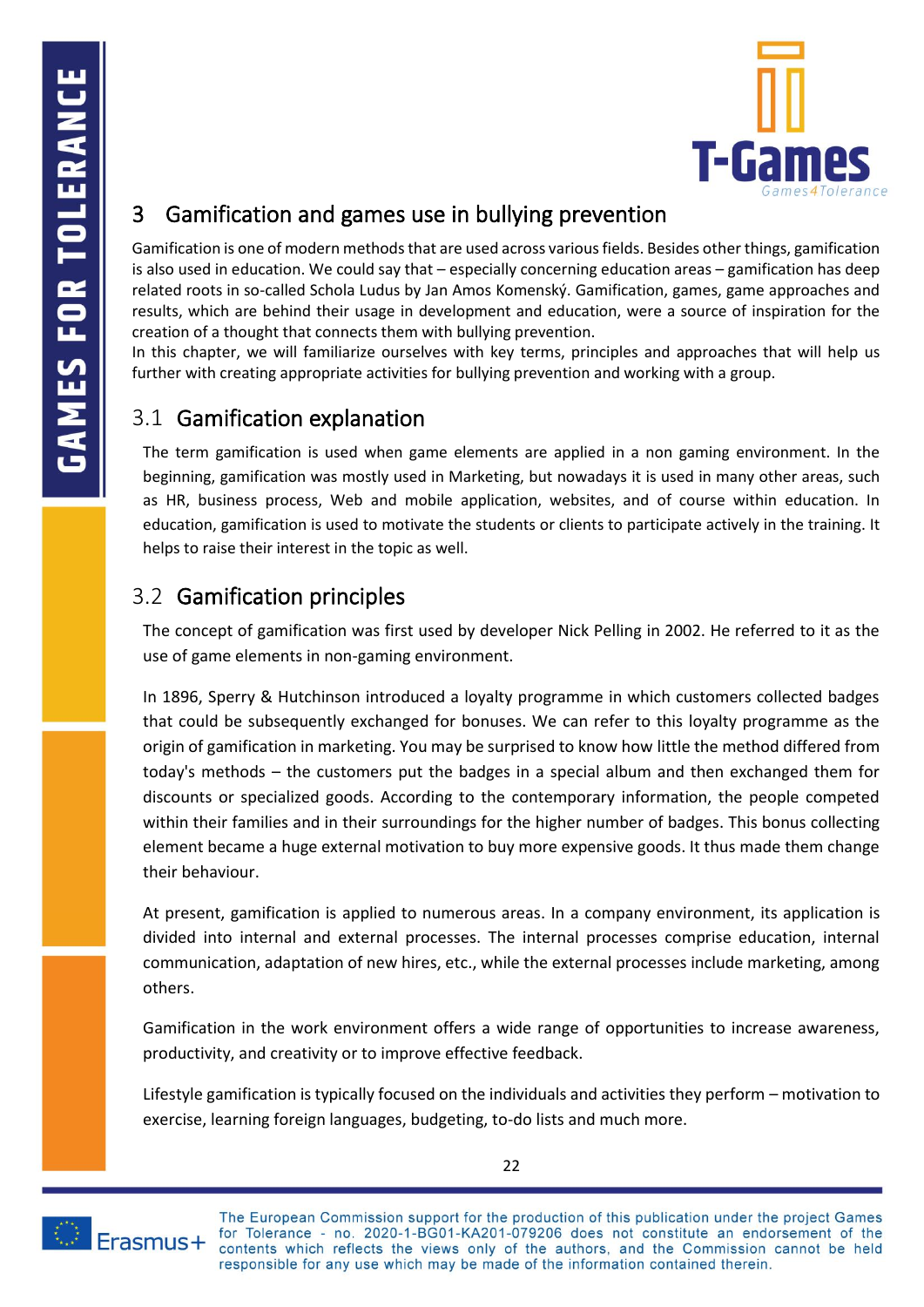

# <span id="page-26-0"></span>3.2.1 Player types

Player types are important for us to identify the motivations behind playing games. There are different typologies of players but for each individual, there is a mix of factors that motivates him/her.

Unfortunately, there is no universal formula for using gamification so that it works well, motivates and brings goals that we anticipate. When choosing suitable activities and forms, we need to work with the nature of the target group, type of the people who are typically present in it and accommodate their specific characteristics.

Gamification works with several types of players. We choose the simplest according to Bartle<sup>1</sup> who specifies four categories of players and the differences between the various types.

- Killers The first type are players who want to compete and win. They are focused on players and action. In an extreme form, they only need to see others lose. They join the others only if they are strong partners who can help them win. They are usually individualists or dominant leaders. It may seem that this group will be represented in a large number but according to Bartle, it involves only 1% of players.
- **Socializers/Collaborators**  The second type are players who want to work together. They are focused on the players and interaction. For this group, the team and a common success are essential. The players like to join the others to achieve greater success together rather than as individuals. Games supporting teamwork are very suitable for creating and consolidating relationships within a group, building trust and learning the principles of cooperation and role distribution in the team. According to Bartle, 80% of all players fall in this group.
- **Explorers**  The third type are players who want to discover. They are focused on the world and interaction. They find great motivation in the undiscovered area of the board, hidden options in the game and putting pieces together to form a set. They do not need to be the group leaders. They are happy just to discover something that the others did not notice. They can be individualists who do not need the team urgently. Bartle reckons that about 10% of players fall in this group.
- **•** Achievers The fourth type are players who want to overcome obstacles or themselves. They are focused on action and the world. For them, the important factors are progress, strategy improvement and finding new paths to the result, but also the earned points and bonuses, which they like to show off with. They often care for personal results which may not affect the team, but which have a significance or value for them. According to Bartle, 10% of all players fall in this group.

<sup>1</sup> <https://www.interaction-design.org/literature/article/bartle-s-player-types-for-gamification>



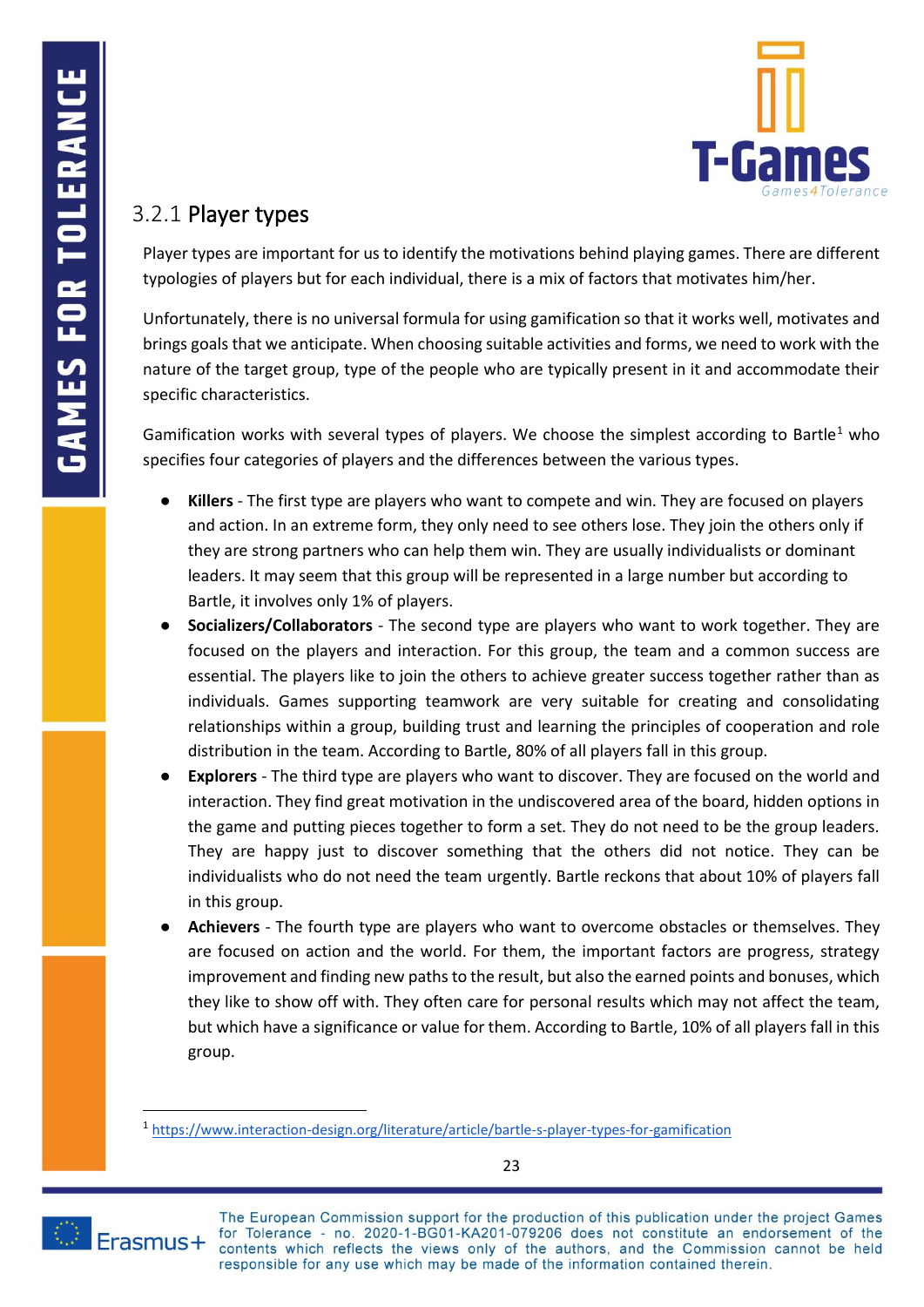

Most players are a combination of multiple elements, but it is inspiring to consider whether the games, if you already use any, are not only based on the principle of competition, etc.

#### **Contemplation:**

When you are playing a game, what type of a player are you? How can you understand the player types among your students? How will you use this information when you work with your students?

### <span id="page-27-0"></span>3.2.2 Game elements

To create functional game systems, the game design uses interconnection of dynamics, mechanics, aesthetics and other components. Gamification then adopts these game aspects and uses them to create the gamification systems.

In the world around us are already contained some game elements, for example, a platinum card for loyal customers is an analogue of a game badge, a free tenth coffee is a form of a bonus, a company competition for the salesmen is a challenge, etc.

The main goal of the game design is a functional connection of these elements. Of course, not all the systems will contain all of the below mentioned components, but it is important to be aware of them. And it is certainly not enough to choose the particular elements randomly. It is always essential to perceive the overall picture and all the goals that we want to achieve with the design.

**Game mechanics** form the individual functional parts of the games (action, behaviour, control mechanisms) which are provided to the player within the gaming context and which serve to direct his/her dynamics. The mechanics comprise a number of tools such as levels, badges and rankings in addition to the basic points.

The **dynamics** represent the player's behaviour and interaction with individual elements of the game. It can involve winning a badge, progress in the ranking, team support, but also the passing time. The dynamics seek to create and awake the players' or users' emotions, which are addressed by the highest layer of aesthetics.

**Aesthetics** is the last layer, which describes the player's emotional reactions to the dynamics of the system. It tries to express how the player feels when playing the game. It seeks to find what makes a particular game entertaining. To achieve this, it uses eight basic expressions: satisfaction, fantasy, story, drama, challenge, friendship, exploration, expression and submissions.



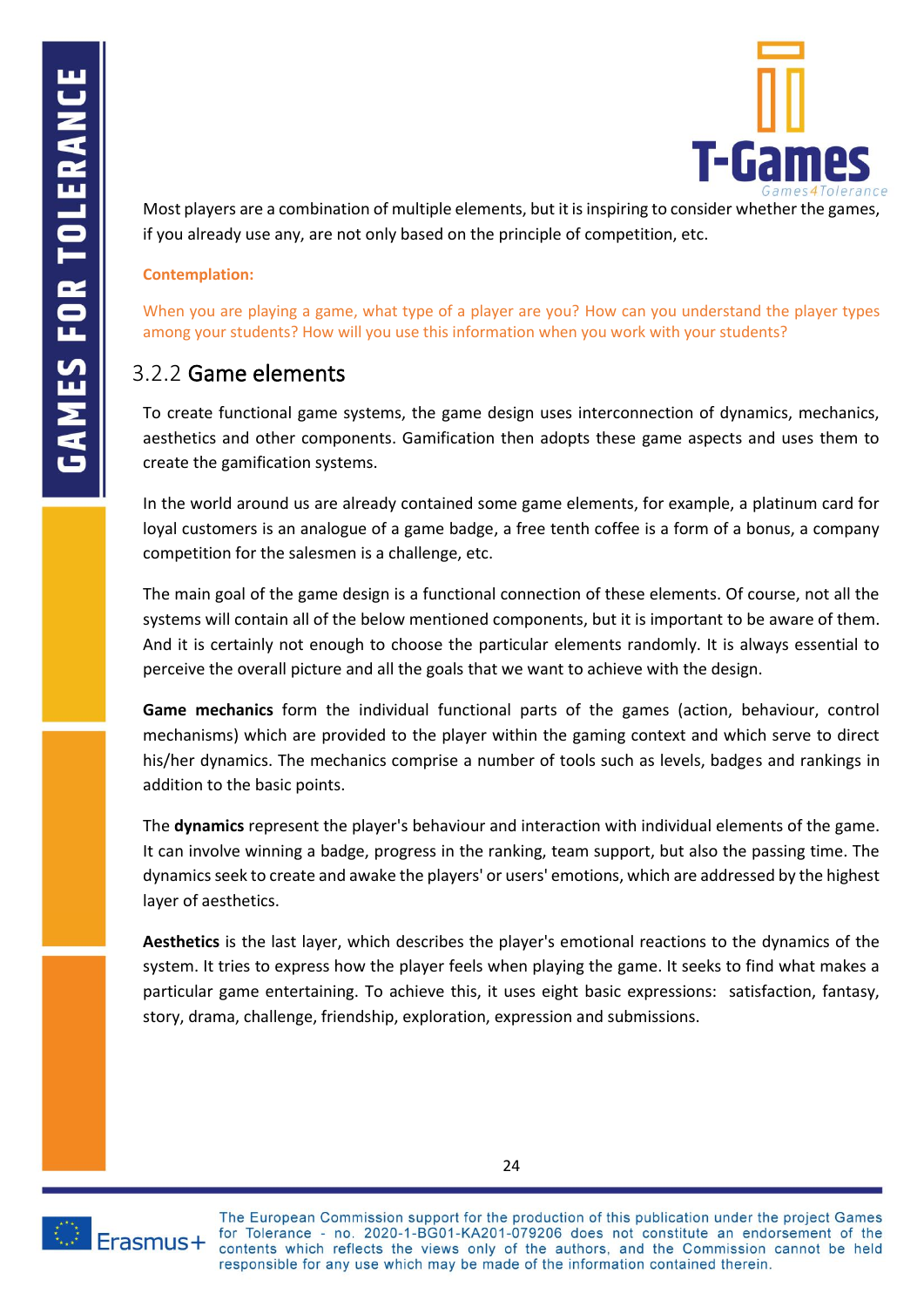

#### **Game elements**

In most games, we can find three basic game elements – points, rankings and badges. These are known, easy-to-use elements, which, however, cannot be always used in every situation.

Other game elements include progress in the levels, challenges, teams, set collections, but also a story, a secret, battle with the boss or giving/receiving presents. A very comprehensive overview for deeper study is presented in the book Actionable Gamification<sup>2</sup> by Yu-kai Chou.

However, what is still considered a game element and what is not has not been clearly explained. Therefore, the amount and classification of the elements have not been firmly determined. Due to their nature and the heterogeneous design of the gamification systems, it is not possible to arrive at a universal definition that can be implemented into each project.

**Collecting points** serves as the simplest motivator to encourage people to do what they are asked to do. We know the points from games as well as the real life  $-$  for example in the form of money. Collecting money is a strong motivation for many. Another example is a score from the social networks, the number of friends on Facebook or followers on Twitter, which is often misinterpreted as a kind of social status. The points can also determine a win or loss or serve as external declaration of the player's progress in the game. This also concerns various marketing loyalty programmes. Last but not least, the points can serve as feedback to the system.

**Badges** are very closely linked to the points. We could even say that they are their special version. They are a visual representation of completing a particular task. When, for example, a player has collected 100 points, he will receive a special badge. Their great advantage is their flexibility. It is up to each designer what amount and what kind of badges s/he designs in the system. However, each badge should have its meaning, it should not be created just for the sake of being.

#### **Tip:** Try to make your own badge: **<https://spark.adobe.com/>**

**Rankings (leader boards)**show a comparison of a particular status in the system. When applying them, you should consider whether you want to introduce an element of competition to the group. With worse ranking, motivation can drop and eventually even become counter-productive. We therefore recommend using "growth" progress rankings. They show improvement of the player or a team comparing to their previous performance, so they do not have to be based on the comparison of players among each other.



<sup>2</sup> <https://yukaichou.com/gamification-book/>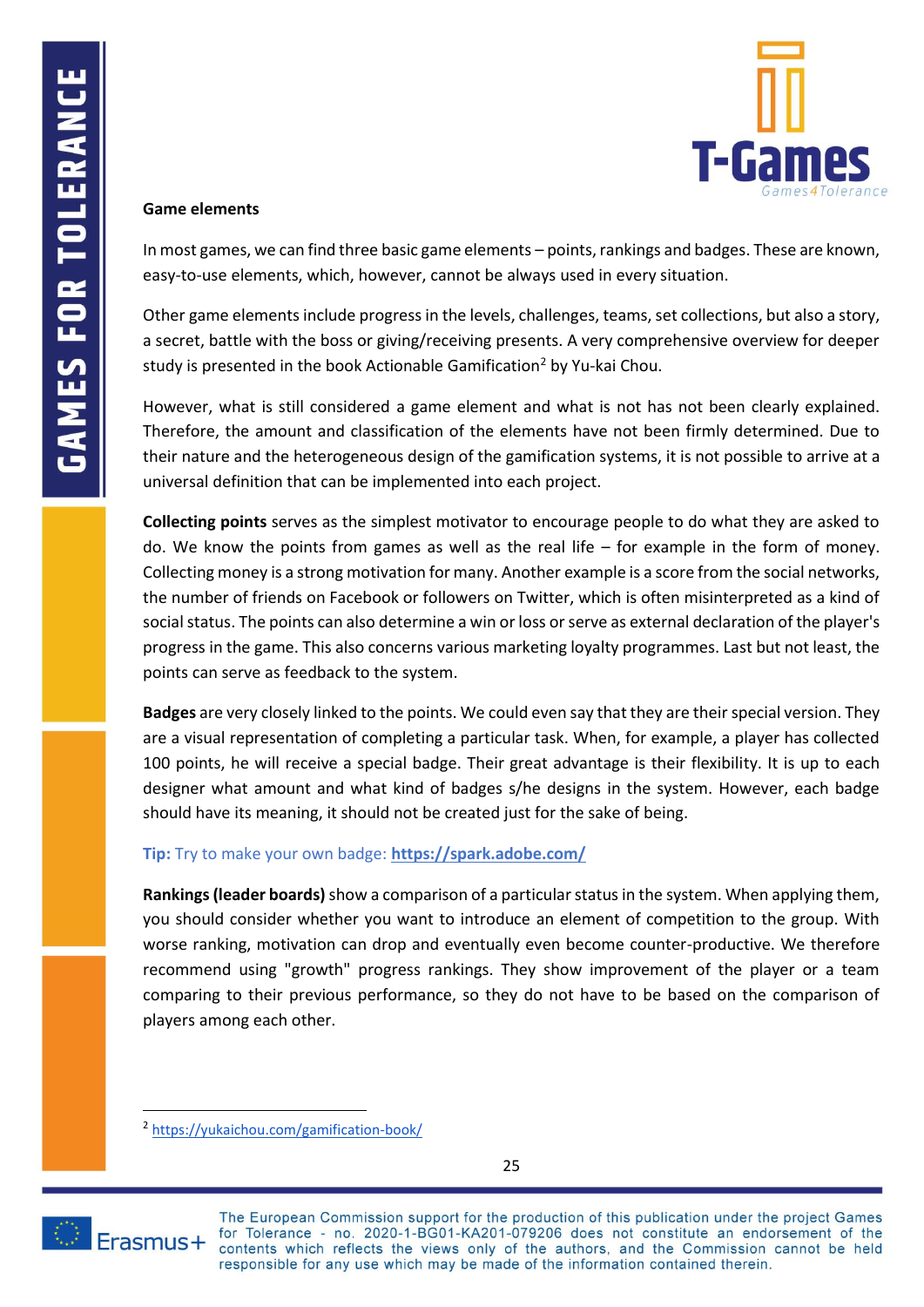

**Progression (levelling)** shows the player's progress through the game in most game systems. The player moves through the levels by collecting points, completing particular quests or by any other process. The game should respect the player's level and adapt its difficulty and content accordingly.

**Quests**, or **tasks** are pre-defined challenges that have a precise assignment and bonuses for their completion. In the games, they are often used as an element that moves the story forward. To get a bonus, a single task may suffice (for example registration), but also more activities may be required (for example viewing three videos). After the completion, the player – user receives a reward. Whether it is open to public in advance (the user thus knows what he gets before completing the task) or a secret depends on the nature of the quest and the system.

**Set collecting** is closely linked to the badges, which can become one of the collectible items. Compared to the badges, however, they have a single goal – they allow the users to see what they have achieved in the game – system. They are particularly targeted at competitive players (who try to show off their achievements).

**Teams** can be defined as a group of players – users who work together to complete a joint goal. By using the teams, we tend to focus the system draft on the players' social aspects – players who can best manage all quests thanks to their teammates or, on the contrary, players who will find their place in the team thanks to the quests.

**Battle with the boss** follows up the element of teams. It is an obstacle or a challenge, which the player cannot overcome by himself but must join the other players. The reason is greater joint power, better abilities or composition of the specific skills within the team.

A **mysterious chest** is a hidden treasure, bonus or useful material for the game. It can be really in the chest or a box, exposed to everyone, or unavailable until the players reach a key or password in the game that allows them to open the chest. This element is usually connected with the story and environment of the game.

The **story** is an element which puts the game within the context, the time period and roles and which affects the mood and visual aspects of the game. In education, it is ideal as a joint starting point for all activities and educative contents that you want to include in the course. It interconnects the activities, gives sense to the various quests and allows an easy entrance into new roles or simulations.

#### **Contemplation:**

Which game elements are you already using during teaching? Which game elements are you using during activities for bullying prevention? How could you utilize game elements for bullying prevention?

**Tip:** Have a look at school *Quest to Learn* and its work:<https://1url.cz/zKze1>



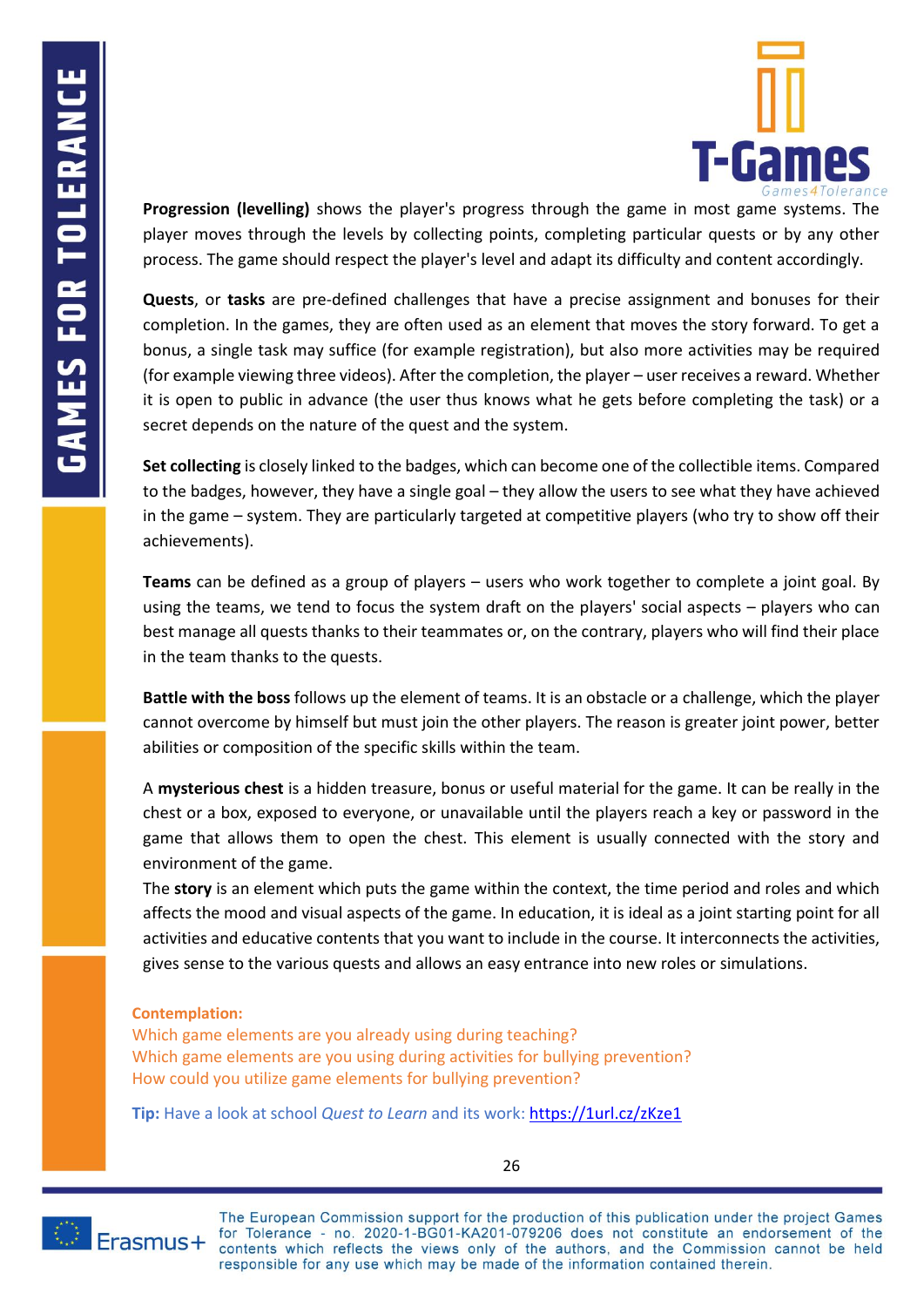

# <span id="page-30-0"></span>3.3 Gamification and games in education

### <span id="page-30-1"></span>3.3.1 Gamification in education

An important area where gamification is applied nowadays is education. During training courses, gamification design is used to motivate the attendees, enhance their involvement in the topic and stimulate them in dealing with the subtasks. The gamification elements also allow an easier interconnection of the training outputs and the follow-up steps with the attendees' work reality after the end of the training course. Gamification has a well-developed system of continuities, bonuses and penalties for completed/uncompleted steps that had been pre-defined at the training course. It can thus naturally attract attention to the follow-up steps or interconnect the training courses with each other after a period of time so that the attendees do not lose interest in the topic.

#### **Motivation**

Gaming elements had been used in the marketing for a relatively long time before they entered the school environment at the end of the 20th century. The main reason for this was the focus on the students' motivation and its enhancement. In 1980, the American psychologist T. W. Malone wrote an essay on student motivation. He discovered that if the students are motivated to learn, they spend more time doing so, trying to find solutions to problems and using the gained knowledge in the future to a greater extent. He defined two main types of motivation - intrinsic (internal) and extrinsic (external).

Internal motivation is characterized by the fact that it does not need an external benefit. It is the result of our needs and interests. By contrast, external motivation works with benefits and external prompts. It is applied in education if internal motivation is too low.

According to Malone, the optimal educational environment has five features:

- Free movement of students in the environment.
- Instant performance feedback.
- Ability to proceed at the students' own pace.
- Freedom to explore without restriction.
- Context discovery promotion.

Such environments are commonly found in computer games for example, containing highly motivating game elements that support the player's ability to learn while playing. They can select game difficulty levels, immediately see the success of their strategy or set the goals. This results in their willingness to spend tens of hours on the game, discovering the way it works, looking for new and better options. This example is interesting because of its validity to children as well as adults.

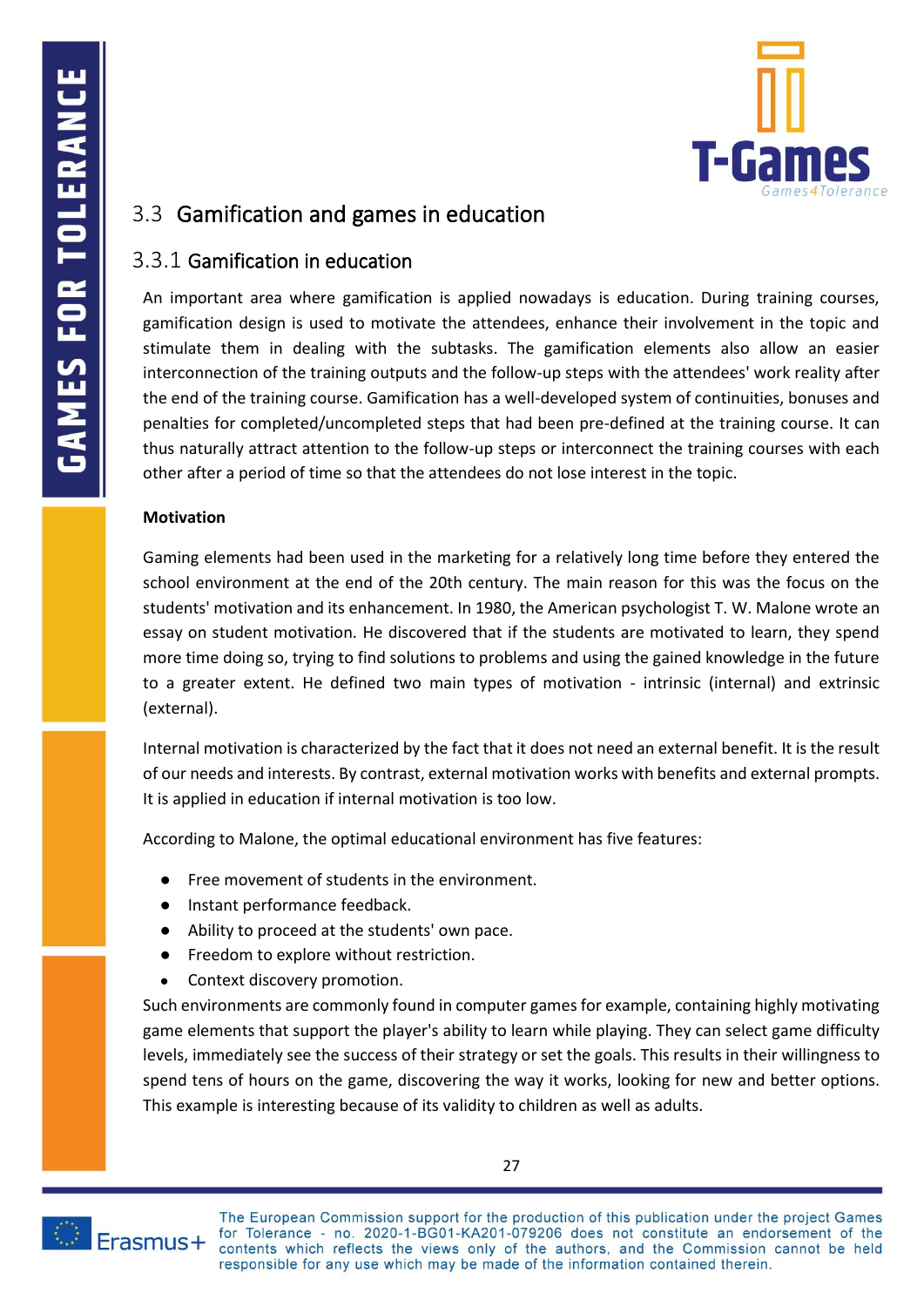

Gamification in education has not remained a mere inspiration to the classic school teaching. In 2009, MIT opened the Quest to Learn school where the teaching is based directly on gamification and game principles. It builds on gradual increase of the difficulty and prompts to solve more complex tasks at the students' own pace and progress. It is also typical to set a system rewards, badge collection or unlocking the levels and bonuses.

#### **Safe environment**

As we have explained above, motivation plays a major role in using gamification. However, there is a further dimension besides the motivation to learn. It links a safe environment and impulses to transfer the awareness and functional strategies to our (work) reality.

If we are subjected to stress or unsuitable conditions, our ability to learn is very low. Therefore, setting a suitable learning environment plays a key role. A game is a typical example of a safe environment without real impacts on the real life when something goes wrong. It thus allows us to explore the environment safely, try new strategies and use abstraction (What would happen if I did this?).

The flow plays an important role. The players get immersed in the game and usually want to succeed, so they look for functional strategies and procedures that lead to a successful solution.

#### Contemplation:

- How do you make the environment to be safe in a group?
- What could be further improved?

#### **Kolb's Learning Cycle**

To avoid sticking to a mere game and to move towards conscious study, we work with the principles of Kolb's Learning Cycle<sup>3</sup>, which is a basic feature in experiential education. It is a cycle of four repetitive phases: action (for example a game) – looking back (What was going on?) – evaluation plan (What did we do well? What went wrong?) –for the next time (How will we proceed in the following action) followed by the next action.

The reflection phase is a key aspect in the transfer of strategies and procedures into the reality and the awareness of their potential application outside the game. It is suitable to use facilitation questions or a coaching approach.



<sup>3</sup> <https://www.simplypsychology.org/learning-kolb.html>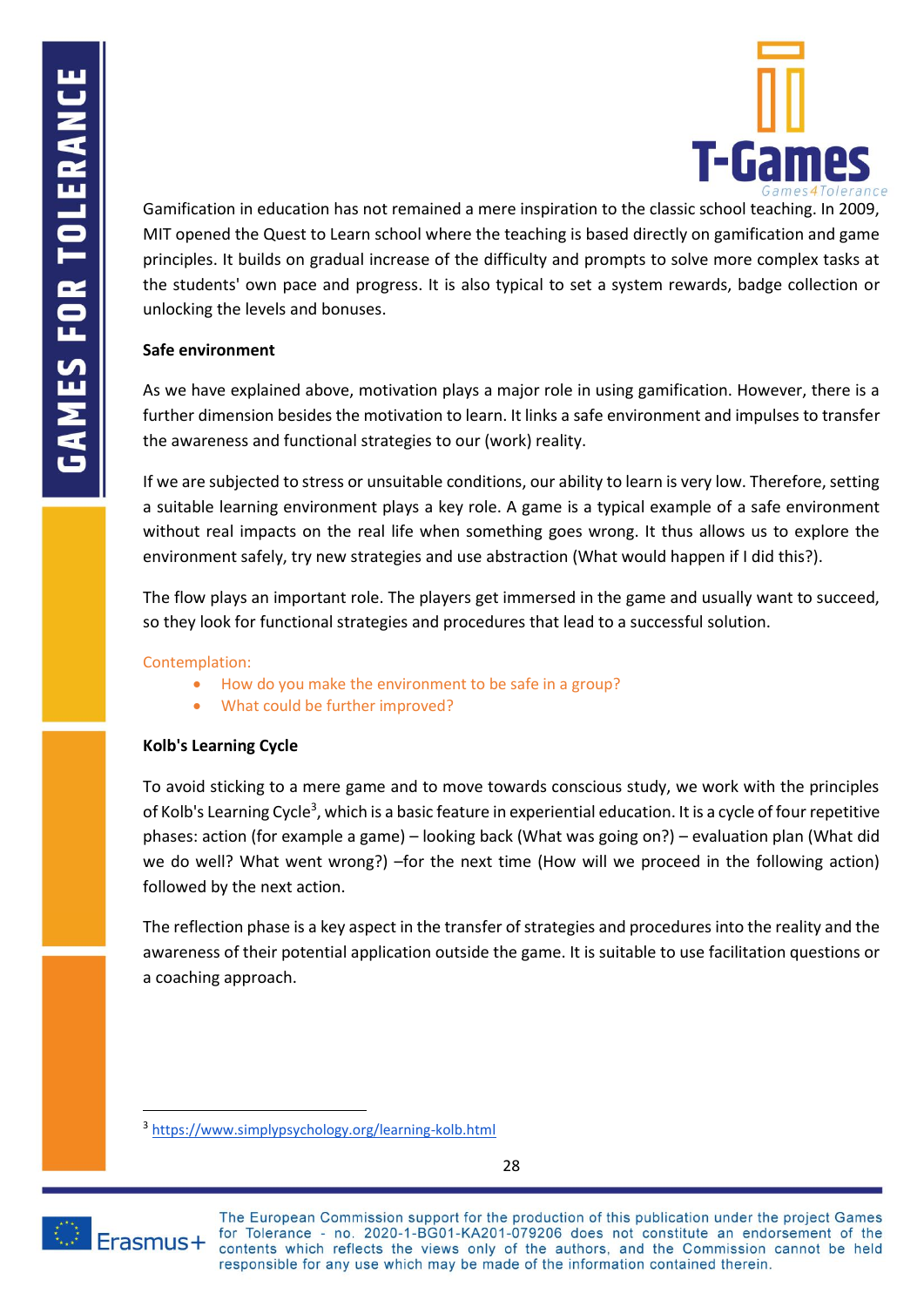

### <span id="page-32-0"></span>3.3.2 Games in education

In this part, we would like to define a concept of a "game" from a concept of "gamification".

Nowadays, we put emphasis more and more on a positive influence of a game and its integration into education system in a form of a teaching tool – whether in kindergartens, elementary schools or high schools. The game is used as an important motivational factor or a support of group dynamics. Such games encourage social climate in a classroom, developing empathy, social skills, competences and social and personality education.

If a game is integrated into the pedagogically-educational process, we call it a "didactic game". Didactic games may take place in various environments (a gym, a classroom, nature, and others), they have their own rules and they require continuous control and final evaluation. They are intended for individuals as well as groups of students. They often develop players' cognitive functions, motivate students to learning through activities, they are used as a socialization tool and they support creativity. The difference between didactic games and other games lies in a presence of subsequent evaluation, feedback, communication about enjoyments and game experience that used to be common. The fact that they can work with real-life situations may bring students and the game together. This process is also being employed by experiential education.

Experiential education raises authentic enjoyments with the use of games and similar activities. Then, it works further with initial value experiences. It uses enjoyment situations as a means of effect, as those situations try to simulate processes, relations, impacts and show a mutual relation between action and reaction. Due to measuring own skills and feedbacks from others, searching and heading, an individual – by the effect of gestalt influence of enjoyment projects – sets up a way to themselves, to self-awareness, identity and authenticity.

Concerning the game classification, there are various approaches that are not usually based on game theory, but on empirical description. From a psychological point of view, the most important criterion is function that is most developed by the game. Based on this fact, we can divide games into, for example, motor and sensory games or intellectual games.

From a pedagogical point of view, games can be divided into creative games (a spontaneous game) and games with rules. Creative games can be further divided into subject games, task games, dramatization games and constructive games (Mišurcová, 1989). Games with rules can be further divided into controlled games and didactic games (Koťátková, 2005).

From a game partner's point of view, Millarová (1978) divides games on the basis of game partner's needs into stand-alone games, parallel games, unifying games and cooperative games.

Another possible classification depends on a game subject (animals, humans, children, adults) or a game object (toys, plants, animals), etc.

Finally, we will mention the division into four groups according to principles (Caillois, 1998)



29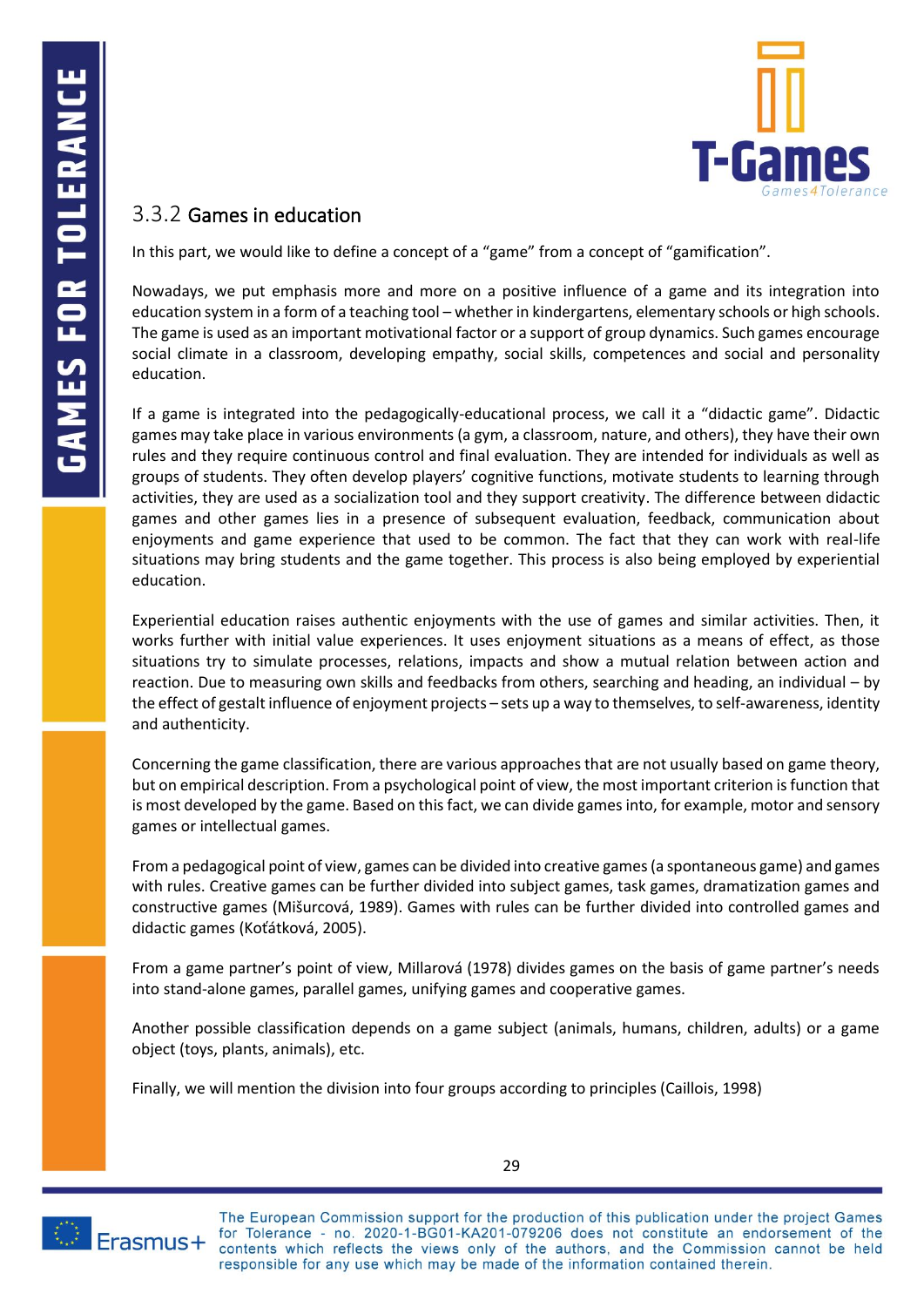

- a. Agon In agonal games, the basic element is a competition under artificially-made ideal conditions. The objective is to achieve victory on a basis of strength, dexterity, memory, etc. (sports games, draughts, chess, and others).
- b. Alea Aleatoric games are based on a principle of chance and luck. Players do not have the merest influence on results (card games, bets or counting off children).
- c. Mimicry The essence of mimicry games is imitation and pretence (games with toys, role playing, changing clothes, and others).
- d. Ilinx The basis is to experience and enjoy dizziness caused by various swinging, falling, rotations, sliding, and others.

Within these categories, the games are further hierarchized in a specific order. On one side, there are games without rules dominated by natural, pure playfulness, which is denoted by a term "paidia". On the other hand, the opposite of them are games bound by rules and conventions that require more effort. This tendency is called "ludus" (Caillois, 1998).

#### Contemplation:

- How do you yourself use games in teaching?
- How do you work with games in terms of bullying prevention?
- What is the biggest benefit that working with games brings to you?

### <span id="page-33-0"></span>3.4 How to work with children while using games and gamification

While working with games, we can focus on support of group dynamics and development of relations. Games offer an opportunity for emotional and social learning. The resulting impact of games is, however, dependent on the skills of a person who guides them. Therefore, the person should possess experience with guiding the games and discussions at their end that may lead to new ways of behaviour. Thus, we deal with various areas of human behaviour and we learn to:

- try different types of communication.
- express our own emotions and recognize our reactions to other people's emotions.
- solve conflicts and make decisions.
- discover own ways of responding.
- observe behaviour connected with specific roles.
- get to know various kinds of guiding and learn to work with it.

Through games, we can open various topics, not only related to development, but also topics that need to be solved in a group with respect to group's running and relations within the group. On the basis of a gradual development of such a style of work and competences related to it, we can safely talk with children about really difficult topics, such as bullying.

In the following chapter, we will state basic areas of working with a group in which using game is very appropriate:

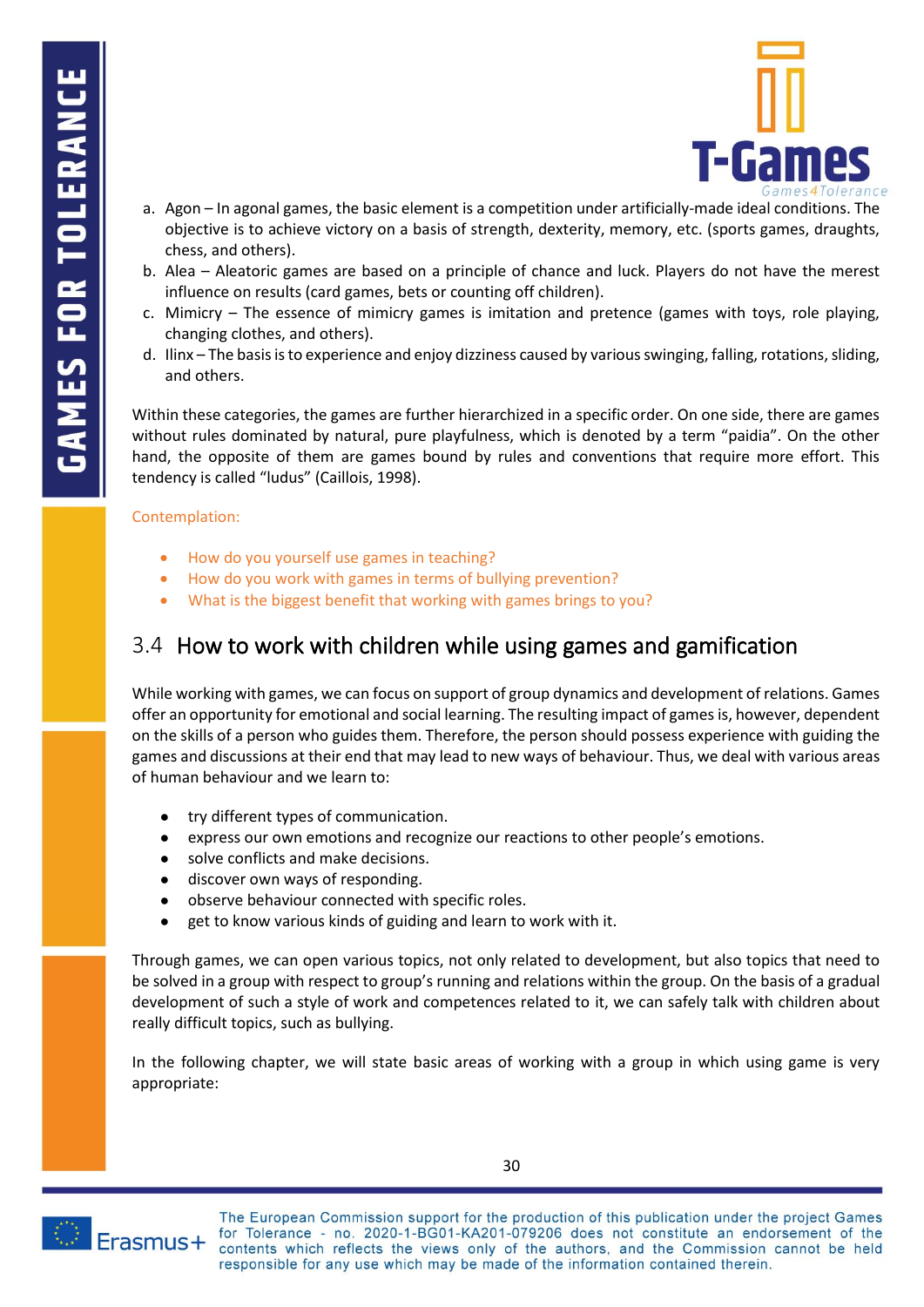

#### **Meeting people**

Introducing oneself plays an important role in group dynamics. In this stage, not only we learn names, but we also discover the attitudes and behaviour of others. Behavioural patterns are created and they can be useful for future mutual relations – that is the reason why all the participants are often emotionally involved.

When meeting people, we create in inner idea of what we can expect. It is a space for expressing our expectations and worries, which may represent for a teacher another source used for creating goals. When we choose games, we also need to take into consideration the following facts: whether group members already know each other, whether they are used to play, what is the age structure of group members, etc. These factors determine how difficult something may seem to them or how unusual it will be for them to do or say something.

During reflection, every participant is encouraged not only to get to know their own impressions, feelings and wishes, but also tell them to the group or eventually judge them. This way, preconditions for the development of independence are created both in relation to a group and in relation of a group to a group leader.

#### **Communication**

Communication always plays a role in human interaction. It applies not only to speech, but also to facial expressions, attitudes, and so on. During interaction, there occurs a mutual exchange of information between two or more people. Communication is verbal or non-verbal. Games can help us to examine communication or non-communication and to create conditions for a new way of communication. In addition, a new perspective on other people's way of communication affects interpersonal relationships and forming of the groups.

#### **Getting to know people/Observation**

We distinguish between getting to know ourselves and getting to know the others. We can use a method of observation for both of them. Observation is an ability to attentively and systematically feel the processes and characteristics of objects, actions and people. An observer intends to get to know precisely the course of actions depending on certain situations. Observation training brings a greater assurance while uncovering the reality. A part of assurance is also an ability to perceive relation structures in a group and its changes. Observation and its outcomes help us during integration to a group or leaving it.

During observation training, sometimes it is useful to determine in advance some observational categories, so that a comparison can be on the same level for all participants. You can create categories by yourself or you can use some already existing categorization.



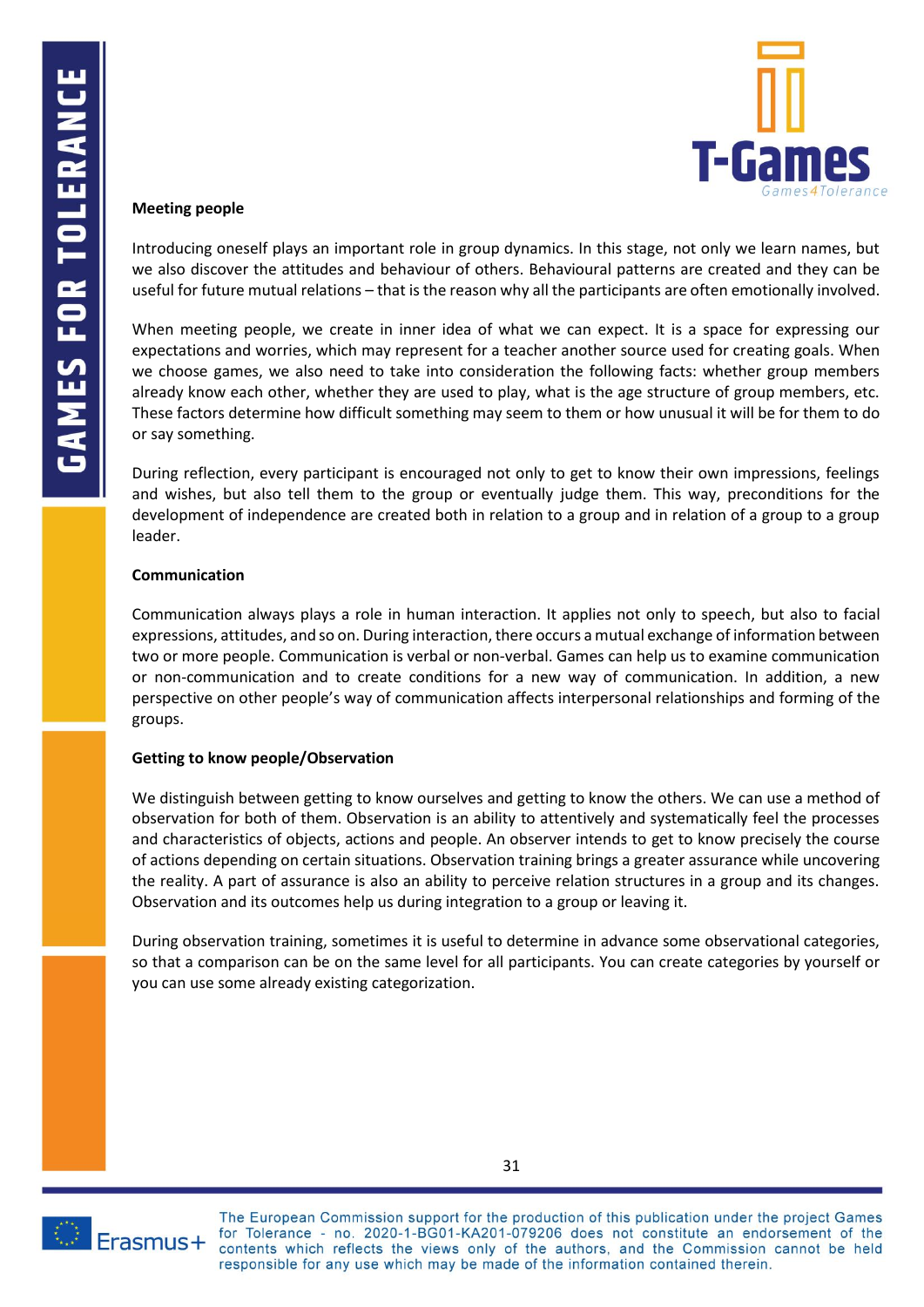

#### **Tip:**

We often use Bales's categories (orientation, evaluation, control, decision-making, tension, interaction).

- 1. Shows solidarity, supports others' status, helps and rewards.
- 2. Releases tension, makes jokes, laughs, shows satisfaction.
- 3. Agrees, passively accepts, understands, co-works, joins others.
- 4. Gives instructions to others, but presupposes their independence.
- 5. Demands own evaluation and results of their analysis. Expresses feelings, wishes.
- 6. Offers orientation, information, repetition, clarification, confirmation.
- 7. Asks for orientation, information, repetition, clarification, confirmation.
- 8. Asks for expressing opinions, viewpoints, evaluation, analysis, feelings.
- 9. Asks for instructions, suggestions, possible ways of activeness.
- 10. Contradicts, shows a passive disagreement, formalities, refuses help.
- 11. Shows tension, asks for help, retires from "field".
- 12. Shows hostility, degrades the status of others, advocates themselves and asserts themselves.

#### **Empathy**

Empathy is an ability to perceive actions from the viewpoint of another person, to get to know phenomena from the viewpoint of a second person, to learn about their needs. However, it is not necessary to share their beliefs, norms and values and approve their actions.

Games in this section should help to perceive the viewpoints of other people, understand their needs and deepen the cooperation. This aim can be achieved by a range of sub-steps. In individual games, a different weight is given to these steps – expressing own feelings, views, critique, dissatisfaction, evaluation, etc.

#### **Conflicts**

Conflicts, both in a society and in a group, above all need to be identified. After the end of a game, you need to focus the discussion on revealing behavioural patterns and solving-the-conflicts mechanisms. If those behavioural patterns and solving-the-conflicts mechanisms prove to be ineffective, you need to search for new ways of behaviour in a group that can be tried out and verified during the game.

If you want to achieve satisfaction in life and work, you need to know how to keep a constructive relation to your environment (both objects and people) and at the same time to know and be able to press your wishes and needs. Games may help with the training of self-assertion and its possibilities (connect with the group and use it for asserting own interests or express an opinion on the behaviour of group members, etc.).



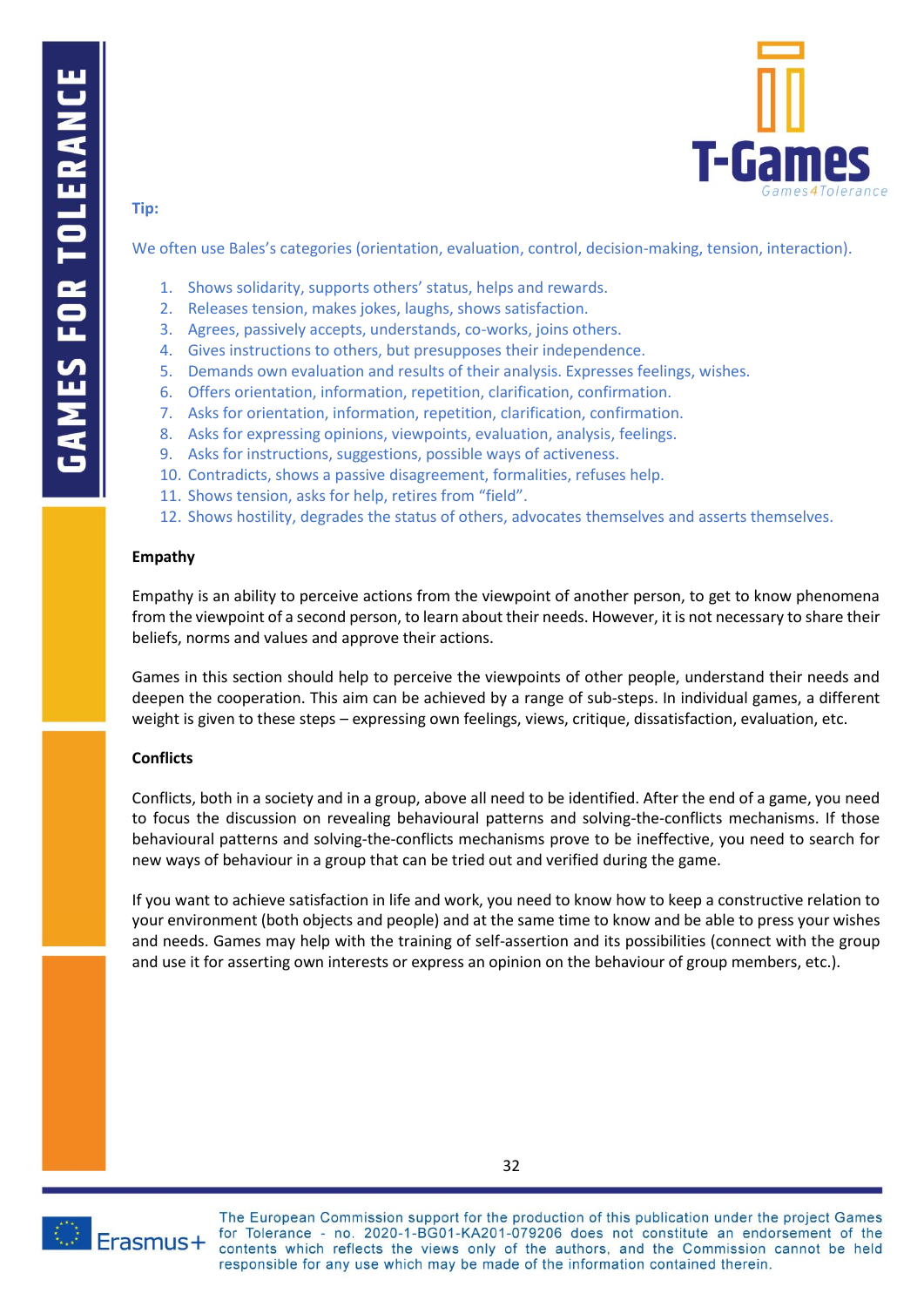

# <span id="page-36-0"></span>4 How to Create Games

The aim of this methodology and this section is to introduce the basics of creating educational games to readers. The topic of creating games is very complex and there are many excellent publications devoted to it. In this chapter, we will focus on essential basics that will be sufficient enough for a reader who wants to try to create educational/serious games. Thematically, we will have a look mainly at the following topics: what are the necessary and appropriate steps in creating games, what types of games exist, where we can get inspired for choosing game mechanisms, what we can use during creating games (tools, sources, etc.).

# <span id="page-36-1"></span>4.1 Game Objectives

Before we start to develop a new game, it is recommended to think about few factors. What specifically do we want to evoke in players? How should they feel during playing the game? What lesson should they take from it? What should players think about during the game/after the game? What roles should players identify themselves with?

### <span id="page-36-2"></span>4.1.1 Examples of Aims That We Want to Achieve in Game That We Will Be Creating:

- **[Emotional](https://habitica.com/static/home)** [–](https://habitica.com/static/home) [What emotions should the game evoke in players before/during/after the end of the](https://habitica.com/static/home)  [game?](https://habitica.com/static/home)
- **Relational**[/](https://habitica.com/static/home) **[c](https://habitica.com/static/home)ognitive** [–](https://habitica.com/static/home) [The game should weld a group of people together.](https://habitica.com/static/home)
- **[Analytical / brainstorming](https://habitica.com/static/home)** [–](https://habitica.com/static/home) Th [game should support players' thinking about the given/chosen](https://habitica.com/static/home)  [situation.](https://habitica.com/static/home)
- **[Simulation](https://habitica.com/static/home)** [–](https://habitica.com/static/home) [The game simulates a specific situation/event/environment. This way, it should help](https://habitica.com/static/home)  [the players to understand and perceive this situation/event/environment better.](https://habitica.com/static/home)
- **[Skill development](https://habitica.com/static/home) –** [The game should develop some players' skills.](https://habitica.com/static/home)

**Model example**: Our main aim is bullying prevention. **Primarily**, we want to achieve this aim by giving children space for discussion, thinking about the feelings of individual bullying participants, why do they behave the way they do and what can we do when we are bullied or somebody around us is bullied. When we focus on one or two main aims, the development will be easier and it will indicate us what type of games is the most appropriate one for the aim that we have chosen. **Secondly,** we want to solve the situation by welding the collective together and contribute to the situation when our game helps children not to be afraid of speaking about bullying.

When we create a new game, we do not need to strive to achieve everything what we have defined in order to help our aim. When we concentrate on too many aspects, the development will be limited and under the pressure; thus, many game concepts – otherwise of quality – will be eliminated. If we return to our model example, even though we would create a game in which children have space for discussion and understanding the problematics, we will not be able to integrate into the game an element of welding the

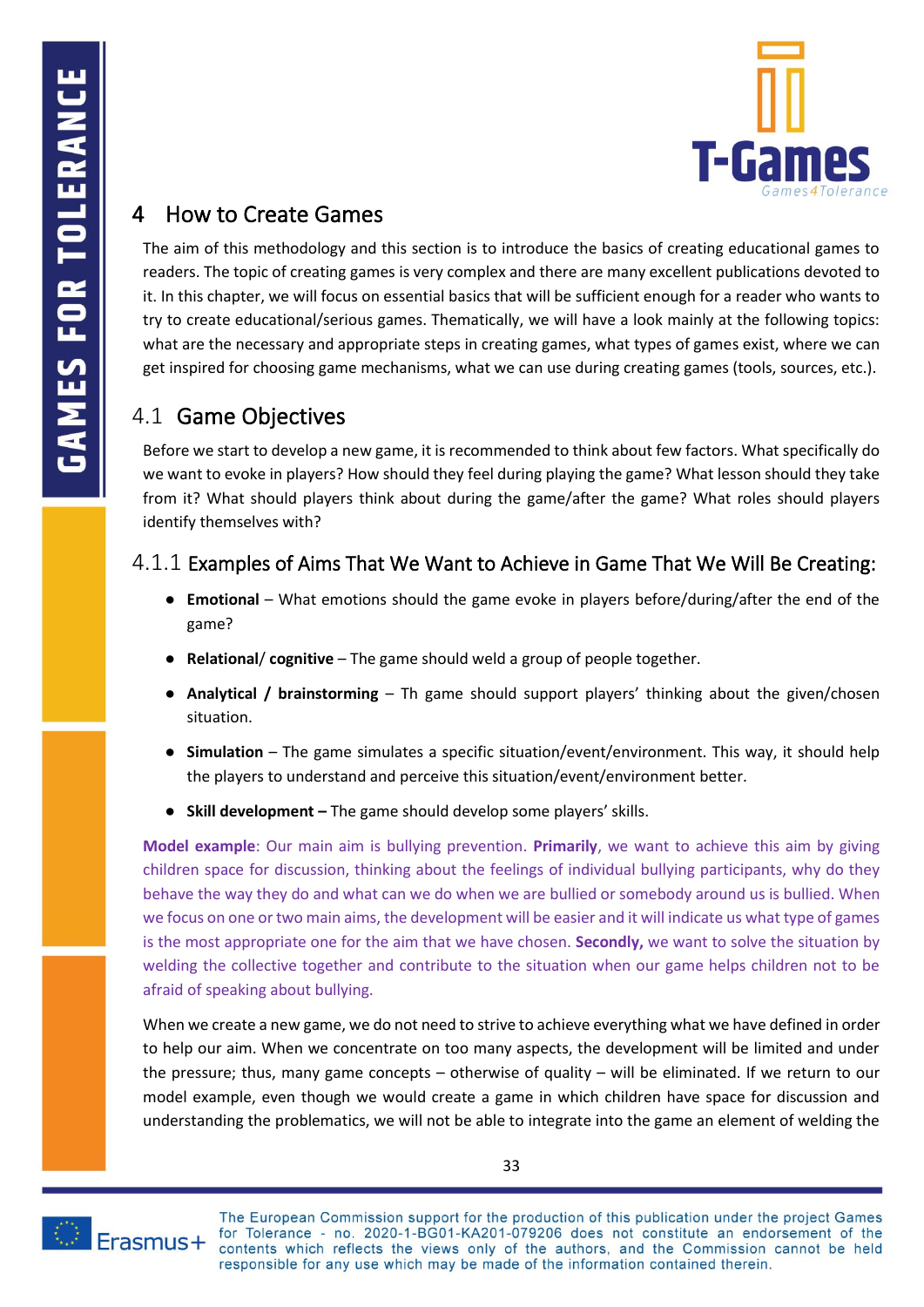

collective together. It is all right because we can use or develop another game or method for welding the collective together.

Contemplation:

- Define your own game objectives
- <span id="page-37-0"></span>When you are done give, every objective a priority from 1-5 given 1 is the highest priority

# 4.2 Important Game Characteristics

In this chapter, we will focus on the development of games specifically for schools and kindergartens. In both cases, you need to start by thinking about the age of our future players: how long are the able to focus on one activity? How long may be the whole game until children start to be tired/sulky/bored? Can we divide the game into many segments and integrate breaks into the game, or is it better to finish the game in one go?

The answers to these questions give us a clearer idea of how the game concept of a developed game may look like. Basic game characteristics include:

game time, number of players, player group typology, game world, game type (game category), game setting (necessary materials, environment limitations), game mechanisms.

In the following subchapters, we will have a look at the description and examples of individual game parameters and at the process of creating a game from the development stages viewpoint.

### <span id="page-37-1"></span>4.2.1 Player Typology (Players for Whom Game is Intended)

Who is the person that our game should entertain? How does our typical player look like? Is our game intended to a wide player spectrum or to a very narrow group of players?

A clear idea, telling us who is the game intended to, helps us to design the game in a way that it will be attractive to our players. We create one concept and game mechanisms for a target group of 4-5 years-old players and another concept for high school or university students. The mere age is not enough. If we set some specific aims that we want to achieve (e.g. bullying prevention and solution), we need to get to know players a bit more.

For getting to know and describing various types of players within the group that we analyse, we can use, for example, a method of personas.

#### **PERSONAS**

Understanding our players with the use of a method of personas will help us to create a better draft of game design.

We will extend the [method of personas \(from a game development viewpoint\) to questions like:](https://habitica.com/static/home)



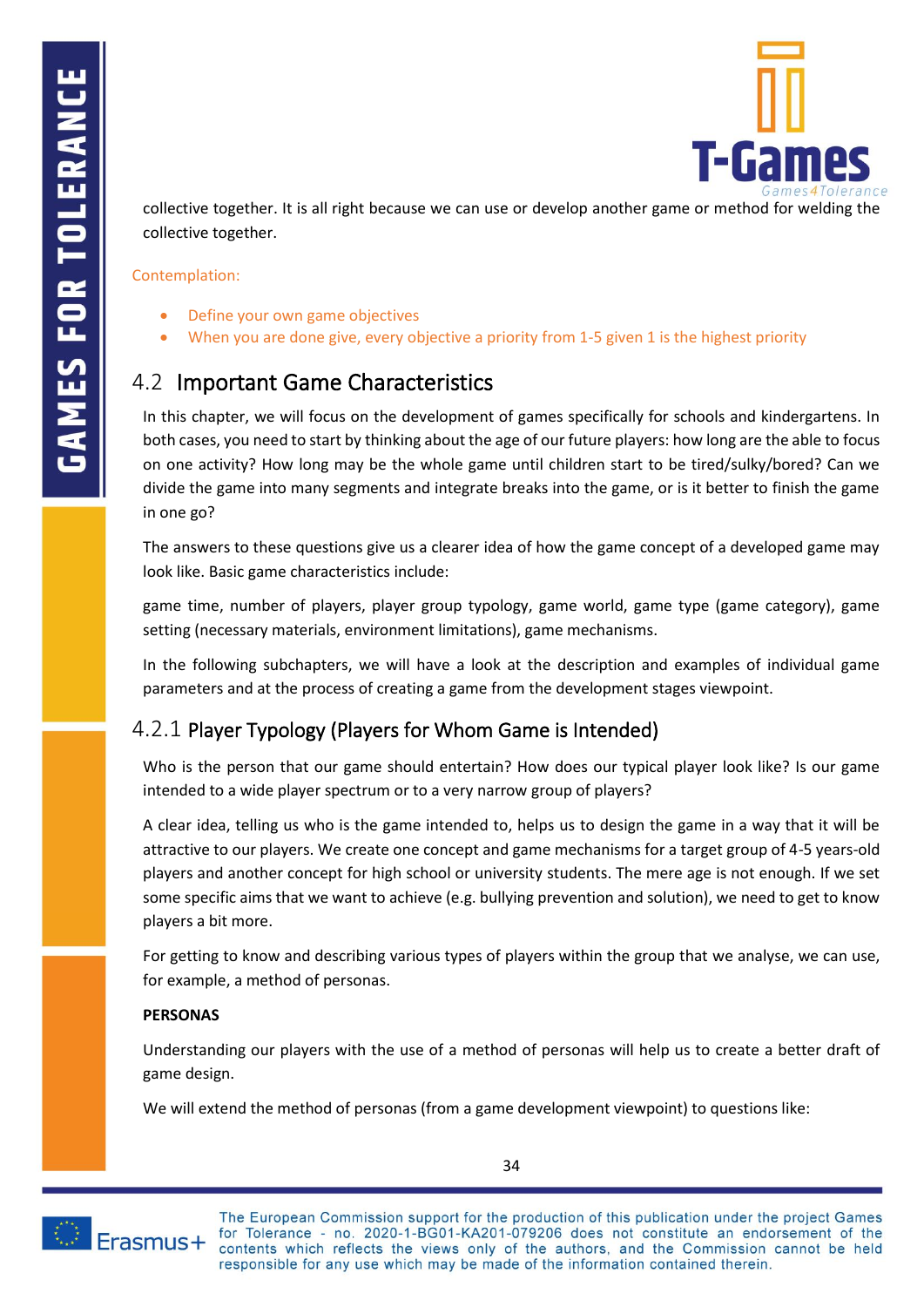

- What is entertaining to our players? Which books/movies/computer games and mobile games do [they like?](https://habitica.com/static/home)
- What is not entertaining to our players? What they do not like while playing games? Why do they [leave the game early? Which situations they do not want to get into?](https://habitica.com/static/home)
- Another questions about motivation: Why do they play games and what do they expect from them? [How can we motivate players to finish the game?](https://habitica.com/static/home)
- What types of players do we have in a group: players who want to win, cooperate, explore, improve [in some area, create, build, etc.?](https://habitica.com/static/home)

Tips for more information:

- Check out how to make personas. There are many different approaches, for example: <https://fernandocomet.medium.com/the-player-persona-template-d171e3e0c05d>
- Check out different player types typologies from Bartle, Amy Jo Kim, Andrzej Marczewski to deeper understand different motivations of players

#### Contemplation

• Choose one of the player typologies and for every player type write down as many things you can think of that would motivate him in a game.

### <span id="page-38-0"></span>4.2.2 Game Time

[Game time depends on many factors. When we play a new game, we are interested in:](https://habitica.com/static/home) 

- [Time needed for a game preparation.](https://habitica.com/static/home)
- Time needed for the explanation of rules, ideally including a trial round, so that new players get used to it. After that, when they "play for real "[, the game is smooth \(without queries about rules\).](https://habitica.com/static/home)
- [Time needed for finishing the game.](https://habitica.com/static/home)
- [Final evaluation of the game, taking care of emotions, sharing in a group, etc.](https://habitica.com/static/home)

If we play the same game repeatedly, the time is getting shorter. When we develop a game for a school environment, first we need to think about the time frame into which the game should fit: one teaching lesson, more lessons in a row with breaks, a project day, a whole-camp game at outdoor school. We adjust the selection of game mechanisms, set the length of rounds, etc., to the selected length of the game.

### <span id="page-38-1"></span>4.2.3 Number of Players

It is important to set the number of players at the beginning of developing a game, because creating a game for 2 players or for 30 players is considerably different. Besides the number of players, we should also think about game mechanisms that we will use for solving the division of players into groups or running the game (1 teacher/educator alone or together with an assistant).

35

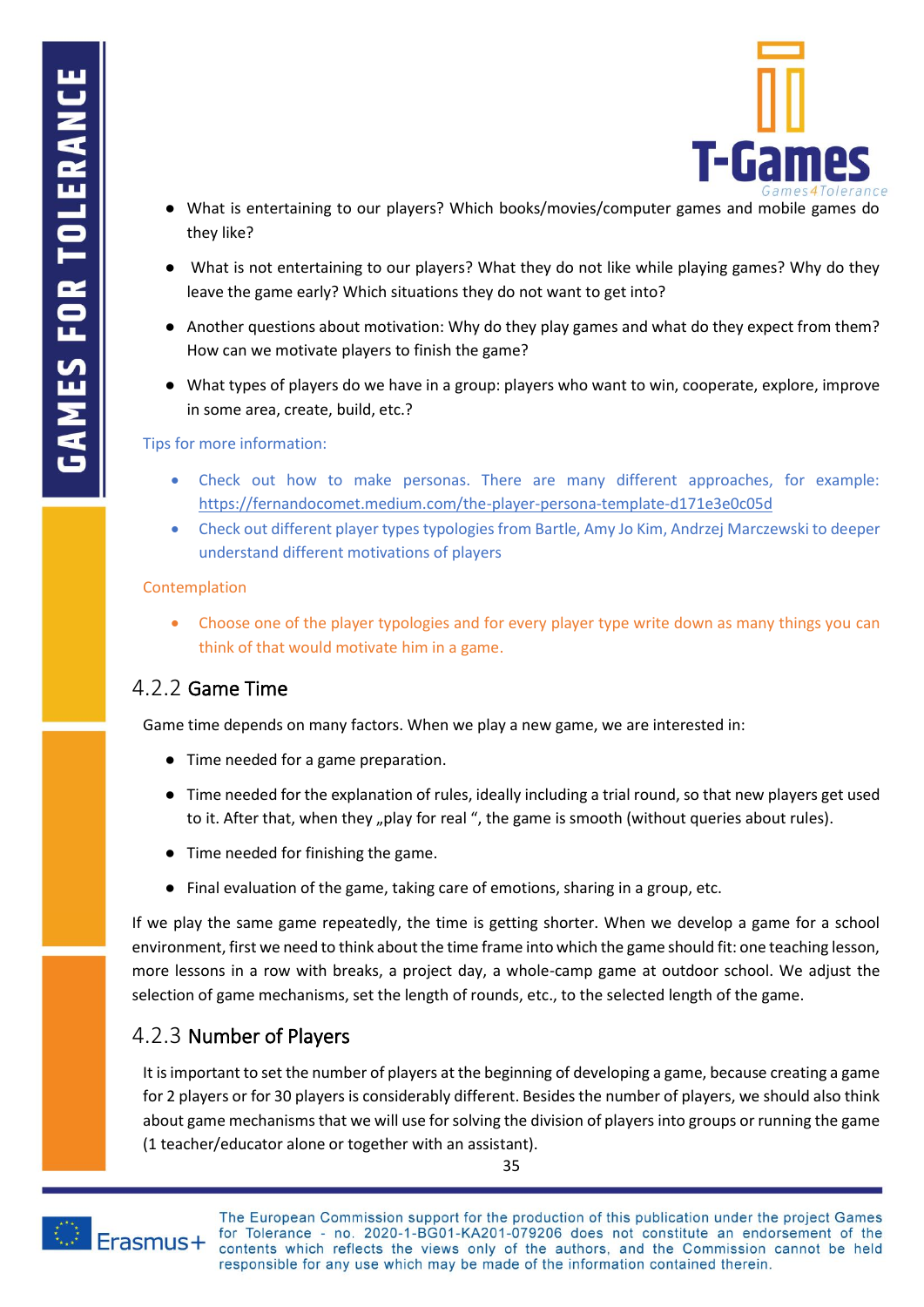

If we want all the players to actively participate in a game and express themselves in a group, an ideal size of a team is 3-6 players. You can also make a bigger group, but then it places demand on thinking over the game mechanisms in relation to the aims of the game.

[Possible solution of dividing a big group \(in our case typically: 20-30 players\):](https://habitica.com/static/home)

- [Divide players into smaller self-organized groups numbering a smaller number of players who play a](https://habitica.com/static/home)  [majority of game parallelly together with other groups, or sent representatives cooperate between](https://habitica.com/static/home)  [groups, or alternatively integrate bigger interactions of individual groups among each other](https://habitica.com/static/home) – [between individual phases or at the end.](https://habitica.com/static/home)
- [Divide players into smaller groups together with moderators](https://habitica.com/static/home)  a helping hand who help the groups with understanding the rules, [explain game mechanisms, supervise a smooth interaction, etc.](https://habitica.com/static/home)

#### <span id="page-39-0"></span>4.2.4 Game World

A game world, in which our game takes place, is one of the factors that we need to think over during the process of creating the game. The concept of game world denotes for example: a fairy-tale world, pirates, Egypt, steampunk, Middle Ages, science-fiction, Hello Kitty – let your imagination go wild. A selection of a game world is important because it is connected with principal game story, which gives a deeper meaning and logic to the game and motivates players to get involved in a game and be active. The basic setting of a game world can help us while thinking up the game mechanisms that make sense in terms of the game world that we have selected.

It is absolutely necessary to adjust the game world to the groups of players that we intend to involve (see chapter [3.2.1](#page-26-0) - [Player types](#page-26-0) - Players for Whom Game is Intended).

### <span id="page-39-1"></span>4.2.5 Game Category (Game Type)

Another parameter that you need to consider is a type of game that we will be creating. First of all, we choose a principal type of a game: an indoor game, an outdoor game, a card game, a board game, a LARP (Life action roleplaying) game, a word play, a dice game, a memory game, a building game, etc. These principal game types are further divided into subtypes. For our convenience, we do not need to know the characteristics of all games. We will have a brief look at the types of games that are most suitable for our needs (bullying prevention and solution).

**LARP (Life action roleplaying)** – It is a type of game in which players represent various roles that fit in a selected context (a historical period, a social status, a fantasy world with its own rules, life and institutions, etc.). Players themselves choose a role within context, or a prepared role is assigned to them with set objectives, skills, limitations, etc. LARP, in the context of this mechanism, is a good tool that can be used when we create a game in which players should try a role of somebody else. During creating the game, we create various scenarios (i.e. what will be happening), we describe individual characters and their basic



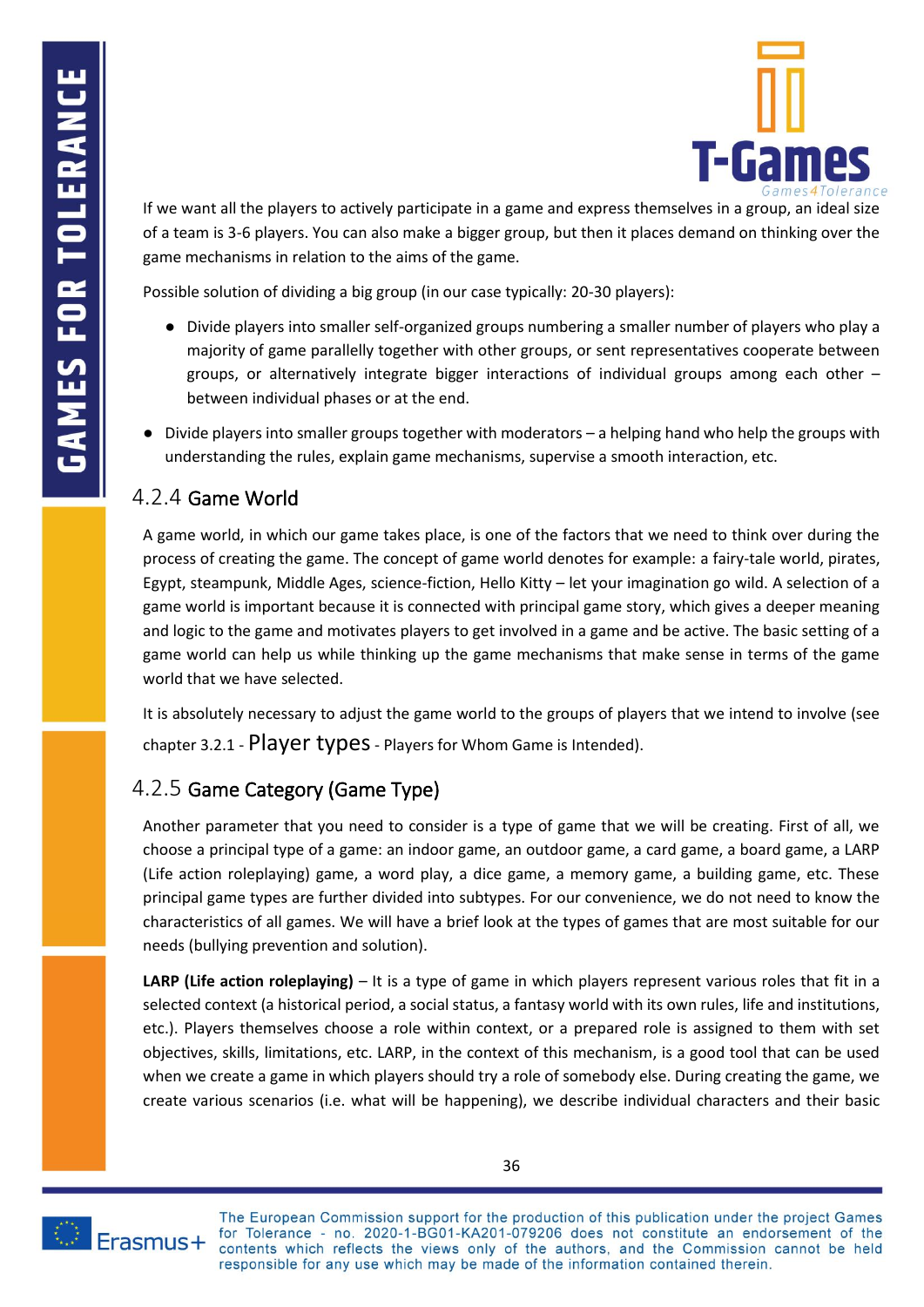

characteristics and objectives – e.g. Franta Vomáčka, 13 years-old, in party with Jarda and Honza, he and Ivan often tease each other.

**Card games** and **Board games** – There exist a wide range of different types of board games and card games, such as: negotiation games, exploration games, war games, racing games, economic games, and many others. The enumeration of categories and concrete games are stated, for example, in the web pages below:

**For more inspiration visit:**

- [https://www.boardgamegeek.com/browse/boardgamecategory](https://habitica.com/static/home) [–](https://habitica.com/static/home) in English, or below:
- <span id="page-40-0"></span>• [https://www.zatrolene-hry.cz/katalog-her/](https://habitica.com/static/home) – [in Czech.](https://habitica.com/static/home)

### 4.2.6 Game Setting – Necessary Materials, Preparation, Game Environment

Other areas, which we need to think over while creating a game, are:

**Game environment in which the game will take place** – at the table, in nature, on chairs, on the ground.

**Which tools and equipment will be available at the place** – a table, a board, a projector, a mobile device, a computer, number of rooms, etc.

**Which other tools, equipment or game materials are a part of the game** – a game board, dice, cards, tokens, a hat for drawing lots/division of teams, coloured markers, etc.

### <span id="page-40-1"></span>4.2.7 Game Mechanisms

The selection and design of suitable mechanisms determine to a large degree if our game will be entertaining for players or not. Here is a short list of several game mechanisms that you can use in your games:

● **[Chance](https://habitica.com/static/home) –** An element of chance is important for a repeated playing as it increases the variability and a chance of winning for various players. A correctly-composed degree of chance increases the tension and immersion between players. On the other hand, an excessive degree of chance may get the players bored because they lose control and their decisions/actions lose meaning. We can considerably affect the degree of chance by our game design. The game developer decides, for example, about the proportion of positive to negative chance cards in a deck; if a player must throw a six or anything else except of a six. Another option is to give players the opportunity to impact the degree of chance. For example, when players roll a dice, they have various opportunities to increase the chance for a successful throw, or how to decrease a risk of negative effects – for instance, players can decide how many dice they will use to throw, they can throw more times, during the game they can buy/gain more dice/better dice/a defence card, and many more. A chance is usually added to games in a form of various **dice** (n-sides, most often from 2-20 sides). Dice have various numbers, pictures or a chance is added by drawing lots from a shuffled deck of **cards**.

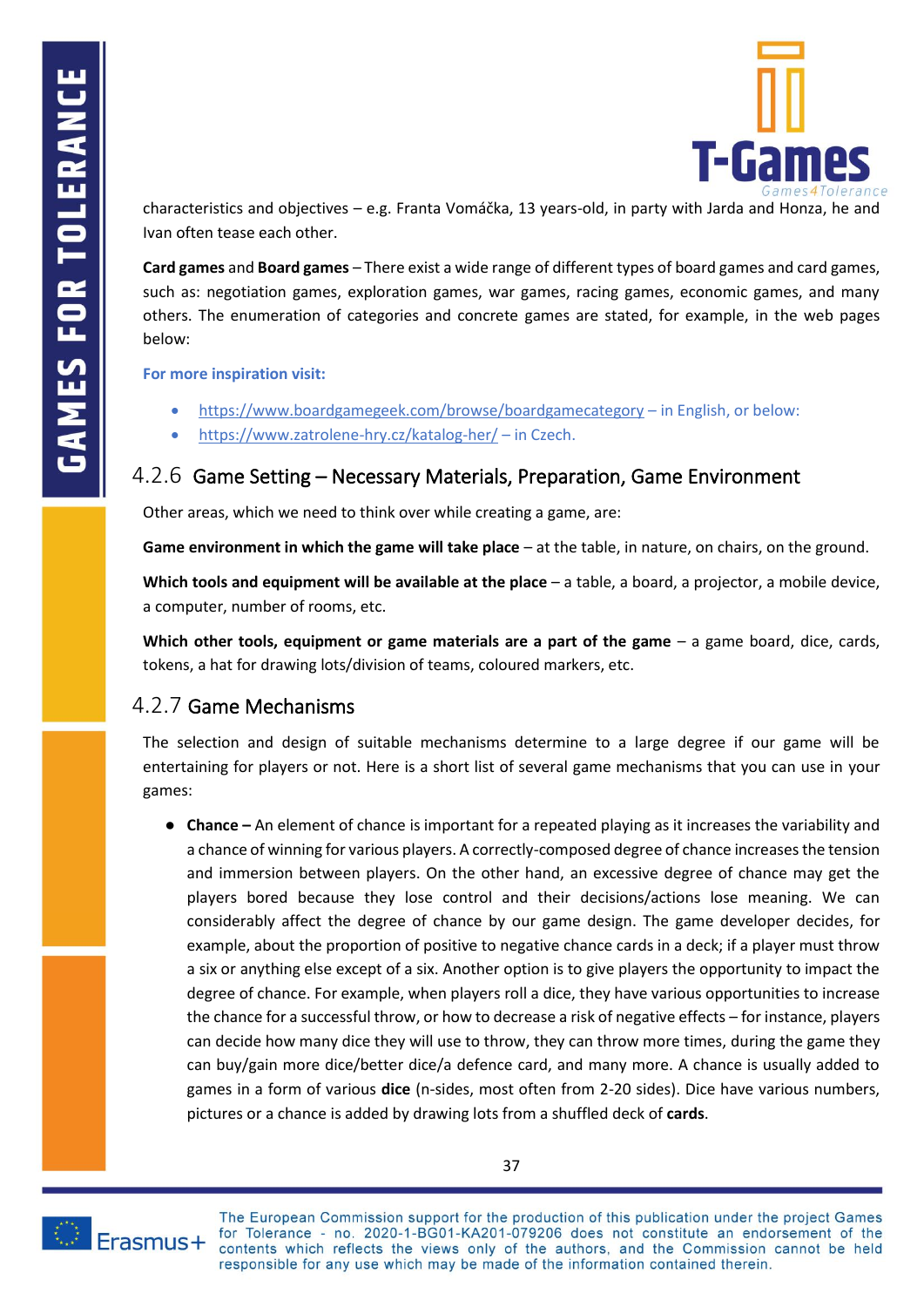

- **[Rolling](https://habitica.com/static/home) a dice** [–](https://habitica.com/static/home) [A player throws dice/ dices. The resulting value determines how many more fields](https://habitica.com/static/home)  [they should move in the game, how many lives they will](https://habitica.com/static/home) take away from an enemy, if the player's [figure will manage to destroy a trap that they revealed, etc.](https://habitica.com/static/home)
- **[Storytelling](https://habitica.com/static/home) –** During the game, [a player invents/narrates a story to others. The game offers the](https://habitica.com/static/home)  [player tools or limitations \(e.g. a player must use a word that they draw from the deck of words or](https://habitica.com/static/home)  [describe what they see in the picture, on a picture dice, etc.\). The game itself can move the story](https://habitica.com/static/home)  [forward with the use of a deck of cards with events that move the story forward in cases where an](https://habitica.com/static/home)  [element of chance can be used, or the story may be partially immutable.](https://habitica.com/static/home)
- **[Roleplaying](https://habitica.com/static/home) –** During the game, players represent different roles that they choose/invent by [themselves or draw during the game, or they are assigned to them. The roles are usually described](https://habitica.com/static/home)  [during the game or you can leave suggesting the roles up to the players. Within the game, the players](https://habitica.com/static/home)  [fulfil their roles; they participate in different situations which offer then space for their development.](https://habitica.com/static/home)  For example, one part of players plays [the part of teachers and second part of players play the part](https://habitica.com/static/home)  [of students. Each player invents a name, biography and an objective assigned by a game, alternatively](https://habitica.com/static/home)  [they can choose/invent the objective based on the known parameters.](https://habitica.com/static/home)
- **[Roles with asymmetric information](https://habitica.com/static/home) –** This mechanics can be used in LARP game[s, board games](https://habitica.com/static/home) and [other games in which players play different roles. A player/players have different information and,](https://habitica.com/static/home)  in most cases, [also different objectives. For example, one of the players knows that they are a thief](https://habitica.com/static/home)  [and during the game they try to persuade others that the thief is someone else.](https://habitica.com/static/home)
- **[Limited communication](https://habitica.com/static/home) –** Players' possibilities of communication are somehow limited. For instance, they cannot talk at all, they have a limited time for agreement, [only a determined player can talk,](https://habitica.com/static/home)  [etc.](https://habitica.com/static/home)
- **[Heroic tasks, quests, challenges](https://habitica.com/static/home) –** [During the game, players try to fulfil the tasks. Players can fulfil](https://habitica.com/static/home)  [the same tasks by cooperation or competition, or each player has their own personal task. Players](https://habitica.com/static/home)  [can fulfil the tasks as a group or individually \(e.g. "Build a road at least 10 fields long, take over 3](https://habitica.com/static/home)  enemy's cities, [play blindfolded the next round\).](https://habitica.com/static/home)
- **[\(Social\) deduction](https://habitica.com/static/home) [–](https://habitica.com/static/home)** [Who is who? What happened? Who is the killer?](https://habitica.com/static/home) Players strive to reveal an [unknown information on a basis of indicia or game development.](https://habitica.com/static/home)
- **[Voting](https://habitica.com/static/home) [–](https://habitica.com/static/home)** [Voting can be used in many different ways. First, during the game](https://habitica.com/static/home)  e.g. voting about a key [decision in the game, solving conflicts, what will happen in the game later if we choose different](https://habitica.com/static/home)  [alternatives, a player elimination. Second, voting can be used at the end of the game](https://habitica.com/static/home) – who helped [to win the most, who improved most, who made me happy the most, etc. It is good to create such](https://habitica.com/static/home)  [categories in a way that there are as many meaningfully awarded players as possible, and not only](https://habitica.com/static/home)  emphasize one individuality. [Instead of one best player, there can be three best players, children](https://habitica.com/static/home)  [evaluate each other among themselves and not in the whole group, we assess more criteria, etc.](https://habitica.com/static/home)



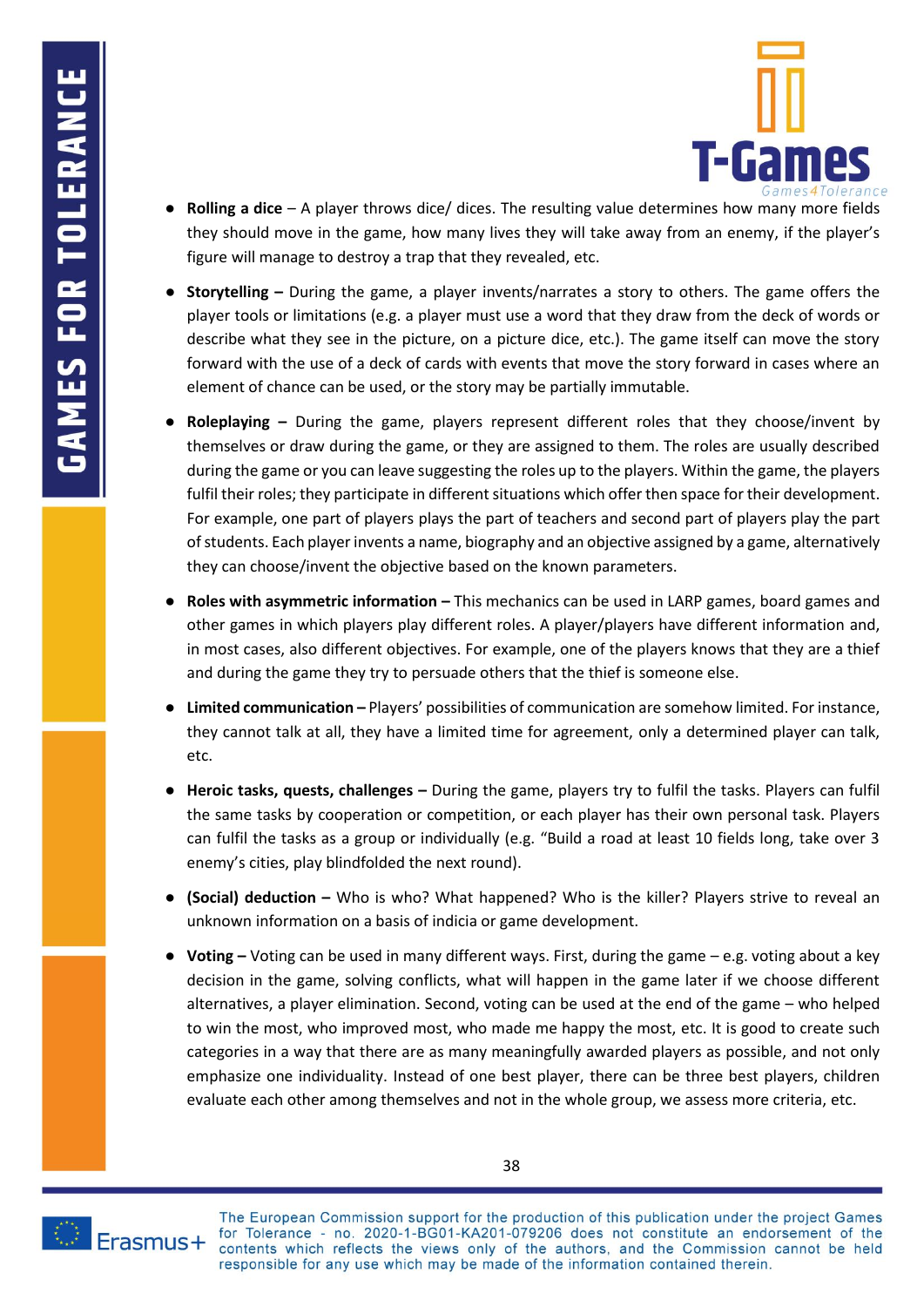

- **[Negotiation](https://habitica.com/static/home) [–](https://habitica.com/static/home)** [Negotiation can take place between two or more players. The subject of negotiation](https://habitica.com/static/home)  [may be a price, an exchange, etc.](https://habitica.com/static/home)
- **[Trading](https://habitica.com/static/home) –** [A player buys, for example, cards/tokens/improvements for gold/tokens/money cards.](https://habitica.com/static/home)
- [Action points](https://habitica.com/static/home)  My figure has, for example, 4 action points which can be used in one round to move, [attack, defend or regenerate the health.](https://habitica.com/static/home)
- **[Collecting sets](https://habitica.com/static/home)** [–](https://habitica.com/static/home) [A player wins if they put a set of five colours or five different characters together,](https://habitica.com/static/home)  [or they get bonus if they collect all the cards of one kind, etc.](https://habitica.com/static/home)
- **[Time](https://habitica.com/static/home) limit [–](https://habitica.com/static/home)** [Helps to frame the game into a planned time subsidy. When we have the right setting,](https://habitica.com/static/home)  [the time limit increases the immersion and tension. You need to test it well, so that the time is a](https://habitica.com/static/home)  [sufficient challenge, but at the same time everything important manages to happen. The tools that](https://habitica.com/static/home)  [are used very often are hourglasses, stopwatches, etc.](https://habitica.com/static/home)
- **[Alliance](https://habitica.com/static/home) –** [During the games, players can form associations, which brings them some advantage. It](https://habitica.com/static/home)  [also influences another game mechanisms, or players can demonstrate their opinion, which has an](https://habitica.com/static/home)  [impact on the development of the game.](https://habitica.com/static/home)
- **[Advantage token](https://habitica.com/static/home) –** [It allows players to use a special action/trait/position in a game. For example, a](https://habitica.com/static/home)  [player possesses a protection card that they can use only for themselves or for anybody else and](https://habitica.com/static/home)  [protect them from some negative event in the game. Alternatively, a player has an opportunity to](https://habitica.com/static/home)  [once/twice/permanently throw two dice instead of one.](https://habitica.com/static/home)
- **[Combination of cards/actions](https://habitica.com/static/home) –** [Players can combine more cards or actions, which leads to, for](https://habitica.com/static/home)  [example, a stronger game effect.](https://habitica.com/static/home)

#### Contemplation:

- Think about the last game that you or your children/students really liked. What game mechanics was this game build on?
- Can you think of any other game mechanic not mentioned above, that your students really like?

# <span id="page-42-0"></span>4.3 Process of Creating Games

The previous chapter presented the parts of a game that you need to think over and gradually improve during creating a new game. In this chapter, we will have a look at the following issues: how to proceed while designing a game, which steps to take, how to test a game and successfully finish it.

# <span id="page-42-1"></span>4.3.1 Introductory Brainstorming, Selection of Story Environment and Basic Game Logic

At the beginning of creating a game, you need to think over/choose basic parameters of the game – as we have described in the previous chapter (to remind you: game objectives, game time, numbers of players,



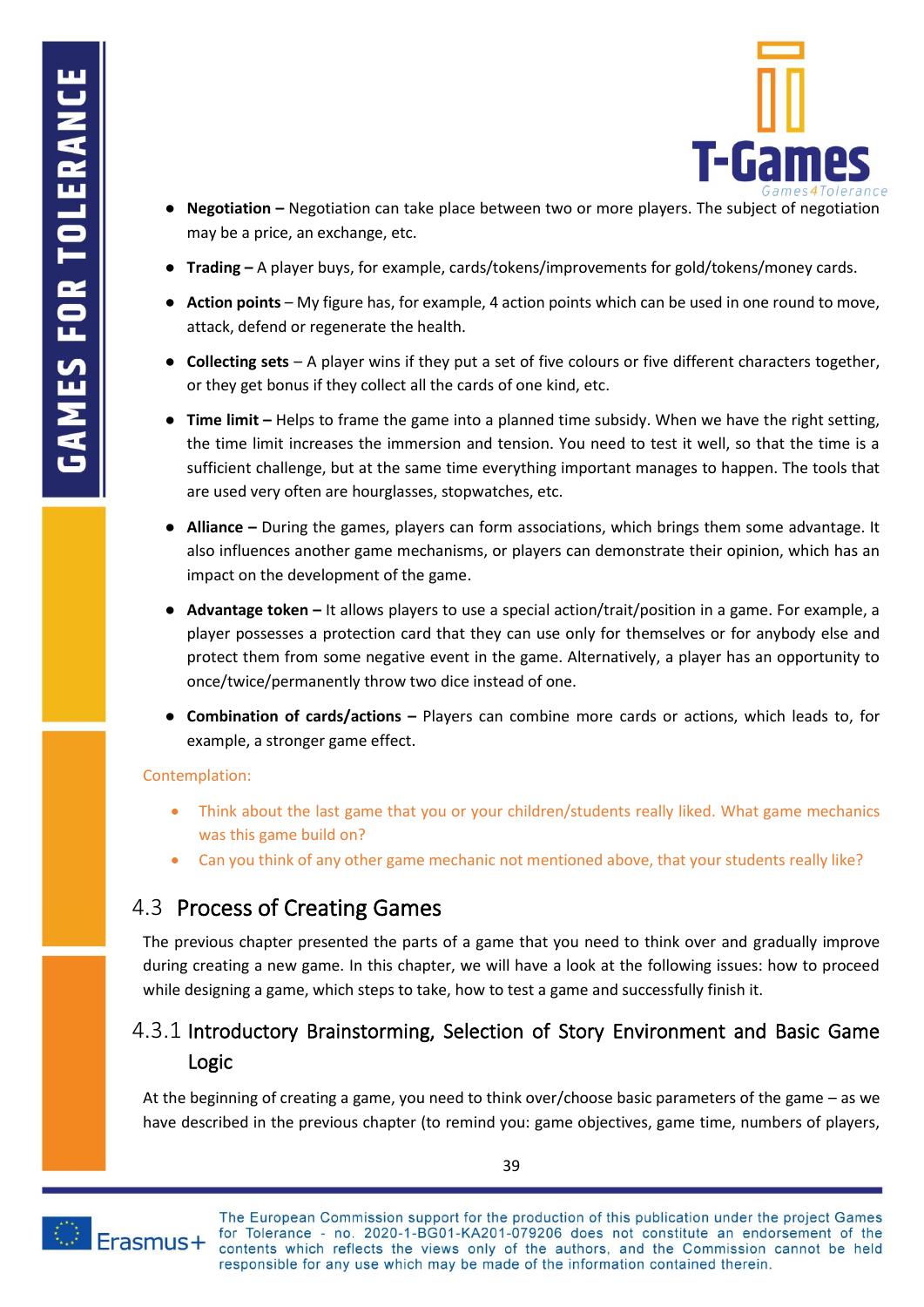

player typology (players for whom game is intended), game world, game category (game type), game setting – necessary materials, preparation, game environment and game mechanisms). There is no set order in which you should solve the given areas. Different people prefer a different procedure – some of them start from the game mechanisms that they know, trust and understand, and only after they try to design them so that they suit other parameters (game time, player types, etc.). Other people prefer to clearly set basic parameters, such as game duration, player types, game objectives and game mechanisms, a story. Those people will choose other parameters only at the moment when those areas are clearly described. Some people start from a specific idea of how the game might look like and after they verify and adjust concrete mechanisms, so that they fulfil the limitations and selected objectives.

It is important that you find a way that suits your needs. No matter which procedure you choose – you need to non-underestimate this stage and pay enough attention to it. It is recommended to write down the ideas in this stage or visualize them in a different way. This way, you support the imagination, creativity and possibility to return to concepts in the future. New concepts are created by a gradual adjustment of introductory ideas into the shape that, according to the author, fulfils all the selected parameters (game time, focus on a chosen target group of players, the game should lead to objectives that the author had chosen, and others). These concepts should be further tested, so that the author of the game verifies at the early stage the facts that will decide about if there is a point in developing the given concept or remake it, put it on the back burner or remove it straightaway.

This stage, including testing and adjusting game mechanisms, most often takes place in iterations. In iterations, we gradually adjust game mechanisms and test and change the game setting, until we get into the stage when we move forward from adjusting the concept to the finalization of the game. The surer we are of our concept, the more we test the game in a form that is nearly the final one. I.e. concerning cards, first we test a thin piece of paper with word description, then with a primitive picture, then on a better paper, and lastly a final form with final graphics, laminated, etc. When we test other mechanisms, we proceed analogically.

#### **Model example:**

We try to create a game for bullying prevention. During brainstorming, we think about the key objectives of a future game. We use a model example, see chapter [4.1](#page-36-1) - [Game Objectives.](#page-36-1) Then, we think about a topic/story.

Ideas: 1) Environment of a social media administrator who solves cyber-bullying. 2) Word play – players have the task of helping the person being bullied of bullying.

Thus, we have two ideas – we begin to develop them more. We think about principal game mechanisms. Topic 1): We invent a board game in which players move small cubes which represent the person who bullies' attacks. Then they draw together the defence cards and try to find out how they would act in the given situation. An alternative can be a card game in which a player decides (from drawn cards) how they would solve the attacks that are generated with the use of story cards and dice throw. Topic 2): We invent

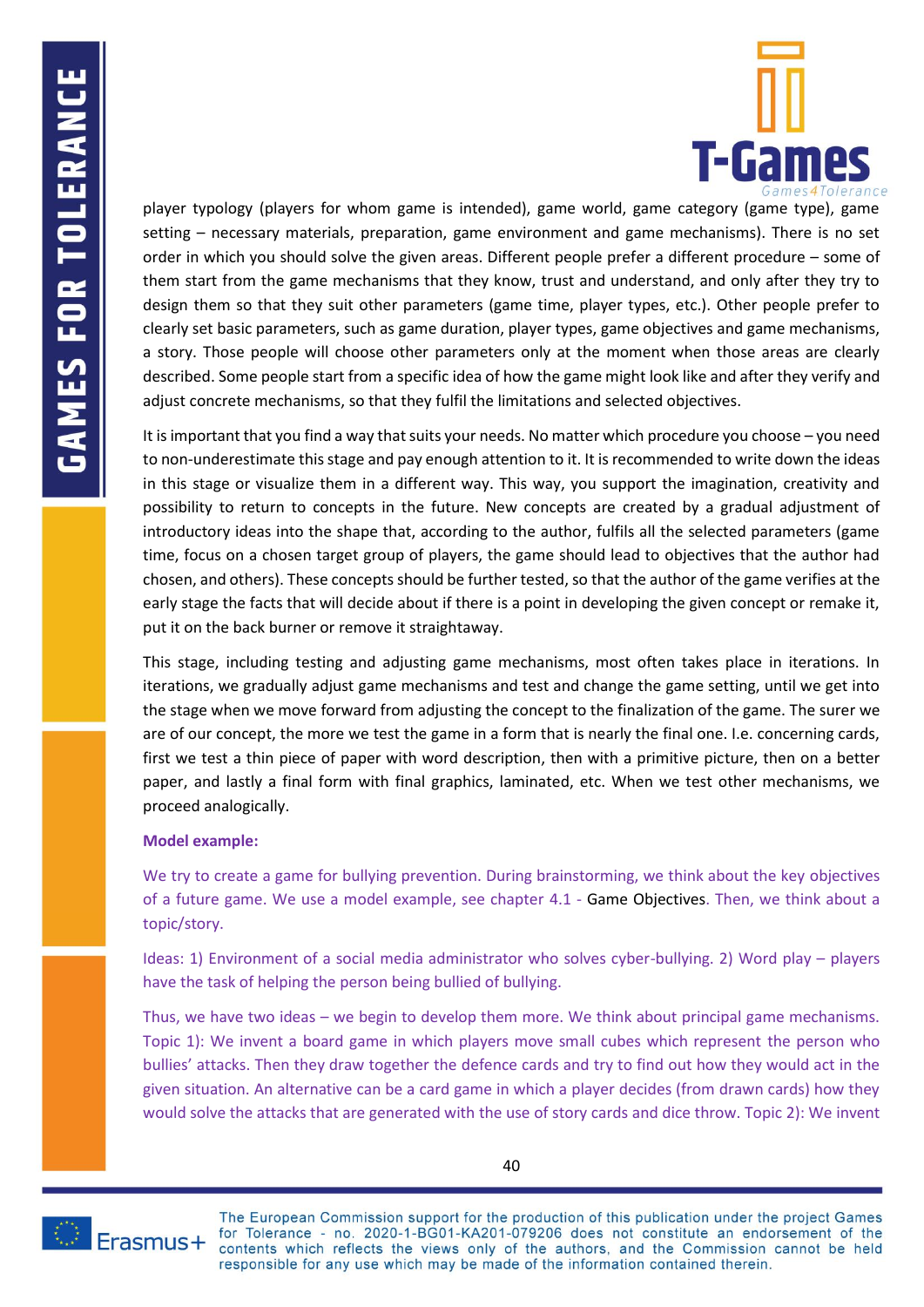

cards containing action words, such as "do, stop, use", that will inspire players to create a plan of how to help the person being bullied.

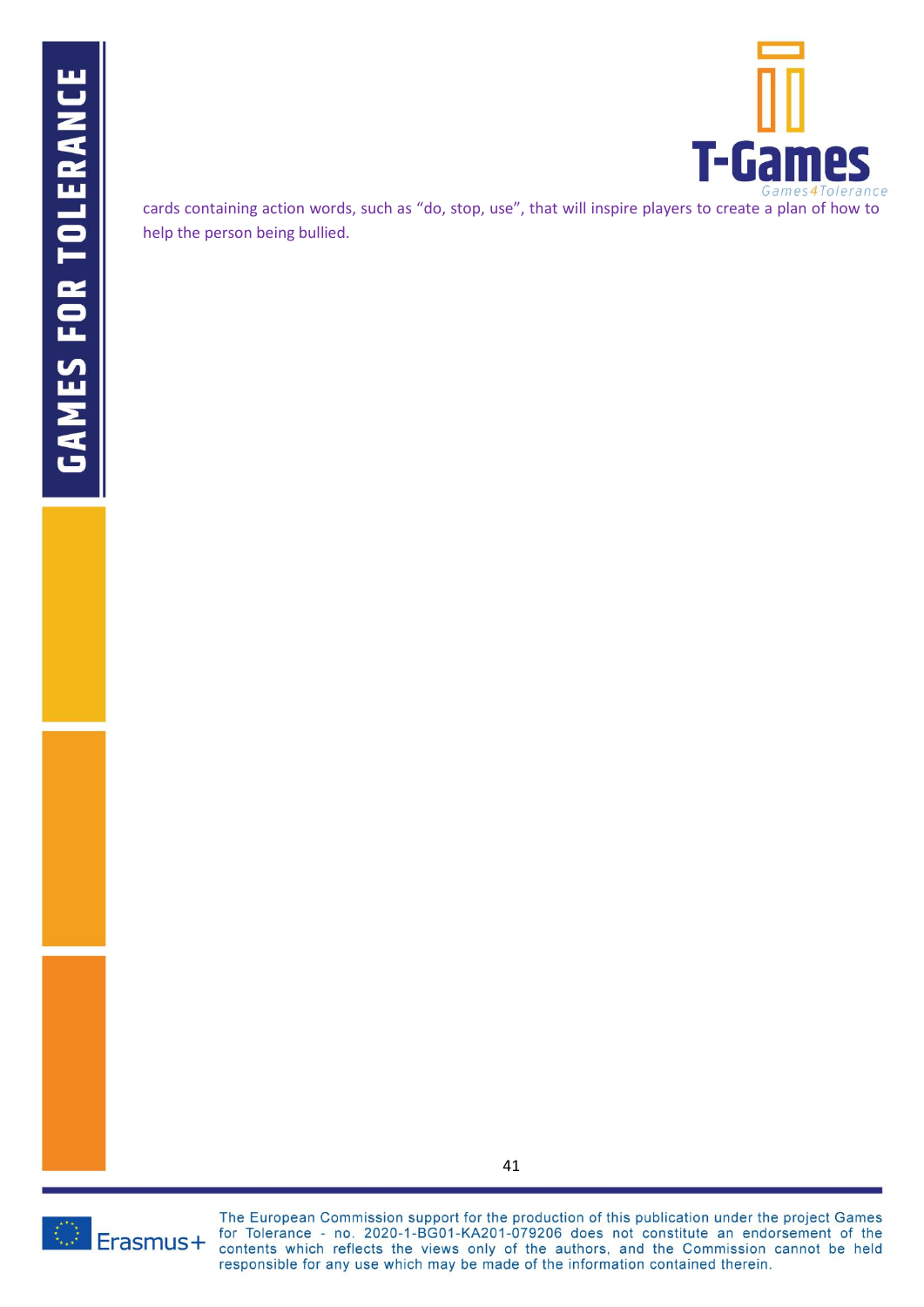

#### Contemplation:

- Try to brainstorm about the game concepts concerning either bullying prevention or any goals that would help you in your class. Try out how many game concepts you can come up in 20 minutes.
- Choose two ideas and share it with your colleague or a friend.

### <span id="page-45-0"></span>4.3.2 Testing the Concept

We rarely manage to create a game that meets our requirements at the first attempt. That is why the stage of introductory testing is very important. We approach it in case we are convinced that we have a concept that may work or when we are not sure and we want to verify our concerns or uncertainty that decides if we further develop the given concept.

The way of testing the game in this stage cannot be described generally as the game mechanisms/a problem that we test matters.

**What to test:** All the basic game parameters and the fact if the game fulfils our aims.

**How to test in this stage:** Simulation of game development, description of game development, creation of a simple version in a very primitive (simple, fast) embodiment while using everything we have at hand. In this stage, it is important to test as fast as possible and not to lose time, i.e. for example cards do not have graphics, but only a description; instead of final tokens that will be used in the game, we can use cut papers/beads/beans – practically everything what can be used to simulate a game situation that we want to test; we outline a game area on a paper and test game mechanisms in cases that interest us; instead of players, we use figures from a game "Ludo" and we simulate their actions in the game and if the game is workable in this shape.

**What questions do we want to answer in this stage:** Does the game fulfil my aims? What should entertain us as a player in this game? What motivates us to play/finish the game? Is it possible to add something to the game or remove something from it, so that the game fulfils the parameters that we have selected better? What do we need to change in order the game to be closer to the aims that we have set?

If the concept does not fulfil some set parameter, it does not mean that we need to remake the game. However, we must think: Is the new parameter better for us than the planned one? E.g. we have a great game concept, but we find out that the game cannot be completed in 45 minutes and instead we need 60 minutes. In this case, we can decide to agree with 60 minutes because the game turned out very well, and we accept a new game setting.

**Model example:** We take concepts from the previous chapter and try (with the use of simple tools) to see how the games could run. We gradually go through all the suggested mechanisms. If we encounter needless complications or a non-functional principle, we can proceed to testing another concept. For a detailed development, we choose the variant with the highest potential to fulfil our aims.

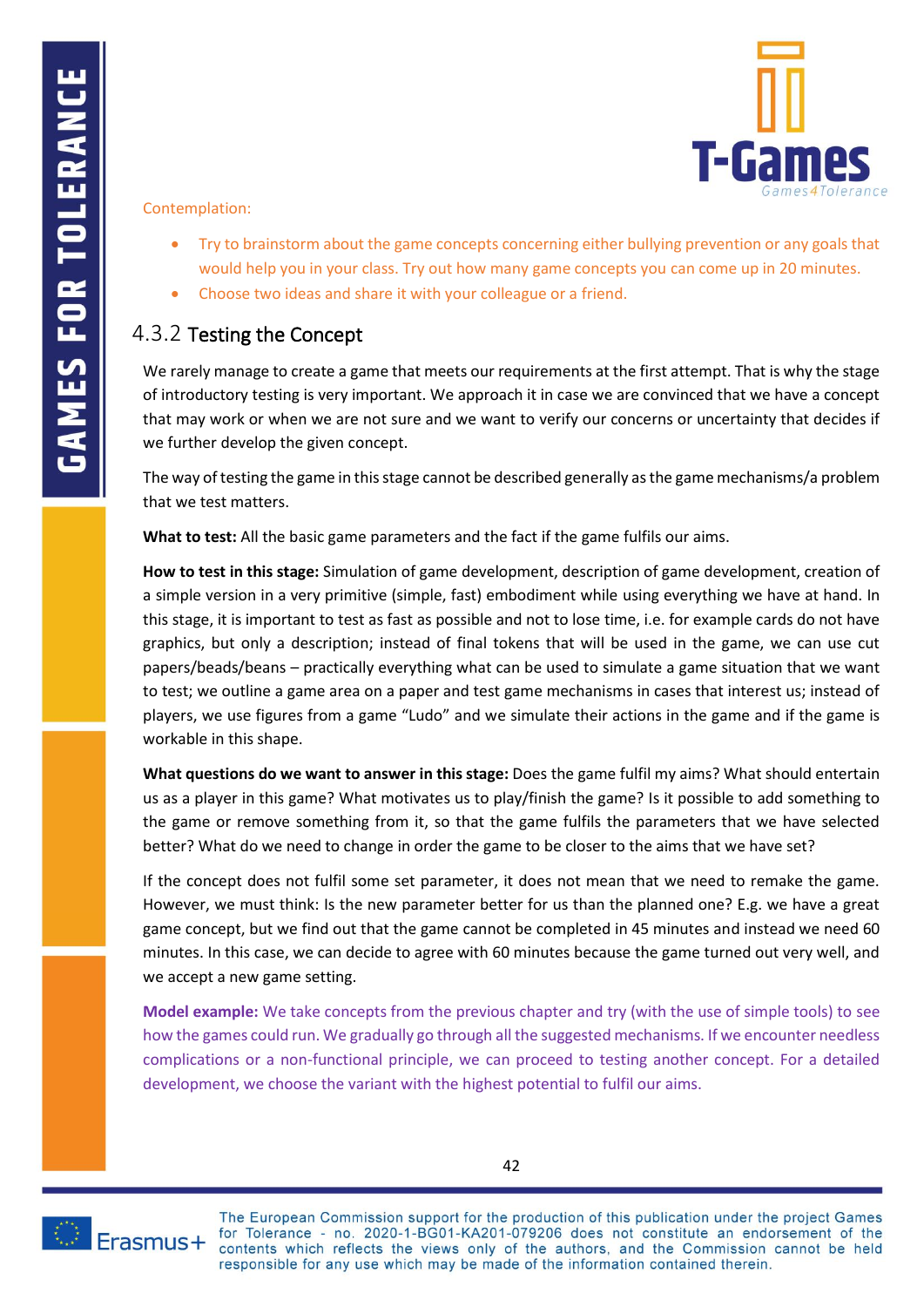

#### **Contemplation:**

• Think about how would you test one of your first game concepts. What materials would you need and what/who else would you need to quickly figure out if your concept is worth further developing or not.

### <span id="page-46-0"></span>4.3.3 Adjusting Game Mechanisms

Adjusting game parameters, a story, a game environment and all the other aspects of our game concept follows up with each iteration of testing the concept. Testing provides answers to questions concerning what we need to change/improve/remove; when we are adjusting, we are trying to implement these changes into the concept. We need to abandon the concepts at which we are not able to adjust the game mechanisms in a way that they fulfil our aims, and we need to try to develop or think up other concepts. A situation, in which the game concept that we developed does not lead to our dreamed-of aims, is common and there is no point in worrying about it. We can return to those removed concepts some time later in case a change comes to our mind that could revive the concept and move it on in a way we need. However, it is usually better to decide for/invent another concept rather than devote an excessive attention to a concept that obviously does not work.

**Model example:** For this stage of adjustments, we choose a concept 2) variant 2 (from our previous concepts). Contrary to the introductory testing, we add more action words cards and we start to feel a lack of some game mechanisms. We are afraid that players lack the motivation and we need to move the story forward in a better way. The same way we were thinking during the preliminary creating of the concept, now we think about what we can add to the game. E.g. we can generate the story of the person being bullied – what happened to them, what preceded, etc. – thereby we add a greater variability to the game and players will get the motivation to solve a specific problem. We also add game stages to the game: first the common story is created, then the players individually create a plan how to help the person being bullied, and then a final sharing and a best-plan evaluation follows. Again, we test and adjust the added mechanisms and speculate on if the game needs something extra, or on the other hand if the game does not need to leave out/redesign something.

#### **Contemplation:**

- Think about a game that you/your students either played recently, or that you/your students like or dislike. What would you change to make it better? What would you change to shift the focus/goal of the game to something else?
- Which other game mechanics would have to be adjusted based on your initial change?

### <span id="page-46-1"></span>4.3.4 Testing the Adjusted Version

This stage differs from testing the concept in a fact that we gradually approach a final stage of the game, i.e. the game contains all the event cards and we test: which event cards will remain in the final stage of the game, how many of them, how they will look like, how text will be arranged, what will be the ratio

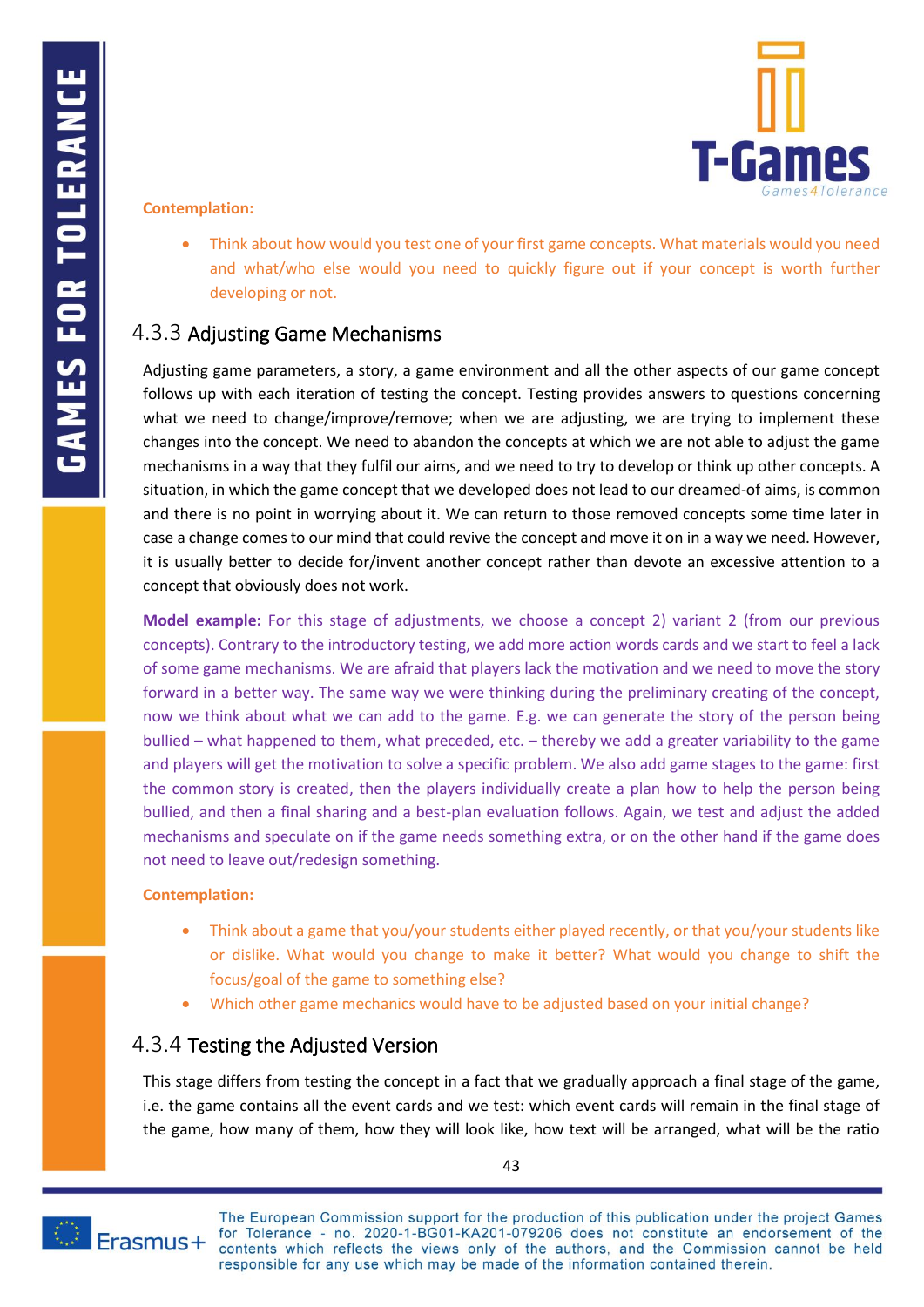

between the size of a picture and the size of text, etc. While testing the concept, we have already verified the fact that the event cards bring to the game an effect that we request. Now, we only adjust a concrete shape of this game element.

In this stage, we need to make an important decision about when we start to use final graphics for game elements. Depending on how essential the graphic form of elements in a game is for the game itself, we will deal with the graphics sooner or later. Some types of games are more dependent on the graphic rendering of game components than others. However, generally we add graphics after we have all the final game elements and we do not consider other changes.

For example, when we test a game board during introductory stages, a game board outlined by hand is sufficient enough. When we test cards, we need only their description and a picture from a photo-bank, etc.

The things that we test depend on the type of a game. Therefore, we state only some examples:

- [When testing cards:](https://habitica.com/static/home)
	- **[Intelligibility](https://habitica.com/static/home)** of described [action/event.](https://habitica.com/static/home)
	- **[Meaningfulness and real impacts](https://habitica.com/static/home)** [on the game \(entertainment, fun, story development,](https://habitica.com/static/home)  [surprise, it moves the player somewhere in a game, etc.\).](https://habitica.com/static/home)
	- **[How](https://habitica.com/static/home) fast does the player understand**[, how the card works, what does it do, etc.](https://habitica.com/static/home)
- [When testing the game board:](https://habitica.com/static/home)
	- **[Clarity](https://habitica.com/static/home)** [–](https://habitica.com/static/home) [the arrangement of elements, graphical differentiation/emphasizing important](https://habitica.com/static/home)  [places on the game board, etc.](https://habitica.com/static/home)
	- **[Size of components](https://habitica.com/static/home)** with relation to the game board [i.e. we need bigger fields, smaller](https://habitica.com/static/home)  [figures, smaller tokens, etc.](https://habitica.com/static/home)
	- [In case the game board is assembled from more pieces:](https://habitica.com/static/home) **[how they fit in together,](https://habitica.com/static/home)** and if there is not a problem with the transitions between individual pieces.
- [When testing LARP games:](https://habitica.com/static/home)
	- [Are the roles described well and lead the players in the direction we planned? Are the](https://habitica.com/static/home)  [possibilities of a given role clear to the players and are they able to identify themselves with](https://habitica.com/static/home)  [the role on the basis of our instructions and play it in a game world in a way that it is beneficial](https://habitica.com/static/home)  [to the player themselves/to other players?](https://habitica.com/static/home)
	- [In case the role has a set time limit, objectives, tasks, etc., it is necessary to](https://habitica.com/static/home) test if they are [achievable, meaningful, correctly set, described, etc.](https://habitica.com/static/home)

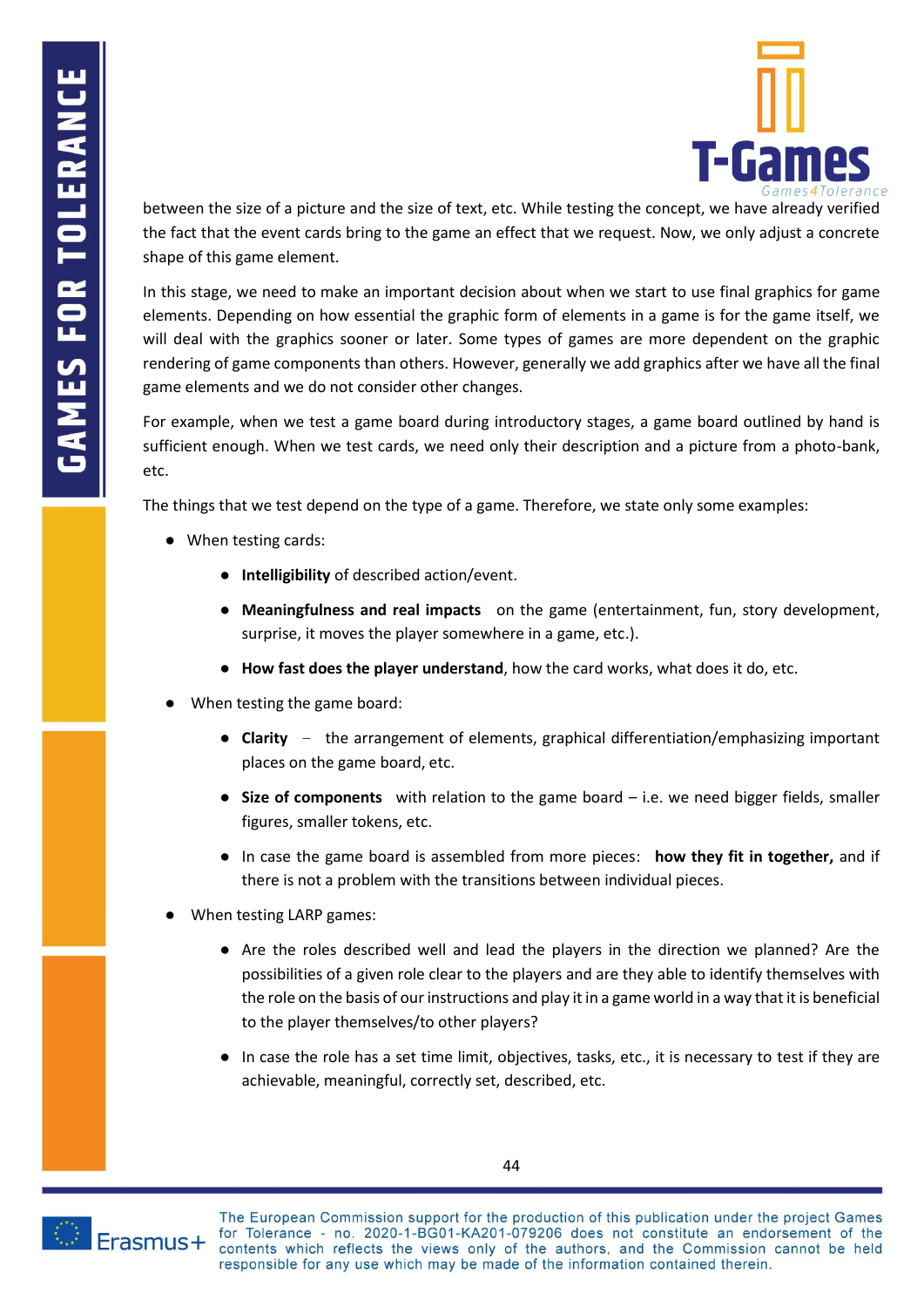

- [Degree of chance:](https://habitica.com/static/home)
	- [The majority of games work to some extent with the chance \(if it is possible\). It is good to](https://habitica.com/static/home)  [test, alternatively count up/estimate, how often/how likely will the given random](https://habitica.com/static/home)  [phenomena happen and whether they are beneficial to the game or not. According to the](https://habitica.com/static/home)  [type of game or players and on the basis of testing, we must decide, for example, if the](https://habitica.com/static/home)  [probability that a player draws a card with a negative event is not too high/low, and whether](https://habitica.com/static/home)  [it is not necessary to remove/add negative cards into/from a deck. More about a chance in](https://habitica.com/static/home)  chapter 1.2.7, [Game Mechanisms.](https://habitica.com/static/home)

**Model example**: Our semi-finished concept is in a stage when the game is fully playable and it starts to be entertaining to us. If we have not done it yet, it is high time to start testing the game with real players – observe and ask them for their feelings about the game. Questions for players: see chapter [4.4](#page-50-0) - [Feedback](#page-50-0)  [and Questions for Creating and Testing Games.](#page-50-0) We may find out, for example, when 6 players sit at the common table, that the cards are too small and we need to make them bigger and choose a text with a brighter font. We may also find out that we have underestimated the time it will take players to finish one round and that the method of generating events (that we have designed) sometimes brings non-sense variants, etc. We implement changes to our game on the basis of feedback and testing. Then, we test new versions of the game again until we and testers are satisfied with the game.

#### **Contemplation**:

What possible setbacks or problems do you anticipate in your proposed changes to the game you picked in the previous *Contemplation* from chapter [4.3.3](#page-46-0) - [Adjusting Game Mechanisms.](#page-46-0) How would you test your proposed changes and what would be the questions or hypothesis that you would like to test the most?

### <span id="page-48-0"></span>4.3.5 Creating Manual

When we are at a stage approaching to a final version of the game, there is the right time to write down instructions for our players because a manual also needs to be tested and adjusted, so that all its parts are intelligible and the manual is clearly structured (during the game in progress, a player must be able to easily find a concrete rule/game situation that they do not know how to solve).

[The structure and key parts of the manual, of course, differ based on the type of game. We will have a look](https://habitica.com/static/home)  [at the most common ones:](https://habitica.com/static/home)

- **[Basic game parameters](https://habitica.com/static/home)**, such as [game time, maximum and minimum number of players, players'](https://habitica.com/static/home)  [minimal age or some other expectations from the players' point o](https://habitica.com/static/home)f view.
- **[List and number of game components](https://habitica.com/static/home) –** [what components does the game contain \(how many dice](https://habitica.com/static/home)  [and figures \(and their type\), cards, a game board, tokens, etc.\). You should state the numbers of all](https://habitica.com/static/home)  [these game components.](https://habitica.com/static/home)

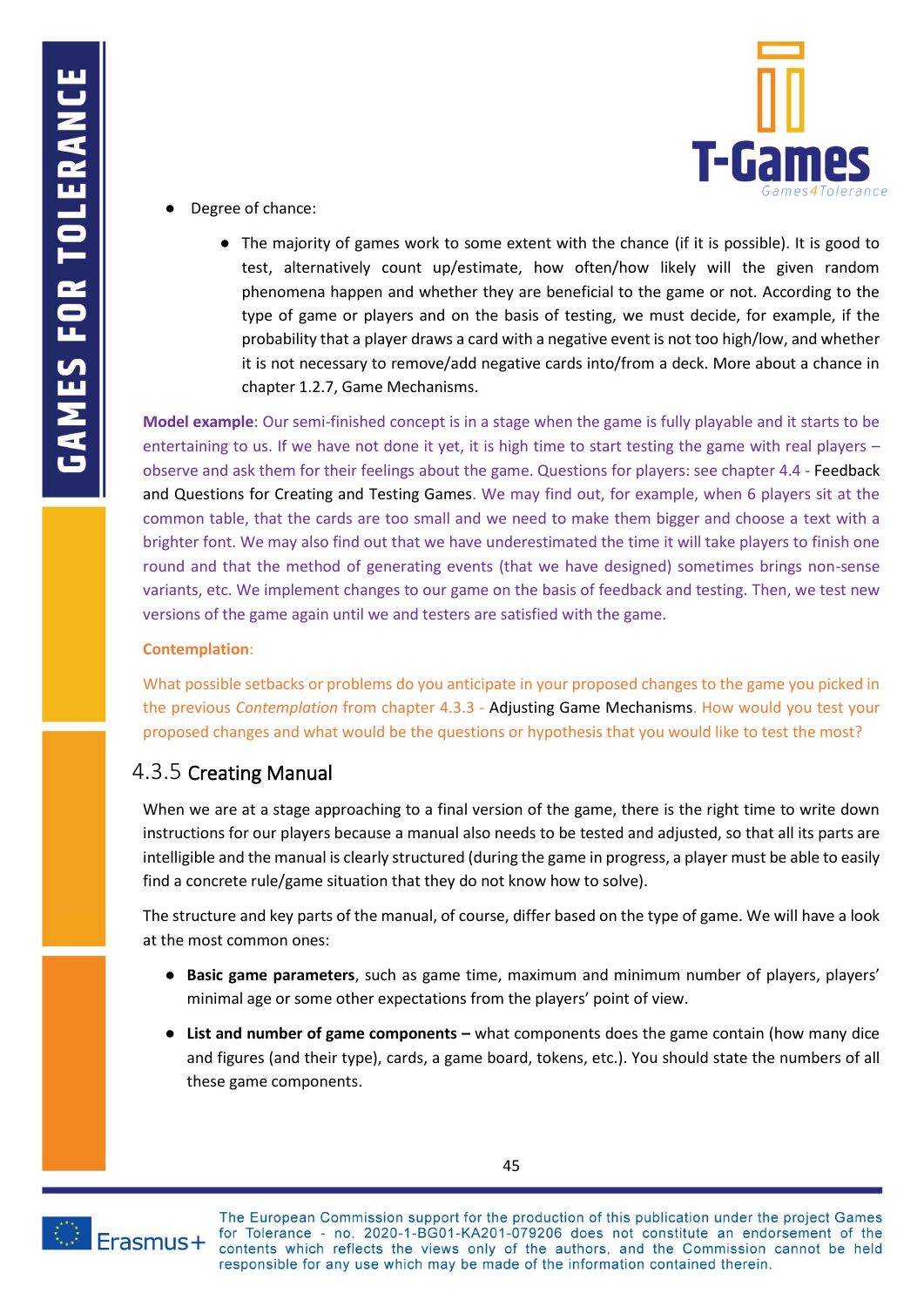

- **[Game preparation](https://habitica.com/static/home) –** [What do we need to do/build/prepare in order to start playing](https://habitica.com/static/home) a game. For [example, how to place game tokens and figures on a game board, how many cards to deal out to the](https://habitica.com/static/home)  [players from which deck of cards, etc.](https://habitica.com/static/home)
- **Game course** What is the course of the game, which stages does it have, how many rounds and [what should happen in them? You need to describe the course of the game in a well-arranged manner](https://habitica.com/static/home)  – [you should not overload the readers with unnecessary details, describe winning strategies or advise](https://habitica.com/static/home)  [them how to play. Instead, you should describe in a clearly manner what are their possibilities and](https://habitica.com/static/home)  [explain with the use of examples the situations that may occur during the game.](https://habitica.com/static/home)
- **[Game objective and how to win/finish the game](https://habitica.com/static/home) [–](https://habitica.com/static/home)** [The players need to understand when the game](https://habitica.com/static/home)  [ends and how and what the points are given for.](https://habitica.com/static/home)

**Model example:** We can modify the manual either during creating the game (thus in the previous stages), or when the game is completed. In the first case, we should get ready for additional remaking, but there is a chance that we discover the problems sooner. Whether we create the manual sooner or later, it also needs to be tested on real players. In our model case, we find out, for example, that some rules are not clear to players and that they cannot find some game situations in the manual. We remake and test the manual as often as we wish.

#### **Contemplation**

Think about the 2 most complicated games that you own and one or two simple ones. Put their manuals side-by-side and concentrate on the different approaches that their designers chose while creating the manuals (structure, design, language, level of detail, explaining complicated situations, giving examples, explaining of how to setup the game etc.). Take notes on what you find to be good and bad.

### <span id="page-49-0"></span>4.3.6 Adjusting Testing and Production of Final Version of the Game

When we feel that the game is working exactly as we wanted (based on our previous testing and adjustments) and there is no need to test it more in terms of game mechanisms, a story, game components, etc., then we move forward to the last stage of game development – testing the final version of the game. In this stage, everything looks like and behaves as a final game – the cards have a final graphical layout, they are printed on a quality paper, the game board is printed on cardboard/paper, etc. These final adjustments and testing are very important; without them, it is risky to release the game. In this stage, we do not expect many changes, but it is possible that we discover some problem or necessary changes.

**Model example:** We found out that game components and a game board (where the cards are put) do not fit into the box, the cards are printed on too thin piece of paper and they can easily get bent and destroyed and players have difficulties playing with them. We need to choose more quality printing because the game board does not have contrasting colours (despite a beautiful graphical design) and players get lost on it.

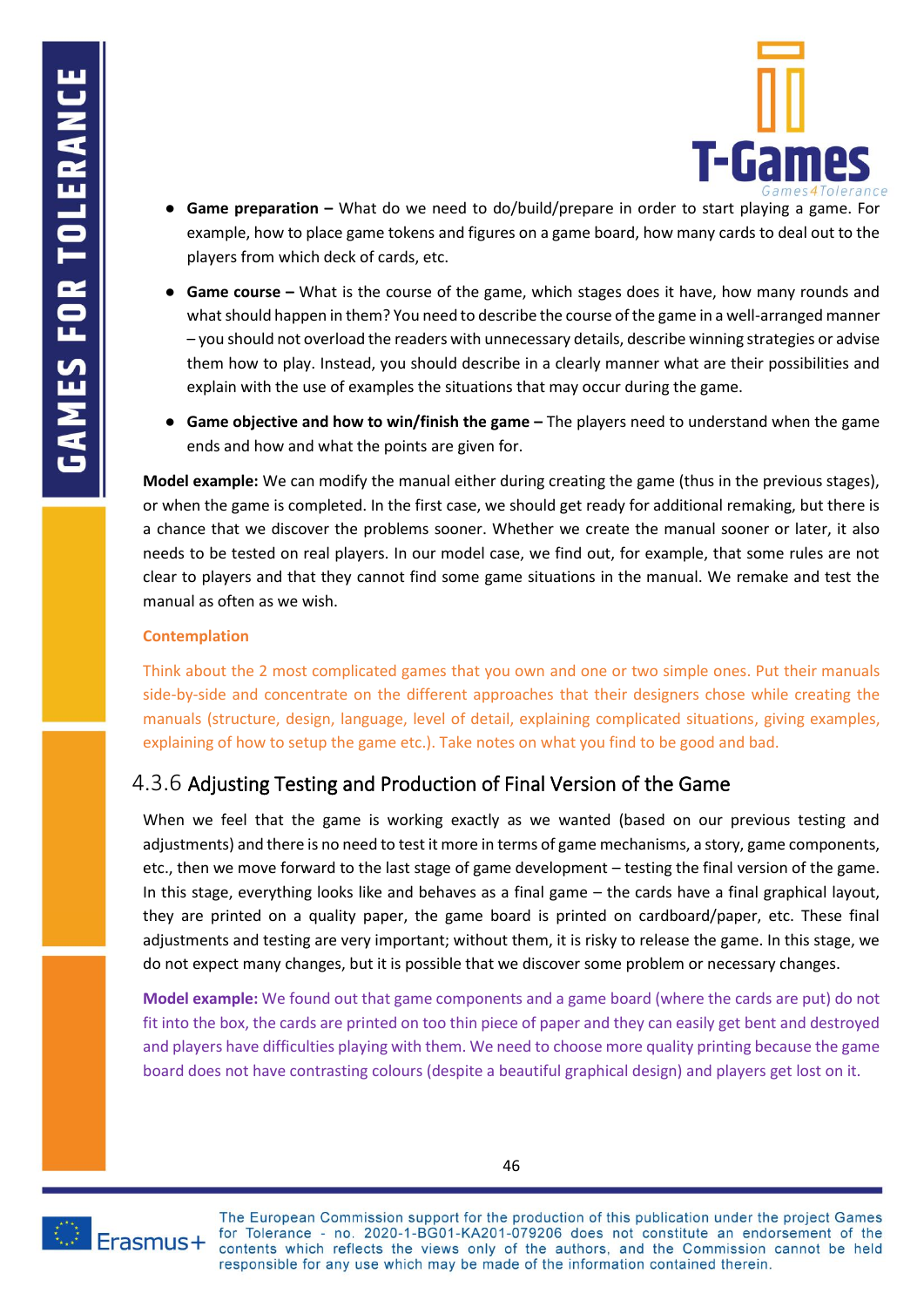

#### **Tip**

Check out your local possibilities of:

- Local companies that can produce/print game pieces, gameboards, cards, custom dice etc.
- Local companies that sell board/card games accessories and products like dice, card sleeves, tokens, game chips etc.

# <span id="page-50-0"></span>4.4 Feedback and Questions for Creating and Testing Games

Collecting feedback, asking the right questions and following important facts is the right way of creating a quality game. We create the game for players and that is why we need to know their opinions, pleasant as well as unpleasant emotions, reactions, worries, behaviour before/during/after the game. What approach we choose during collecting the feedback and what types of questions we ask depends on our possibilities (for example, how easy is testing based on the accessibility of players, how many times can we afford testing and how many players participate, etc.). In this chapter, we will have a look at our possibilities.

### <span id="page-50-1"></span>4.4.1 How and Which Feedback We Collect While Testing the Game

[We can collect feedback from players in the following stages:](https://habitica.com/static/home)

- [Before](https://habitica.com/static/home) the beginning of the game.
- During pauses between individual stages of the game/game days, etc.
- [Shortly](https://habitica.com/static/home) after the end of the game.
- A [longer while after finishing the game.](https://habitica.com/static/home)
- [After several completed games.](https://habitica.com/static/home)

[Which form should we use for collecting feedback:](https://habitica.com/static/home)

- [Conversation](https://habitica.com/static/home)
- [Questionnaire](https://habitica.com/static/home)

[Other methods that can be used while testing the game with more players:](https://habitica.com/static/home)

- Audio-visual record from testing We can observe non-verbal communication, reactions in concrete [game stages, etc.](https://habitica.com/static/home)
- Role of observers Observers observe the previously-given events, criteria and everything that they [consider important.](https://habitica.com/static/home)



The European Commission support for the production of this publication under the project Games for Tolerance - no. 2020-1-BG01-KA201-079206 does not constitute an endorsement of the

contents which reflects the views only of the authors, and the Commission cannot be held

responsible for any use which may be made of the information contained therein.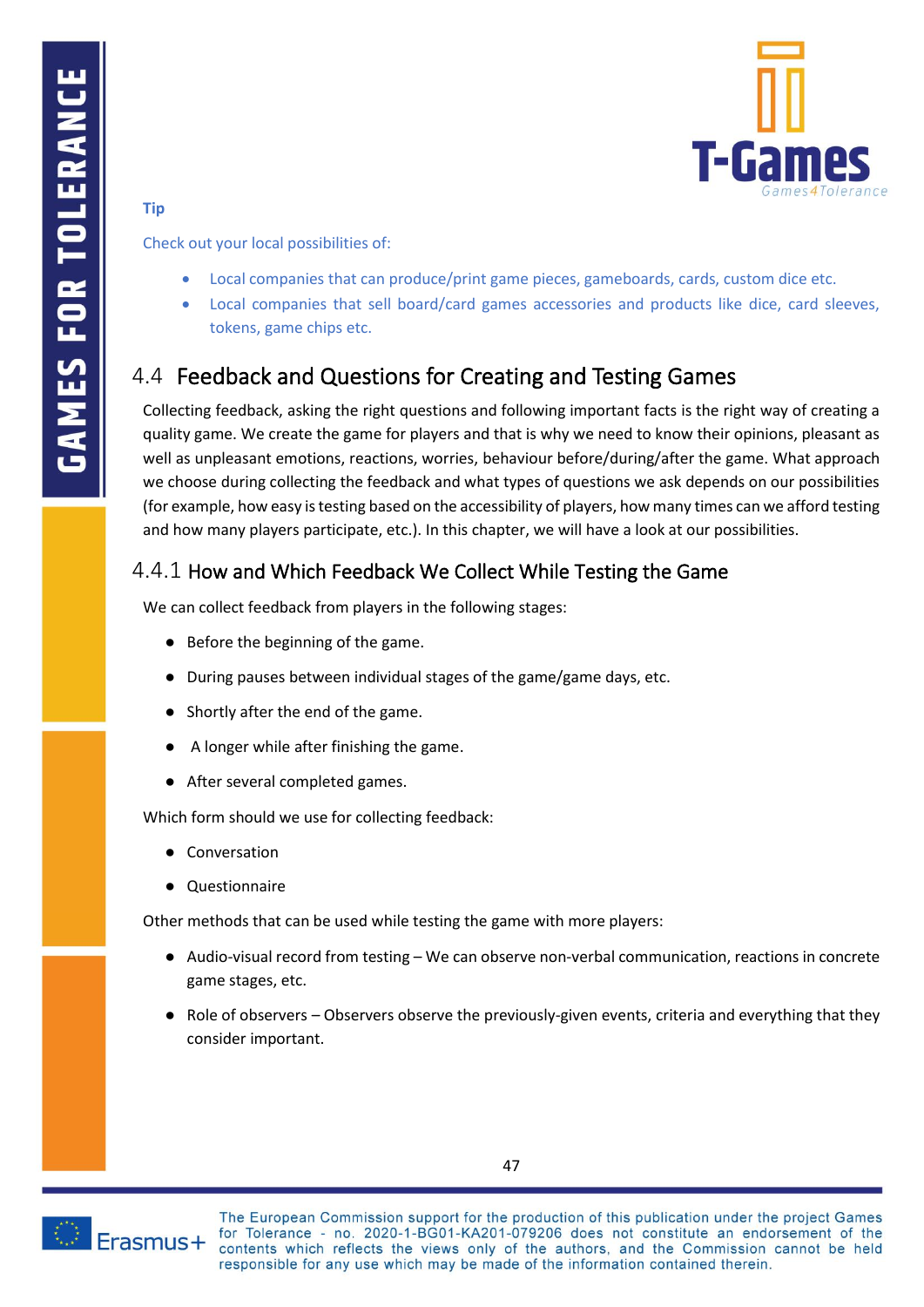

### <span id="page-51-0"></span>4.4.2 Sample Questions for Creating and Testing the Game

| General questions on a<br>game and emotions      | How did you like playing the game? What did you like the most<br>about the game? What did you like about the game and what did<br>you miss?                                                                                                                                              |
|--------------------------------------------------|------------------------------------------------------------------------------------------------------------------------------------------------------------------------------------------------------------------------------------------------------------------------------------------|
| Questions on<br>concrete<br>game element         | What do you think about action cards? How did you like the game<br>board? Is there something you would change? Did you miss<br>something there? Was everything clear? (etc.) How did you like the<br>story? What did you dislike about the story? What would you<br>change in the story? |
| <b>Questions</b><br>on<br>game<br>parameters     | How difficult was the game in the range between 1 (primitive) to 10<br>(very difficult)? Analogically, the same about other parameters that<br>interest us.                                                                                                                              |
| <b>Questions</b><br>personal<br>on<br>strategies | Why did you decide this way in a situation XY? What strategy did<br>you choose at the beginning of the game and why did you change it<br>later?                                                                                                                                          |
| <b>Questions</b><br>concrete<br>on<br>situations | Why did you not use the defence card at the end of the game when<br>Franta was drowning in Oblivion Lake?                                                                                                                                                                                |
| Questions on achieving a<br>concrete aim         | What questions did the game evoke in you? How do you think Pepa<br>was feeling when you humiliated him during the game? Pepa, how<br>did you feel in that situation? What will you change in the future,<br>what will you do differently?                                                |

As we have already stated in previous chapters, a game is one of the most effective ways how to learn new strategies and safely explore the world around us. Learning during the game is natural, often in a form of a subconscious process. Nevertheless, if we add to this process a conscious or controlled reflection, we can support the process of learning even more (see Kolb's Cycle of Experiential Learning).

Through a facilitated discussion, we can process even unpleasant or in other respects demanding collective experiences. If it is correctly treated and analysed, then even a negative experience (but not traumatic) can offer plenty of important and positive motivation for the development of an individual as well as a group.

In the next chapter, we will focus on how to hold group reflections as well as on facilitation methods as such. Later on, we will have a look at the significance of rituals in the life of a child and how we can approach them.

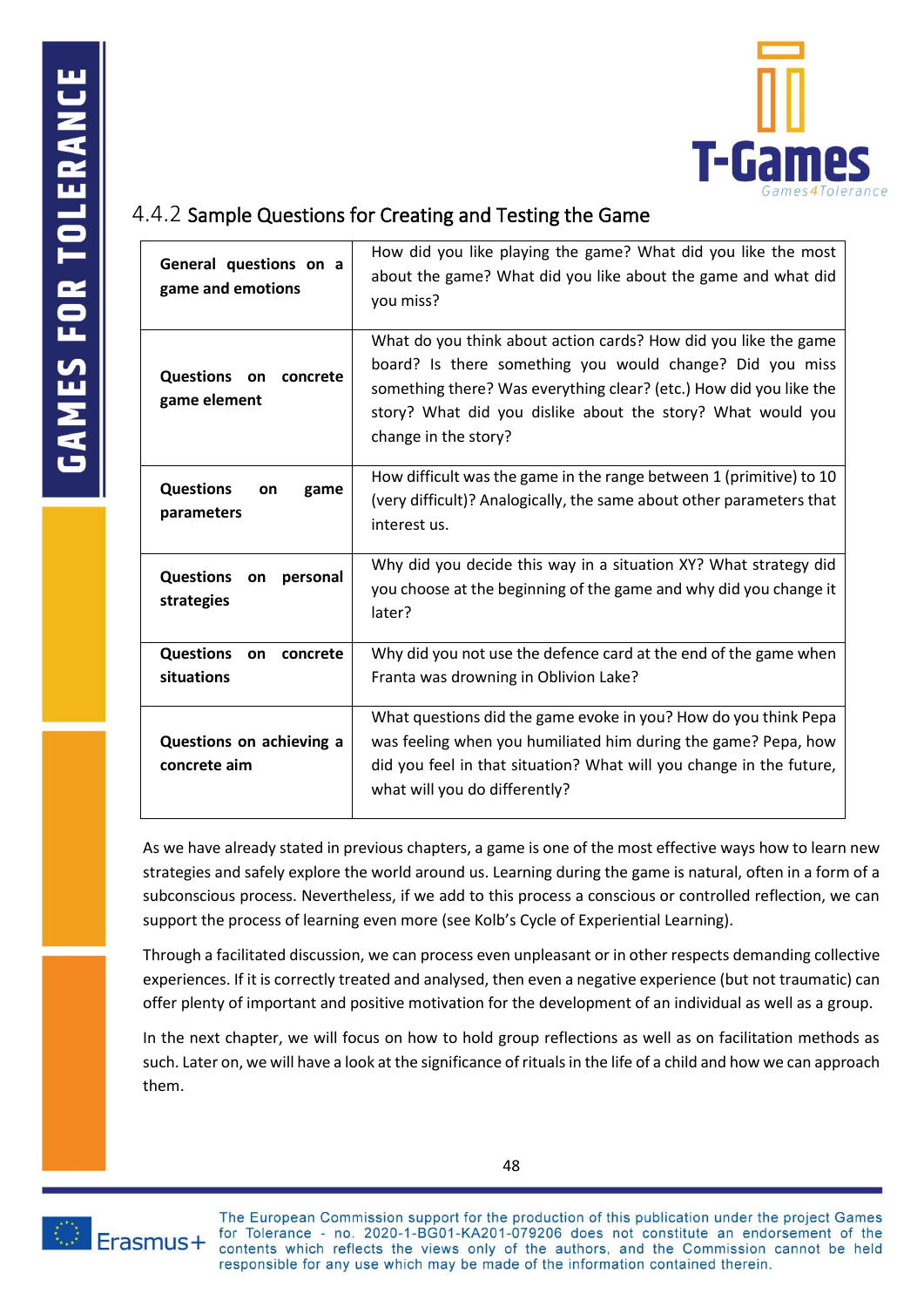

# <span id="page-52-0"></span>5 Facilitation

During facilitation, teachers get out of their expert role and evolve into guides. Their aim is not to hand out knowledge and know-how, and on the other hand not only to correct a guided discussion. The role of a facilitator means to support the children so that they think about the given topic themselves, see it from different points of view and reach their own realizations.

# <span id="page-52-1"></span>5.1 Principles of Facilitation

### <span id="page-52-2"></span>5.1.1 Deliberate Intention

Facilitators open space for reflection. It means that they should not try to deliver their own opinion or conviction to children. On the other hand, it is important to set intention for reflection. If facilitation follows the game or another pre-planned activity, its intention may be to reflect the given topic as a whole (e.g. cooperation) or to concentrate on some of its parts (e.g. a role in a team, a reaction under pressure, and others). Then, the facilitator, in compliance with that, asks their questions and shares their observations. While preparing for facilitation, we can ask the questions like: "What is the intention of reflection that I am going to guide?" or "What do I want the children to learn from the discussion?"

### <span id="page-52-3"></span>5.1.2 Safe Environment

If we want the children to open and share things, the discussion needs to take place in a safe environment. It is important that the children have confidence in a facilitator. The task of the facilitator is to guide the discussion in a way that all the opinions are heard, they have the same value and we can disagree with each other. Before the start of the discussion, we recommended to set or remind of the rules (see chapter [2.4.2](#page-14-0) - [Establishing Democratic Rules\)](#page-14-0) that the children approve. One of our favourite rules is "we agree to disagree". During the discussion, the facilitator corrects the discussion with respect to participants and previously approved rules in case of a conflict. Another important rule of a safe environment is confidentiality – everything we talk about during the discussion remains between us and we will not leave the room. That is also the reason why it is important to ensure that there is nobody else within earshot whom the children may fear or they may be afraid to express themselves openly in front of them for different reasons.

### <span id="page-52-4"></span>5.1.3 Each Opinion is Welcomed

Facilitators try to evoke reflection in children by asking questions; they welcome sharing of any opinion. Even though facilitators would not agree with the opinion by themselves, they do not show their evaluation. It could evoke in children a feeling that there are right and wrong answers and discourage them from further sharing. The facilitator can ask more questions in order to understand the opinion more, polemize against it, evoke deeper reflection by asking questions, etc.

49

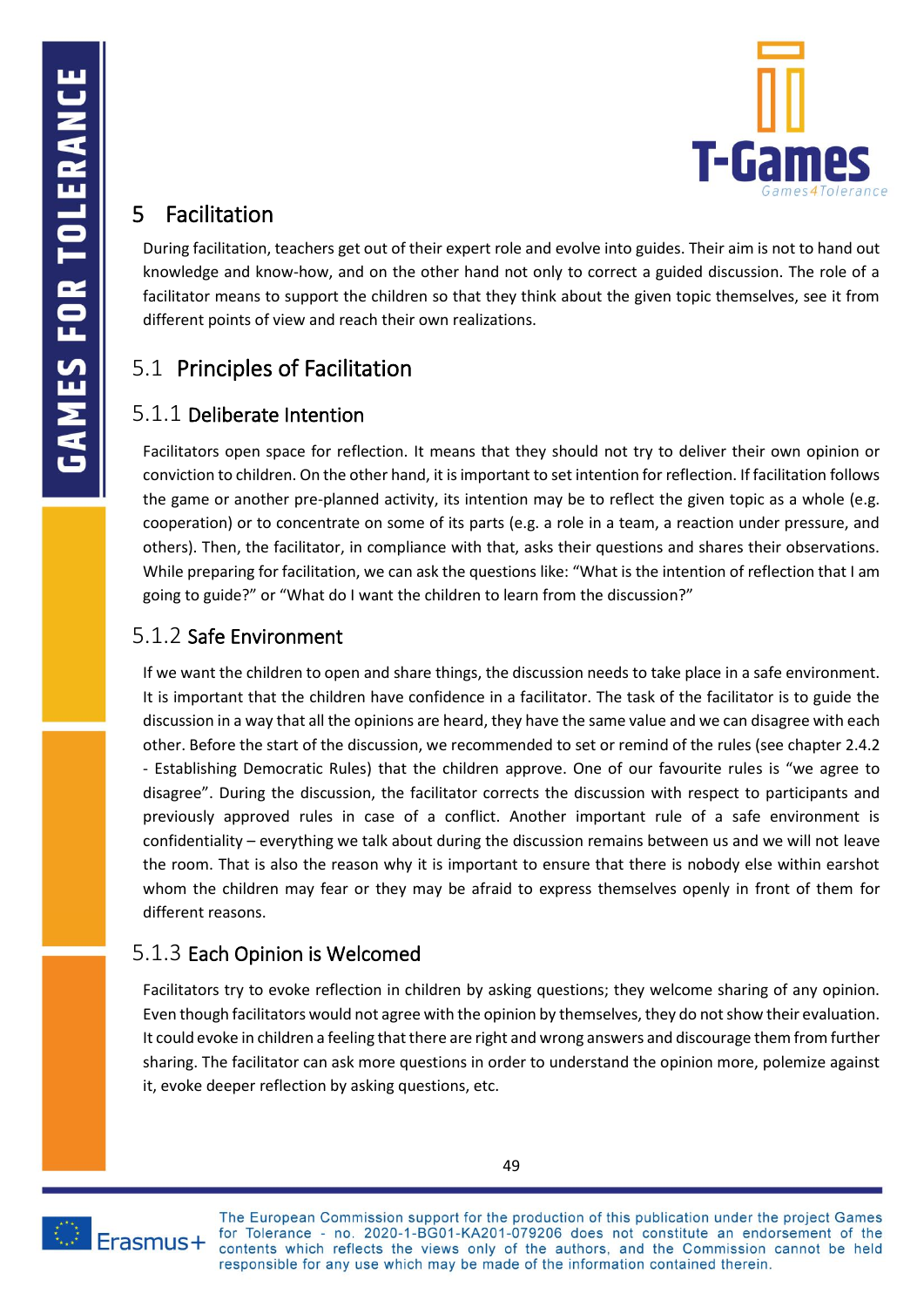

Equally important is the fact that all the children should get enough space to express themselves. Sometimes it is necessary to purposefully offer space to children who are less assertive, shyer or introvert types, but at the same time respect if they decide not to use the space. Sharing should always be voluntary.

### <span id="page-53-0"></span>5.1.4 We Ask Questions

Asking questions represents a crucial discipline of facilitation. We can apply the principles of coaching (see chapter [2.4.6](#page-20-0) - [Coaching Principles in Communication\)](#page-20-0), but the difference is that we do not focus on individuals and therefore we direct the questions (with exceptions) generally ("What can be done in such a case?" / "What can we do in such a case?" vs. "What can you do in such an example?").

Facilitator's questions should open the space to children for contemplation, encourage reflection and make a dialogue possible. For this, it is good to use open questions – those that are answered other than yes/no – for example: "What did you like?" vs. "Did you like it?". On the other hand, the advantage of closed questions is that they evoke a greater sense of security and assurance. Many times, it is easier for us to say that we dislike something than sharing what we dislike and why. It means that closed questions may be helpful, for instance in emotionally more demanding situations, while solving a conflict or when we try to get the group talking. In general, it is true that we mostly use open questions during facilitations.

We recommend to pay specific attention to questions introduced with "why". During the discussion, you should help children to find new associations, which means to search for when something is happening. But the question "Why?" itself may be misleading and instead of discovering new associations, it evokes in us a need to defend ourselves, explain, talk something out of, etc. Our recommendation is to rephrase the questions on intention, reason, etc., so that "why" does not appear in those questions.

[Example:](https://habitica.com/static/home)

- [What](https://habitica.com/static/home) was the reason you did that?
- [What](https://habitica.com/static/home) made you do it?
- [What was the reason you decided to do this?](https://habitica.com/static/home)

### <span id="page-53-1"></span>5.1.5 We Moderate Discussion

The role of a facilitator involves, besides asking questions, also bringing a view "as if from above" that connects individual opinions together and also connects those opinions together with other stimuli including, for example, own experience, summarizing what has happened so far and connecting it with the intention of facilitation.

[With reference to that, you can use the following techniques:](https://habitica.com/static/home)

- [Ask more questions so that you understand correctly.](https://habitica.com/static/home)
- Summarize and rephrase children's opinions, [so that everybody understands who wanted to](https://habitica.com/static/home)  [say what and how it is related to the topic of discussion.](https://habitica.com/static/home)

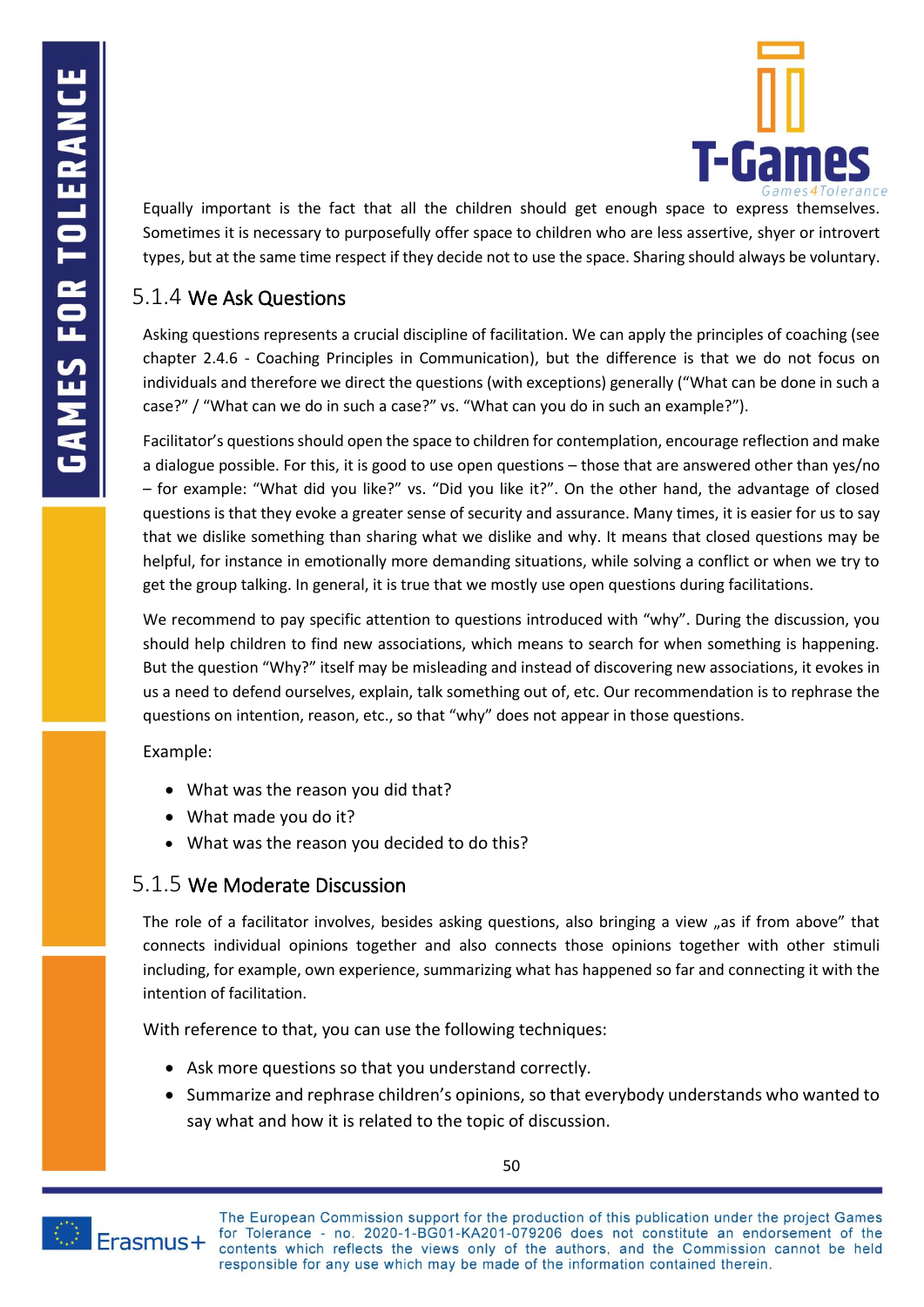

- Enrich the discussion with your [own experience, observations or stories that stimulate](https://habitica.com/static/home)  [another reflection. However, they are not a standpoint.](https://habitica.com/static/home)
- [For better visualization and easier remembering, it is good to write observations down on a](https://habitica.com/static/home)  [flipchart. If children cannot read well yet, the facilitator should take notes and summarize](https://habitica.com/static/home)  [the observations regularly.](https://habitica.com/static/home)

### <span id="page-54-0"></span>5.1.6 Pink Elephant

If there is so-called "pink elephant" in a room (which means "something unsaid, but what can be seen or sensed", for example individual emotions, moods, injustice, etc.), it is always necessary to name it. Even though we, as facilitators, do not know where it comes from. For instance, if we feel that there is an oppressive atmosphere in a group (or between specific children), we can just say: "I feel that there is an oppressive atmosphere today." and ask them what is happening. It is good to introduce our observation by stating that it is our own feeling, impression, etc., rather than saying something like: "What is wrong with you today?" or "You are behaving weird today." and so on. Such utterances may sound offensive and demotivate children from further sharing.

# <span id="page-54-1"></span>5.2 Structure of Reflection: Method FFFF

If facilitation takes place after the game or other common experience (even negative), we should structure the discussion in a way that we make sharing easier and at the same time we stimulate learning. We guide the children through the whole Kolb's Cycle of Experiential Learning with the use of method FFFF (*facts* – *feelings* – *findings* – *futures*).

### **Course**

Immediately after the experience, we ask children the questions that can help them reflect on the things that happened during the activity. This is a "warm-up round" in which they recall the sequence of events, key moments or forgotten details. This part is important especially after the activities in which the children, for example, had different roles, when they were situated in various places, when they were blindfolded or due to any other reasons why all of them do not know exactly what others were doing. In this part, we concentrate on facts instead of opinions. Children realize what exactly happened and at the same time they have an opportunity to get talking through undemanding questions.

[Sample questions:](https://habitica.com/static/home)

- What happened?
- [What was the task of your group?](https://habitica.com/static/home)
- How did the cooperation go in your group?

We can skip this part if we reflect on rather short and simple activity that has just ended.

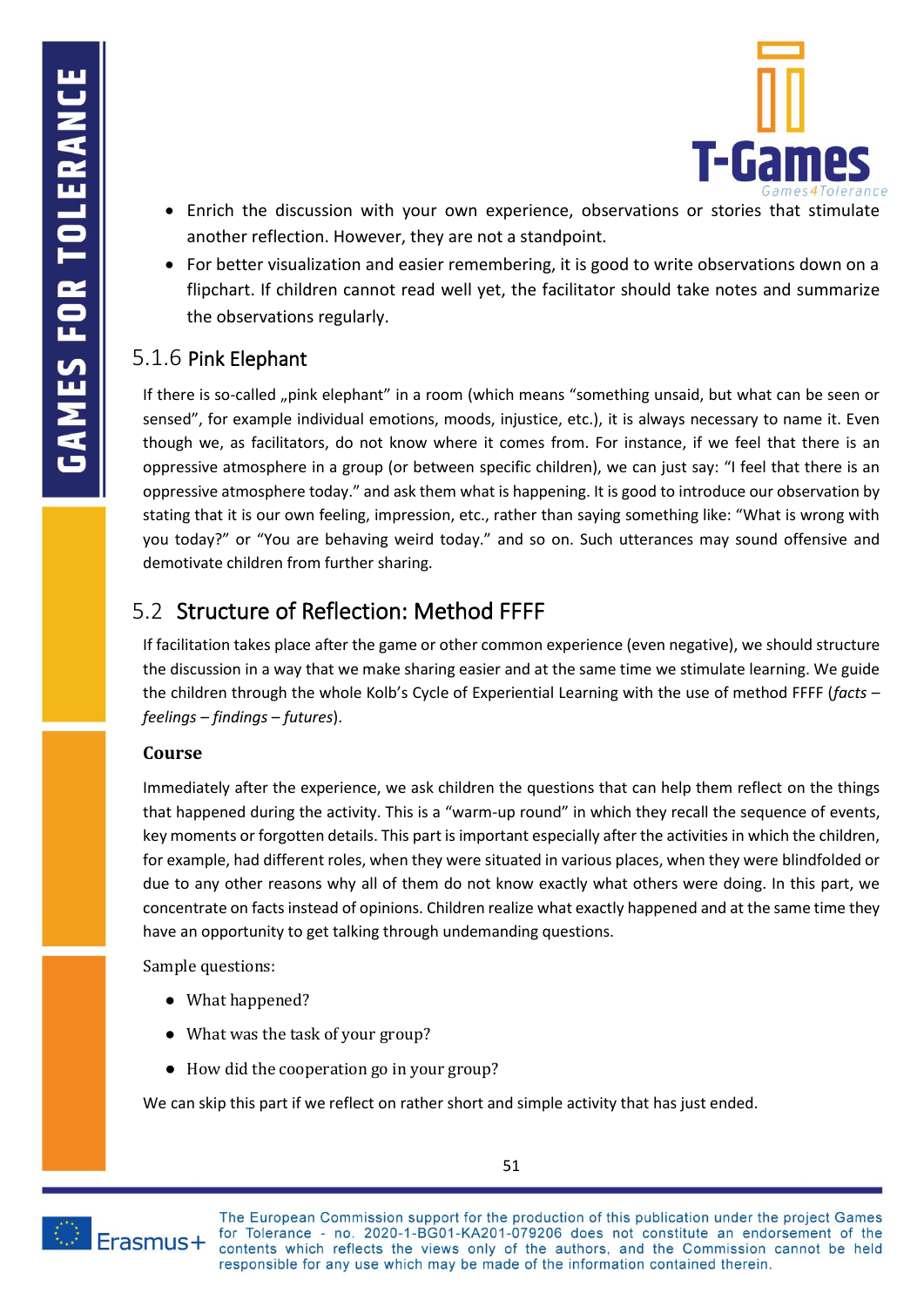

#### **Feelings**

In the next stage, we focus on feelings that children experienced during the activity. A realization and naming your own emotions is an important part of the reflective process. If the activity evoked stronger emotions in children, they may feel a need to express them. If they do so, they can process the emotions more easily and by this way create a mental space for another thinking and learning, whether the emotions are pleasant or unpleasant. It is essential to name the emotion, but not to evaluate it. All the emotions are welcomed and all right. For example, if children feel anger, we accept that without explaining to them that it is only a game or stating other reasons why they should not feel the anger. If it is difficult for children to share feelings by talking, we can choose some other form of reflection stated in the following chapter (Techniques of Reflection).

[Sample questions:](https://habitica.com/static/home)

- How did you like it?
- How did you feel?
- What feelings did it evoke in you?

#### **Findings**

In this part, we ask children such questions that help them to evaluate their experience: what was achieved, what was working, what was beneficial and oppositely what was not. The aim of this part of facilitation is to help the children to interpret the past experience, find new associations, realize and name strategies and behaviour that are desired and effective and the ones that are not.

[Sample questions:](https://habitica.com/static/home)

- What was the reason why you did (did not) succeed?
- What helped you in the given situation?
- [What](https://habitica.com/static/home) impact did the given behaviour have on others?

#### **Opportunity**

In the final part of facilitation, we help the children discover new opportunities. We have already realized what was working and on the other hand what was not working. Therefore, we can think up new strategies and plans of how to behave the next time in an analogous situation. If the game or activity served us as a parallel to a real situation, in this part we help the children by asking questions to find this parallel and move our realizations from the game into the real context.

[Sample questions:](https://habitica.com/static/home)

- [What](https://habitica.com/static/home) would you do differently the next time?
- [How would you behave in such a situation the next time?](https://habitica.com/static/home)

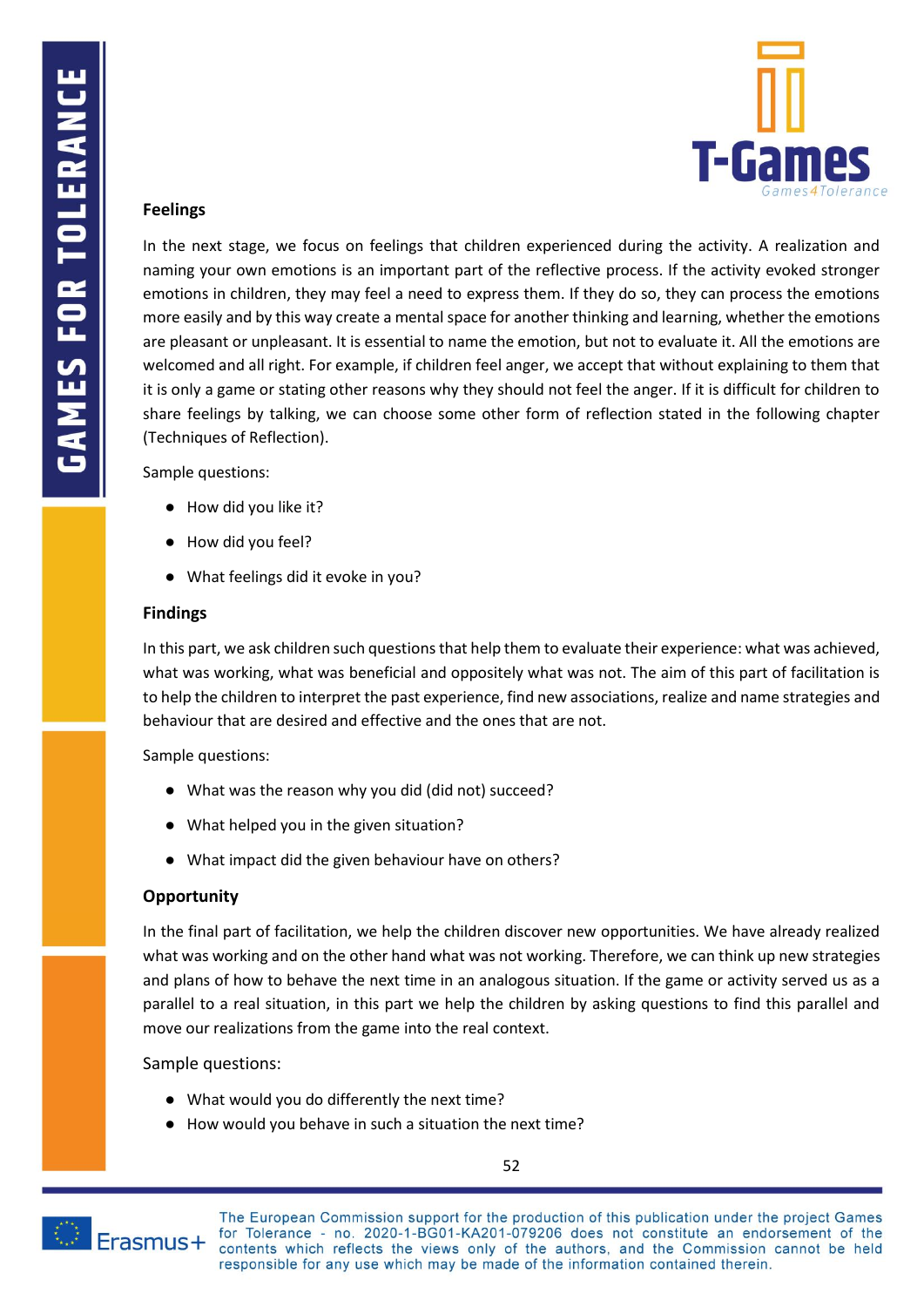

● [What things that we have now talked about can you perform at home/with friends?](https://habitica.com/static/home)

With this stage, we have closed the first loop of Kolb's Cycle of Experiential Learning. It is possible to follow it up with another round of a game that will be enriched with new realizations and strategies. We will follow them up with a next round of reflection (*facts* – *feelings* – *findings* – *futures*). If we have an opportunity, we should perform two or three iterations. With every round, children get deeper into the problematics, they realize new associations and learn new findings. We can slightly vary the rules of each round, add difficulty or bring new elements.

If there are more iterations, under certain circumstances children's unsuccess in the first round of the game can be even desired and it is all right. Due to facilitation, they have an opportunity to name their unsuccess, cope with their emotions that it evokes in them and find out what to do differently the next time. In the second round of the game, they immediately experience the impact of newly found solutions or approaches. For that reason, they also probably experience a success. Therefore, this way the children can learn to work with failure and perceive it as a natural part of life and an opportunity to learn.

#### **FFFF Joker**

The joker is an exception proving the rule. Each method has its own limits. When we work with the group, the most important thing is to perceive the group and adapt to its dynamics. The joker reminds us to believe in our judgment and intuition, not to limit ourselves by rules and simply play our own game :-)

# <span id="page-56-0"></span>5.3 **Techniques of Reflection**

You should give children the space for reflection after any kind of game, activity or a day spent together. Reflection does not necessarily need to be a discussion. It may be short, creative and playful. We may adapt it to our time possibilities, age, children's mood and the environment in which we find ourselves at the moment.

### <span id="page-56-1"></span>5.3.1 **Fingers**

We ask a question, for example: "*How did you like the game?*" After that, all the participants show at once their evaluation with the use of their fingers  $(1 - \text{minimum}, 5 - \text{maximum})$ . Afterwards, each participant can comment on their evaluation – why they decided to give the relevant number of points. This technique is useful when we want to find out the mood or situation in a group quickly.

### <span id="page-56-2"></span>5.3.2 **Associations**

We ask the group a question, for example: "*How do you feel at this moment?*", and the participants should answer in one word (a variation: one sentence). Each participant one by one answers the question in one word (or one sentence) without any further comment.

Due to this form of reflection, the children learn to perceive and name their own feelings and also it is a good training of communication.



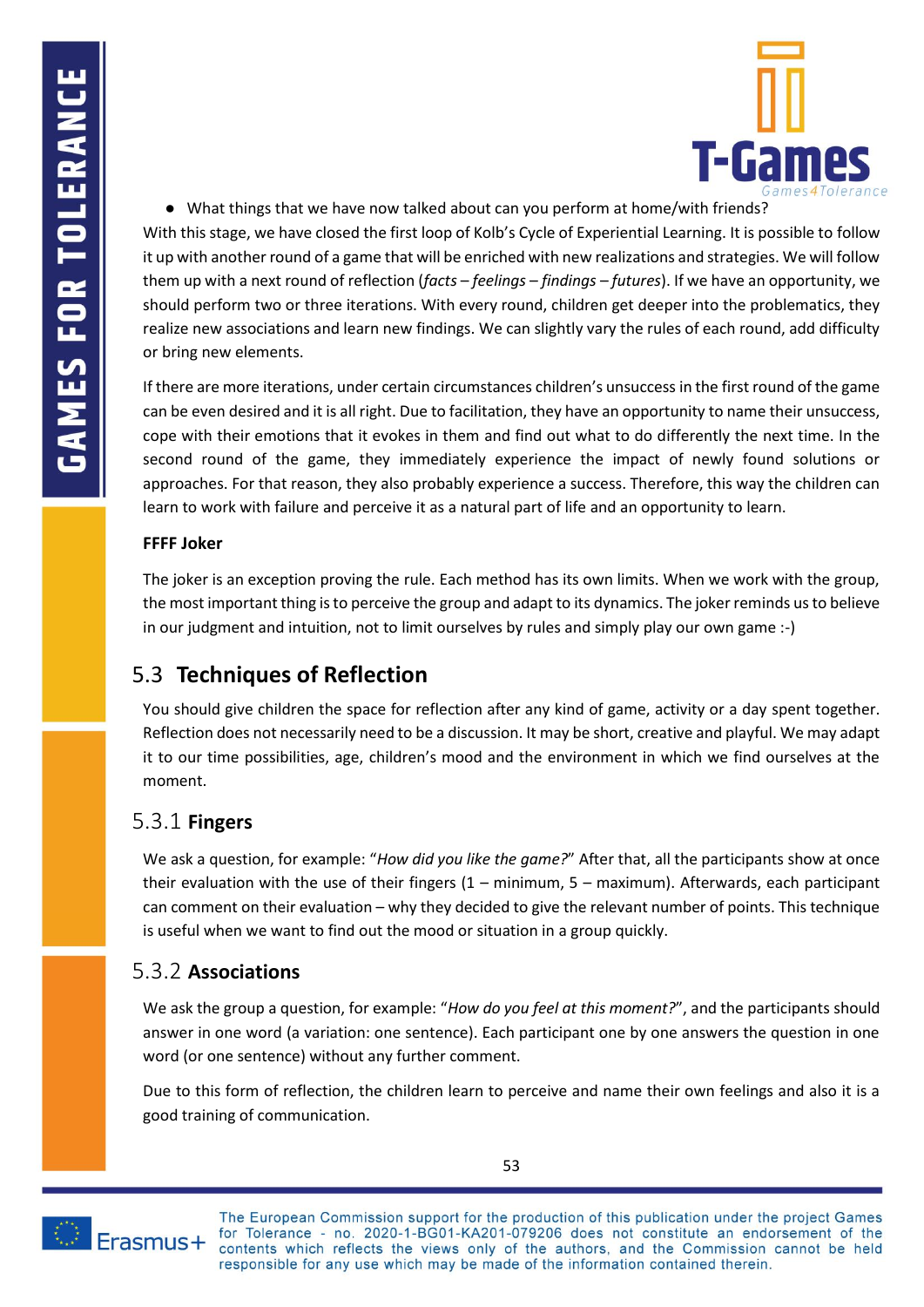

### <span id="page-57-0"></span>5.3.3 **Thermometers (Scaling)**

We ask the children a question, for example: "*How did you like group-work?*" We introduce them a scale that they should use for their replies. The scale can be represented by numbers (0-10), words (e.g. unsatisfactory – nothing much – normal – good – great), or a scale of emotions (from unpleasant through neutral to very pleasant).

We can graphically depict the scale on a bigger piece of paper. Then, each child put there a dot, a post-it, etc. Alternatively, we can determine the scale limits within the space, which the children enter by themselves.

### <span id="page-57-1"></span>5.3.4 **Traffic Lights**

Each child is given 3 cards – green, orange and red. We ask the group a question or we present a statement, for example: "*Today I have learned how to better cooperate in a team*." We explain the meaning of each colour (e.g. green – yes, orange – a little, red – no). Then, each child shows the card that best expresses their answer. Voting can be a stimulus for another discussion (the same way as every other shorter technique of reflection).

### <span id="page-57-2"></span>5.3.5 Target

We paint an evaluating target on a bigger piece of paper. This target contains four concentric circles (or one circle divided into quarters). Each circle (or its part) has highlighted a point value (1, 2, 3, 4). We ask the group a question or we present a statement, for example: "*Were you successful in keeping the rules?*" Then, each participant shares their opinion: they "shoot" at the target, which means that they put a post-it/a small stone/a dot, etc. on a circle or a sector of a circle that contains the point value that expresses their answer the best. A discussion about the final shape of a target, causes, opportunities for improvement, etc. may ensue.

### <span id="page-57-3"></span>5.3.6 Emotion Cards

Each child has cards with various emotions (joy, anger, sadness, ...) at their disposal. We can reflect the current feelings or, for example, how they were feeling during the activity. We ask a question and on request the children show a card that best characterizes their feeling.

Children can create emotion cards by themselves (or colour in). During reflections, each of the children can use their individual deck of cards.

### <span id="page-57-4"></span>5.3.7 Emoticons

People share their feelings through emoticons. We select several pictures that best express basic feelings (three are enough – happy, sad and neutral). We can place the emoticons around the room and on request the children come and stand at the picture which best expresses their feeling. Alternatively, the emoticons can be painted on a flip chart and we let the children vote with the use of a post-it or stickers. However,

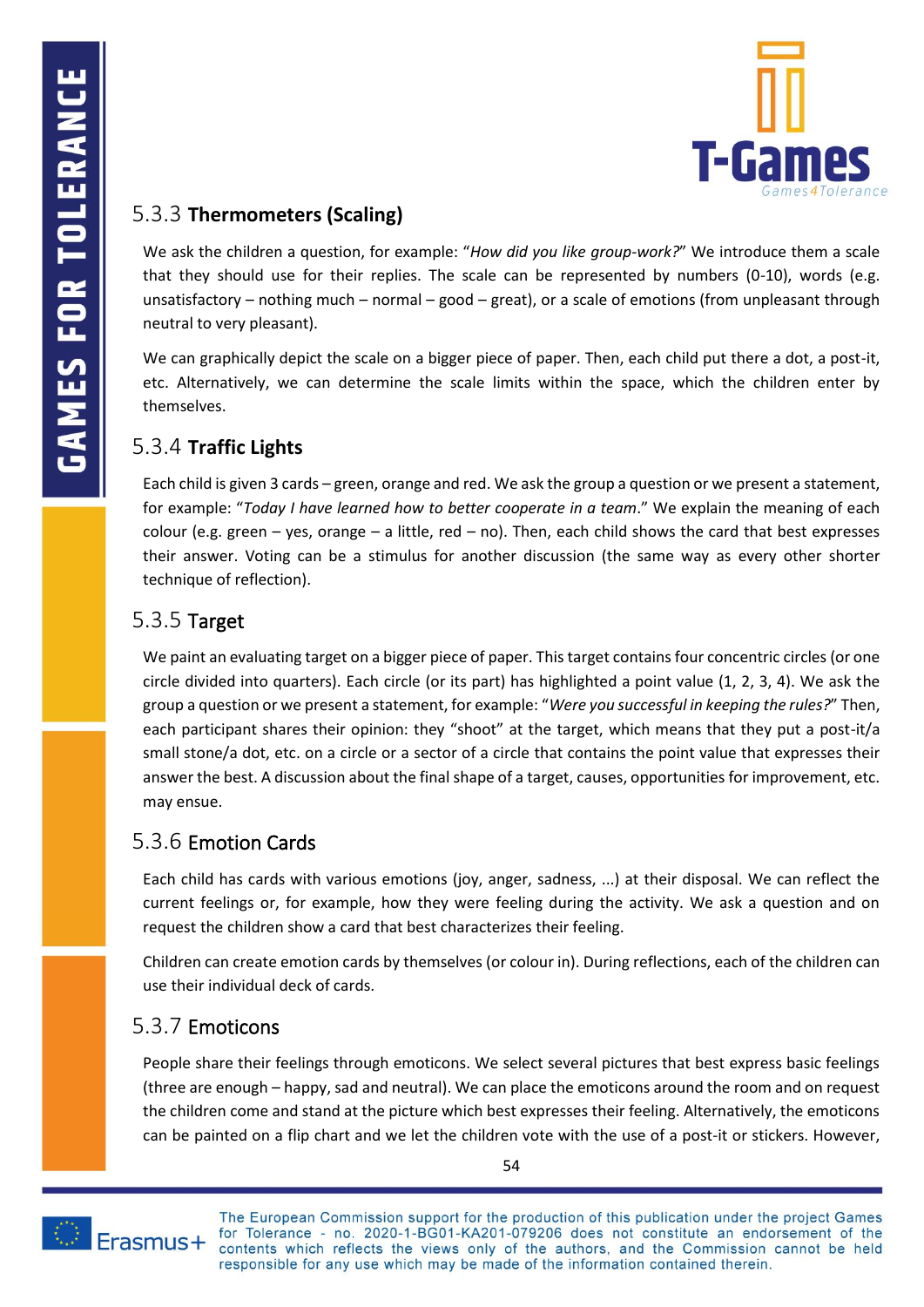

the advantage of the variant when pictures are placed around the room is that we can leave the pictures in a classroom as a part of decoration (children can easily paint them together in advance) and use them regularly – anytime when needed.

# <span id="page-58-0"></span>5.3.8 Sharing cards

We place a deck of picture cards in front of a group, for example Dixit or any children picture cards. We ask the children a question that they should answer with the use of a card. We can ask them about their current feelings or game experience, whether emotional (how was it for them) or factual (what happened, what was interesting for them, what was easiest, what was most difficult, etc.). After that, each child shares with others which card they chose and why.

### <span id="page-58-1"></span>5.3.9 Statues

We form a circle. We let children close their eyes and we ask them to express how they feel at the moment by showing a specific posture (or movement). Then after opening their yes, we encourage children to comment one by one on their statue and what it shows. Alternatively, the children can express their feelings by using a grimace.

# <span id="page-58-2"></span>5.3.10 Popcorn

Popcorn is an alternative game to sharing in a form of a circlet. We ask a question, but we do not determine the order in which the participants answer. We give children the space to express themselves at the moment when they decide to do it on their own (when they "mature"). Just as during the circlet, it is important that everybody gets space to express themselves.

# <span id="page-58-3"></span>5.3.11 Stories

In the circle, children talk about their experience in the form of a story. They take turns in narrating after short periods of time and they alternately present the story once as a catastrophe and once as a great success. You should integrate this form of reflection later after longer common experiences, for example a day spent together.

# <span id="page-58-4"></span>5.3.12 Diagonal

In a room, we create (with the use of a string or other suitable tool) a line segment going across the room from a corner to a corner. One end of the line segment represents the highest or the best part (a positive evaluation). On the contrary, the second end of the line segment represents the lowest or the worst part (a negative evaluation). We ask the children to stand on the line segment based on their feelings which they had before the activity. They can comment on their stance. We ask additional questions about the course of the activity, a specific moment, etc. We observe if the children change their positions in space. We may ask those who change their place for a commentary.

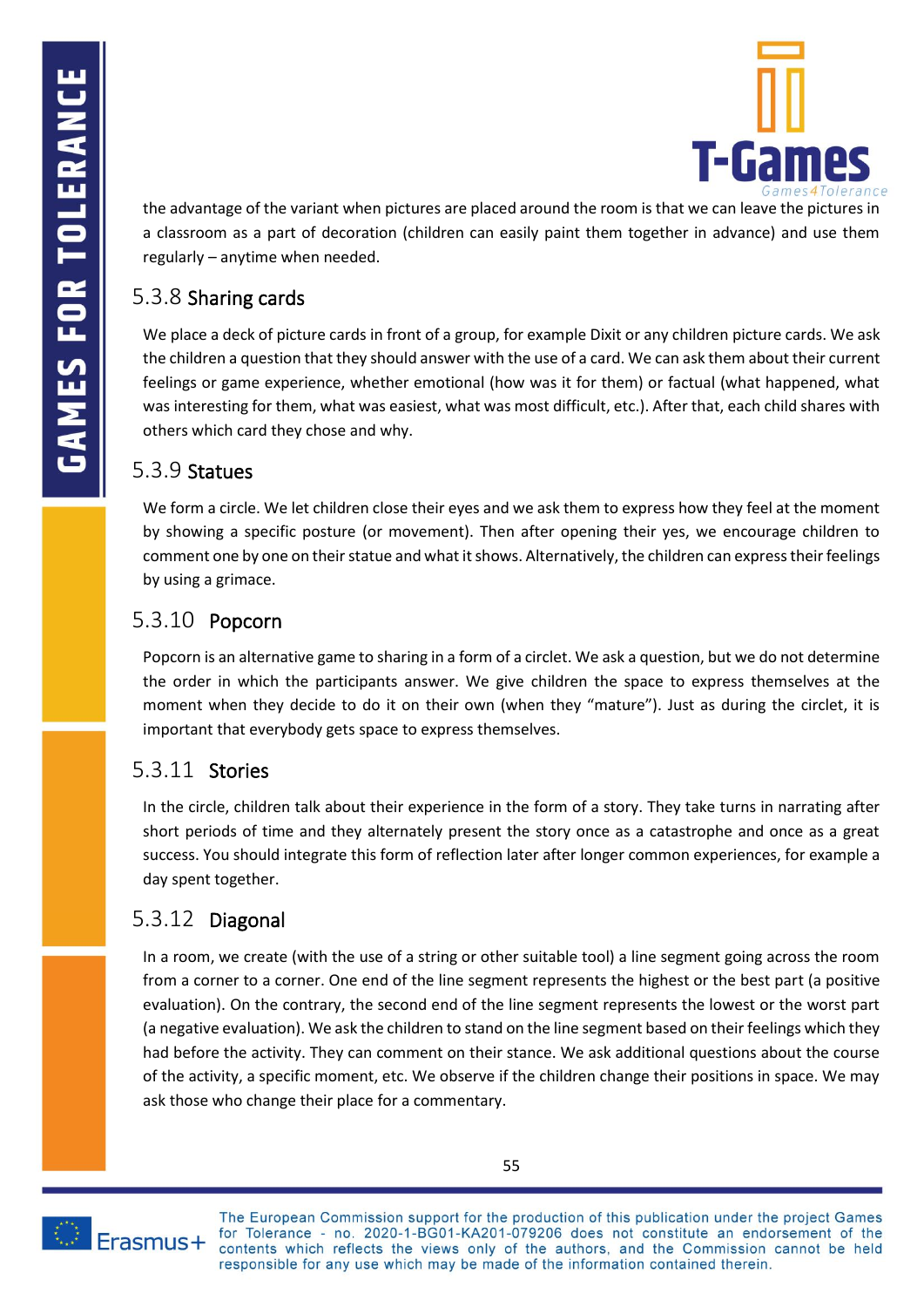

As an alternative to this form of reflection, we can use a graph. We prepare a graph on a big piece of paper. On the left side, there are values 0-10, at the bottom there is a stage of activity (e.g. getting to know the activity, preparations, the first round, the second round, etc.). Each participant approaches the graph individually and plots their line of feelings or they comment on it and explain it.

Both forms of this reflection can be used appropriately, for example if we want to reflect on how children sense the feelings of third parties (e.g. in a fairy-tale, a movie or another story or a real situation). We can ask them about the feelings of several different characters. The differences become apparent very well, especially in a spatial variant of this reflection. The children realize the differences even better due to their own movement.

### <span id="page-59-0"></span>5.3.13 **Aquarium**

This type of reflection can be used after the activities in which children were divided into two groups, or they had two types of roles. Each group creates a circle so that there are two concentric circles. A group in the inner circle shares their impressions and answers the facilitator's questions. A group in the outer circle silently observes. Afterwards, the groups reverse their positions so that the second group sits in the inner circle. In this round, the second group shares their feelings about the activity, what they learned, etc. At the end, a common discussion may ensue in which the children share their impressions: how they liked the observation of the second group, if they got surprised by their point of view, etc.

### <span id="page-59-1"></span>5.3.14 **Quarters**

We distribute paper and coloured pencils among children. The children fold the paper in half and once again in half, so that four windows are created. We ask the children 4 questions and they draw their answer on one of the questions into each window.

### <span id="page-59-2"></span>5.3.15 **Creative Reflections**

When the activities are done, reflection can be performed in a creative way. The participants can express their feelings, impressions, experiences, views and opinions through various art techniques, scenes or in a written form. Creation can take a form of a group or an individual activity. These forms of reflection represent an experience themselves – children have a field day and during group creation they train their social skills even more.

*Graphically*: a painting, a drawing, a comic book, a photo, modelling in clay, a collage

*Dramatically*: pantomime, a scene, a living scene, a video

*Writing*: a letter, a poem, a short story, free style writing – i.e. for the duration of approximately 5 minutes, each participant writes down anything that comes to their mind – ideally in a form "the pen does not leave the paper", which means to write without thinking and stopping yourself.

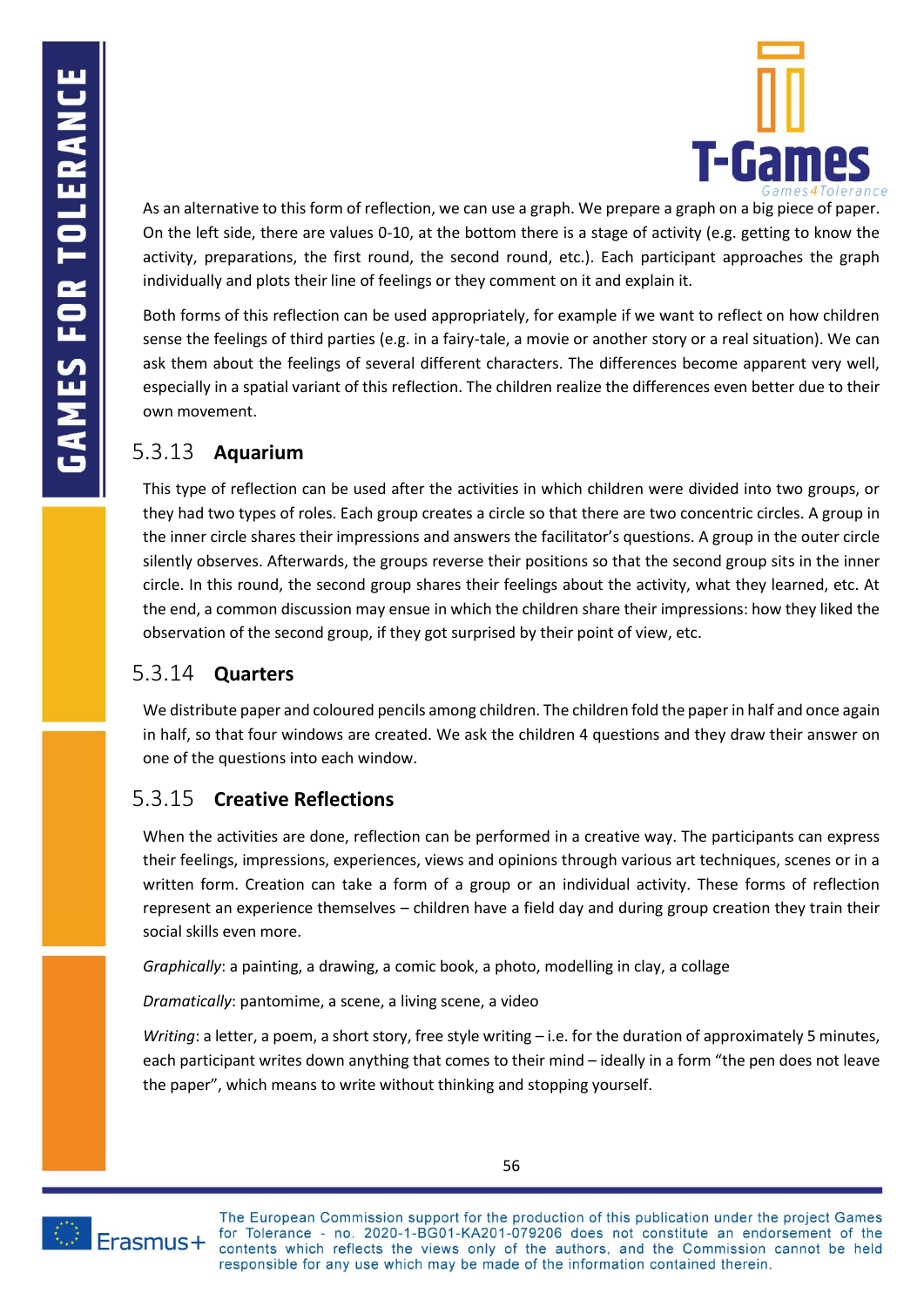

# <span id="page-60-0"></span>**6 Ritual and Its Significance for Child**

Rituals, which means regularly repeated activities, have a great significance for human life. From a historical point of view, we encounter some rituals perhaps in every human culture. Rituals can be various ceremonies, celebrations (of solstice, spring, harvest, …), religious rituals (Easter, Christmas, …) or secular rituals, or transitional rituals (from a child to a woman or a man, a school-leaving exam, a funeral, …).

From a psychological point of view, we consider ritual to be any human action that is based on previously stated rules (a common Sunday lunch, a morning shower, …). The activities that repeat regularly have a wholesome influence on our psyche, they give order to our life, they allow us to calm down and they give us a sense of security. They can be very important for us, especially in a developmental stage.

The rituals represent an opportunity to develop social skills, strengthen relations, develop our own creativity as well as communication. They can play a role in supporting the children in times of a crisis, a change or a loss. The rituals can help children with the adoption and interiorization of certain moral norms.

The rituals strengthen the sense of belonging to a bigger collective. It follows that they help children in common living. The rituals can make the integration of children into the collective easier. We talk about the children who may be considered different due to various reasons and therefore they stay out of a collective: children who are shy, children from other ethnic groups and some other children.

Let your fantasy go wild while working with rituals. You can create a ritual out of any naturally-repeated occasions, for example birthdays, by establishing and keeping certain steps and rules of how the celebration takes place in a collective. For instance, on the day of birthday people devote time to collective creation: children create presents and give them to each other, a birthday person has a special moment or a role in terms of other activities, etc. You can also certainly celebrate spring or every new day.

Within the structure of a day or a week, you can consider trying the following rituals.

### <span id="page-60-1"></span>6.1 **Welcoming Ritual**

At the beginning of a new day or a week, it is pleasant to welcome children. If we welcome each child individually (by holding out hand to them, calling their name, …), the child has a feeling that they are welcomed and accepted with pleasure. A group welcome allows us to get on the same wavelength, express a joy from meeting, calm ourselves down, tell each other what awaits us, etc. Every group and every environment are different, it is up to the leader of the group what will be the focus of the ritual, when and in which form to perform it.

# <span id="page-60-2"></span>6.2 **Meeting Circle**

A meeting circle represents a safe space where everybody has an opportunity to share and listen to others. We can start by integrating various relaxation techniques, meditations or another form of calming activity and getting on the same wavelength as well as preparing for a subsequent activity. Sharing can also be a nice beginning. We can share how individual children feel at the moment, for example with the use of